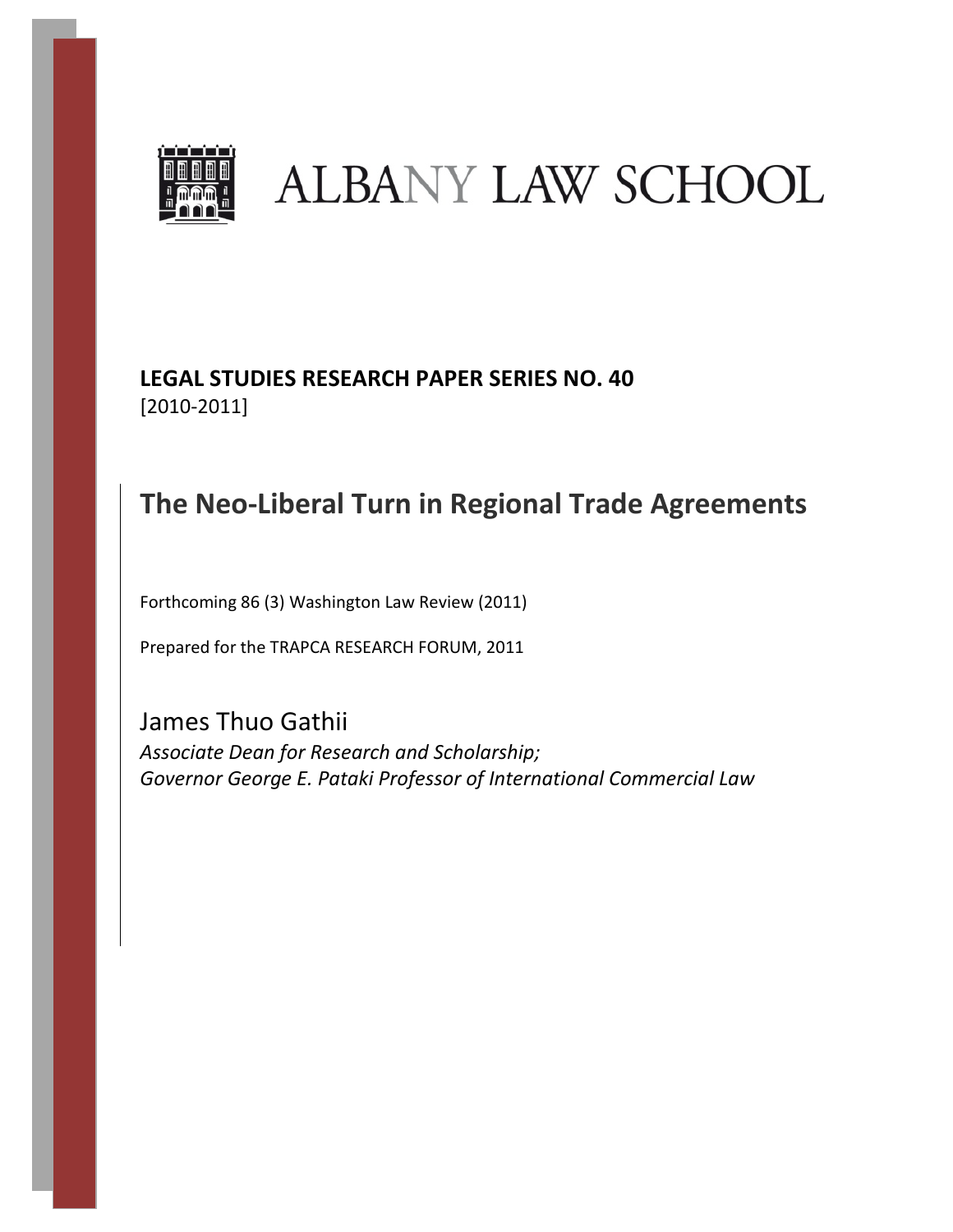### **The Neo-Liberal Turn in Regional Trade Agreements \*\***

James Thuo Gathii\*

## **Table of Contents**

| The Long Litany of U.S. Regional, Bilateral Trade and Investment Agreements 12 |
|--------------------------------------------------------------------------------|
|                                                                                |
|                                                                                |
|                                                                                |
|                                                                                |
| Economic Partnership Agreements (EPAs) and E.U.'s Global Europe Strategy 15    |
|                                                                                |
|                                                                                |
|                                                                                |
|                                                                                |
| Forum Shifting Reduces Opportunities for Developing Country Coalitions 25      |
| Other Reasons Accounting for Spread of Regionalism and Bilateralism  27        |
|                                                                                |
|                                                                                |
|                                                                                |
|                                                                                |
|                                                                                |
| Intellectual Property Rights (IPR) and Asymmetrical Liberalization  41         |
|                                                                                |
|                                                                                |
|                                                                                |
|                                                                                |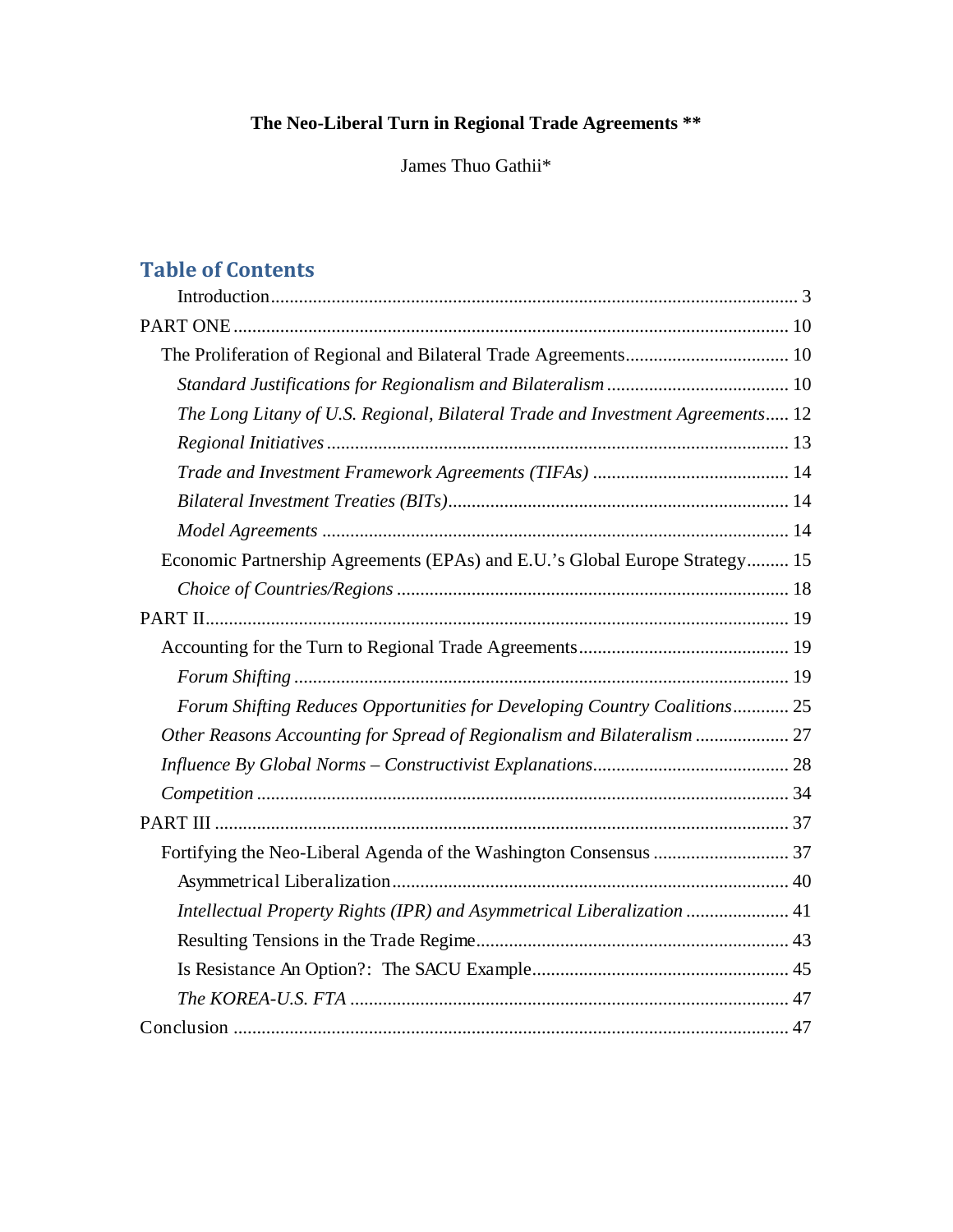#### <span id="page-2-0"></span>**Introduction**

One of the first bipartisan standing ovations that President Obama received in his 2010 State of the Union address was his declaration that the United States was committed to pursuing trade agreements with other countries to create jobs for Americans and opportunities for U.S. exporters.<sup>[1](#page-2-1)</sup> Similarly in the 2011 State of the Union Address, President Obama urged Congress to pass trade deals his administration had signed with India, China and South Korea. He argued, to further bipartisan applause, that he was determined to continue pursuing trade agreements with Panama, Colombia and with the Asia-Pacific region.<sup>[2](#page-2-2)</sup> President Obama, like many former Presidents, has made it a goal to export more American goods – which the President wants to double in the next five years – as a central pillar of his job creation goal.<sup>[3](#page-2-3)</sup> In fact, for President Obama, trade agreements are part of his plan to create two million jobs. This will be done under a National Export Initiative "to help farmers and small businesses increase their exports, and reform export controls consistent with national security."<sup>[4](#page-2-4)</sup>

<span id="page-2-1"></span> <sup>\*\*</sup>This is the first draft of this paper, please do not circulate or cite without the author's permission. Please send comments to [jgath@albanylaw.edu](mailto:jgath@albanylaw.edu) Many thanks to Claire Kelly and Nicola Fernanda for very insightful comments on this draft. Thanks too to the participants of the International Law Colloquium at Temple Law School and the Global Law and its Exceptions Conference at the University of Washington, School of Law, Seattle, for their comments. George Hanok and Rebecca Fantauzzi provided research assistance.

<sup>\*</sup>Associate Dean for Research and Scholarship and Governor George E. Pataki Professor of International Commercial Law, Albany Law School. This is the first draft of this project.

<sup>1</sup> *See* Address Before a Joint Session of Congress on the State of the Union, Daily Comp. Pres. Doc. 201000055 (Jan. 27, 2010) (*available at* [http://origin.www.gpo.gov/fdsys/pkg/DCPD-](http://origin.www.gpo.gov/fdsys/pkg/DCPD-201000055/pdf/DCPD-201000055.pdf)[201000055/pdf/DCPD-201000055.pdf\)](http://origin.www.gpo.gov/fdsys/pkg/DCPD-201000055/pdf/DCPD-201000055.pdf) [hereinafter State of the Union Address]. President Obama outlined this strategy in an address to his Export Council, see Remarks Prior to a Meeting with the President's Export Council, Daily Comp. Pres. Doc. 201001055 (Dec. 9, 2010) (*available at*  http://origin.www.gpo.gov/fdsys/pkg/DCPD-201001055/pdf/DCPD-201001055.pdf)(where the President referred back to his 2010 State of the Union address promising to open foreign markets for U.S. products and to create jobs for the U.S. workers. The President was addressing his Export Council that has outlined a strategy for improving U.S. exports that includes entering into more foreign market opening trade agreements. For the report, see President's Export Council, Report to the President on the National Export Initiative: The Export Promotion Cabinet's Plan to Double Exports in Five Years, September 10, 2010 available at http://www.whitehouse.gov/sites/default/files/nei report 9-16-10 full.pdf).

<span id="page-2-2"></span><sup>&</sup>lt;sup>2</sup> See Address Before a Joint Session of Congress on the State of the Union, (January 25, 2011) available at <http://www.whitehouse.gov/the-press-office/2011/01/25/remarks-president-state-union-address><br><sup>3</sup> State of the Union Address, *id.* 4 *Supra* note 1.

<span id="page-2-4"></span><span id="page-2-3"></span>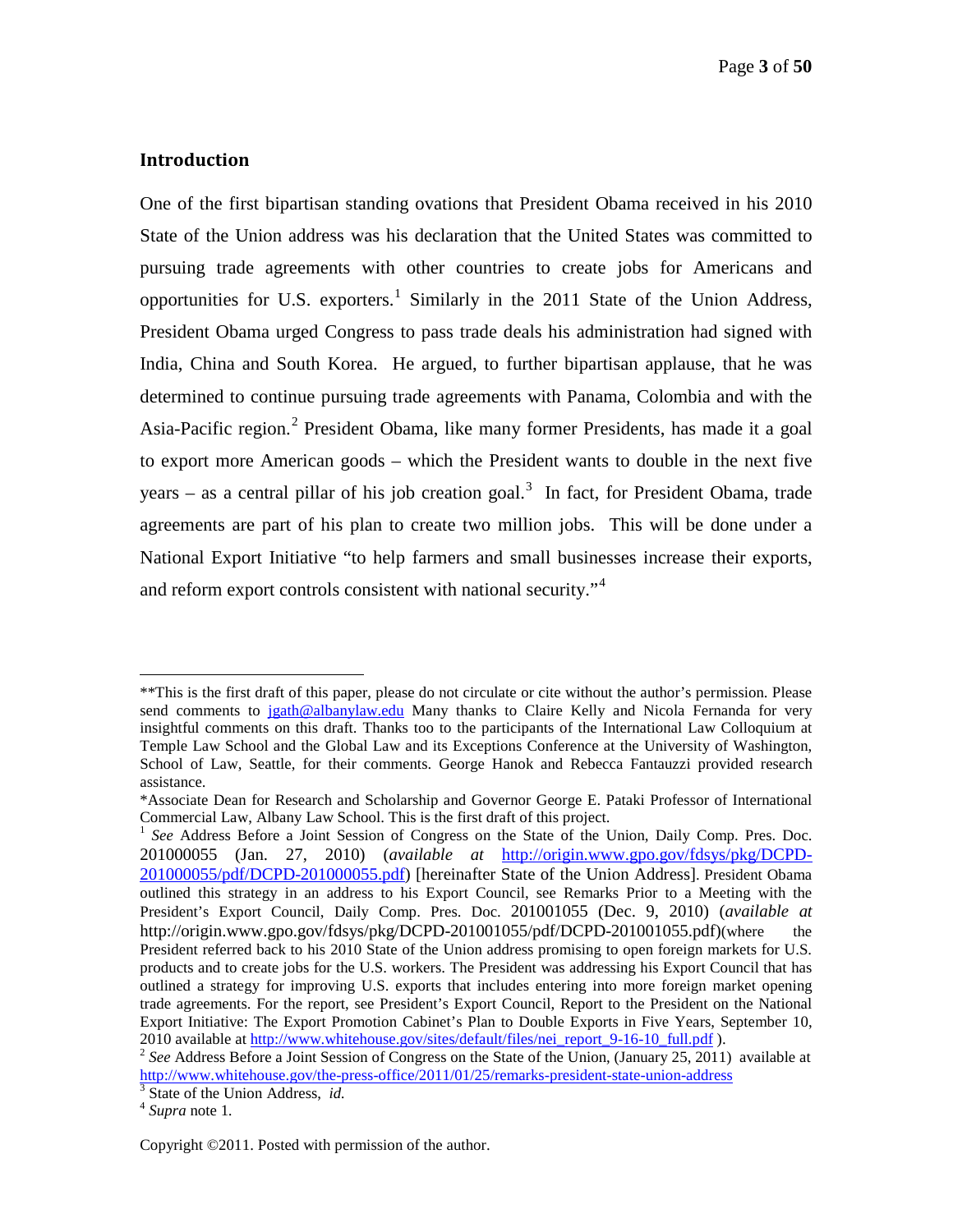Connected with this, the President also announced that the United States must "seek new markets aggressively," just as the U.S.'s competitors are doing.<sup>[5](#page-3-0)</sup> As he put it, "[i]f America sits on the sidelines while other nations sign trade deals, we will lose the chance to create jobs on our shores. (Applause.) $16$  $16$ 

President Obama further argued in favor of "enforcing those agreements so that our trading partners play by the rules."<sup>[7](#page-3-2)</sup> He argued that the administration was continuing to "shape a Doha trade agreement that opens global markets," as well as to "strengthen our trade relations in Asia and with key partners like South Korea and Panama and Colombia. (Applause.)"<sup>[8](#page-3-3)</sup>

None of these proposals was new. The Obama administration's trade policy in many respects continues the trade policy of previous administrations. Notably, on December 14, 2009 the United States Trade Representative, (USTR), notified Congress of the Obama Administration's intention of negotiating a Trans-Pacific Partnership Agreement.<sup>[9](#page-3-4)</sup> This agreement, the USTR argued, represents a "new kind of trade" agreement for the  $21^{st}$  century."<sup>10</sup> This announcement confirms the Obama administration is carrying forward the recent U.S. policy of market opening and job creation through regional and bilateral free trade agreements. This is not surprising since for at least a decade, pursuing such objectives at the World Trade Organization (WTO) has not been very successful.

Regionalism and bilateralism have increasingly become an important avenue for consolidating and implementing the trade agenda of the U.S., and the E.U. The trend towards regionalism and bilateralism in trade has however expanded beyond these big

<span id="page-3-0"></span> <sup>5</sup> *Id.*

<span id="page-3-1"></span><sup>6</sup> *Id. See also* Part II infra noting competition for markets and resources as one explanation for the popularity of the trend towards bilateralism and regionalism in trade.

<span id="page-3-3"></span>

<span id="page-3-2"></span><sup>&</sup>lt;sup>7</sup> State of the Union Address, *supra* note 1.<br><sup>8</sup> *Id.* 9 See Office of the United States Trade Representative, http://www.ustr.gov/tpp.

<span id="page-3-5"></span><span id="page-3-4"></span><sup>&</sup>lt;sup>10</sup> Press Release, Office of the United States Trade Representative, Trans-Pacific Partnership Announcement (Dec. 14, 2009), *available at* http://www.ustr.gov/about-us/press-office/pressreleases/2009/december/trans-pacific-partnership-announcement.

Copyright ©2011. Posted with permission of the author.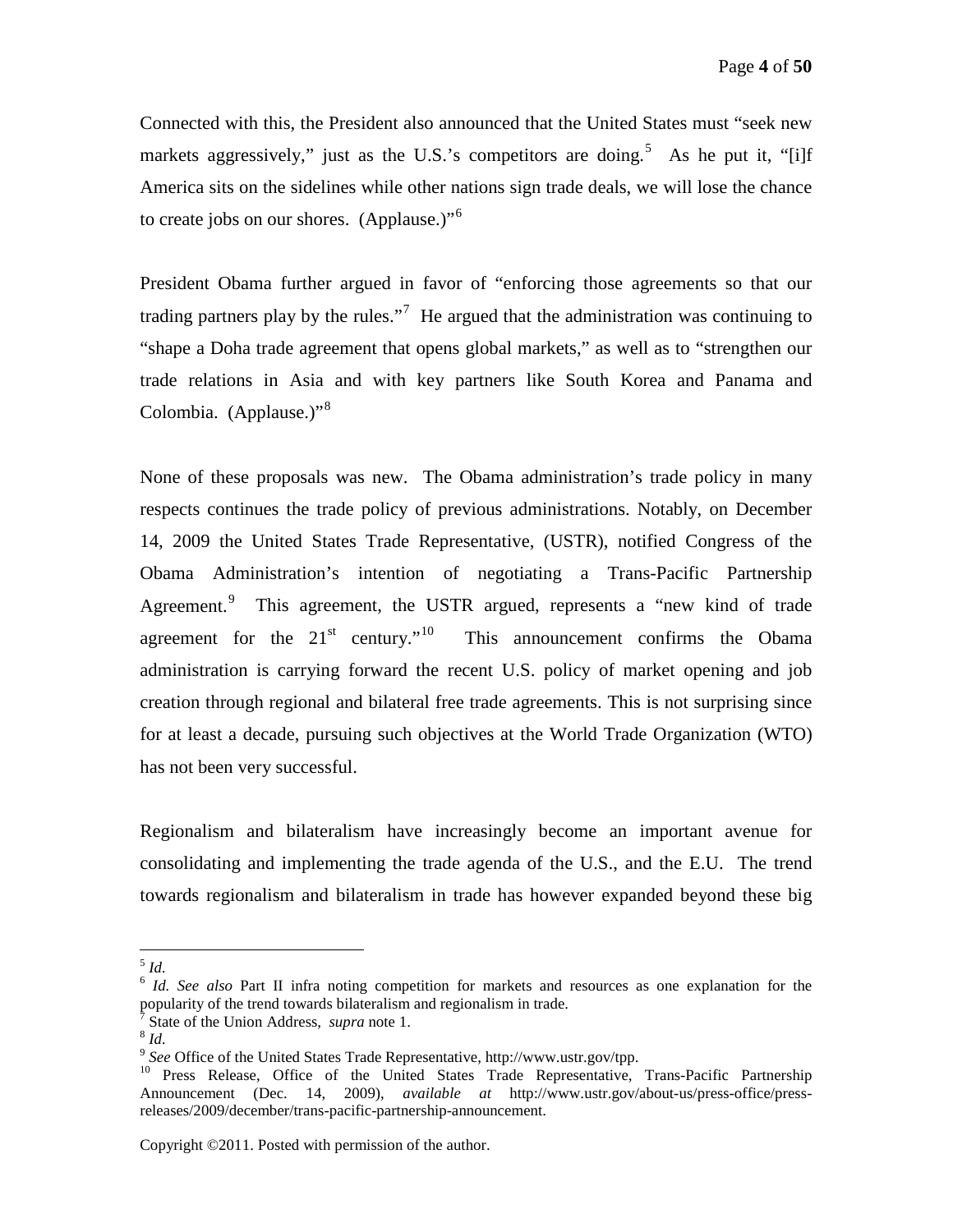economies as I will show in Part II below.<sup>[11](#page-4-0)</sup> Developing economies are also furiously negotiating these agreements. For example, the South African Customs Union (SACU) which comprises of South Africa, Botswana and some of the poorest economies in southern Africa, (Lesotho, Namibia and Swaziland), signed a SACU-EFTA Free Trade Agreement with Norway, Iceland, Switzerland/Liechtenstein in 2006, a SACU-MERCOSUR Preferential Trade Agreement in 2004, a SACU-USA Trade, Investment and Development Cooperation Agreement (TIDCA) in 2008, and is currently negotiating several others.<sup>[12](#page-4-1)</sup> The World Trade Organization, Committee on Regional Trade Agreements reports that as of October 15, 2009, "457 regional trade agreements (RTAs), counting goods and services notifications separately, have been notified to the GATT/WTO, 266 of which are currently in force."<sup>[13](#page-4-2)</sup>

This paper is not about whether or not regionalism and bilateralism are stumbling or building blocks to the multilateral trade regime, a topic that I have written about recently.<sup>[14](#page-4-3)</sup> Rather, this paper argues that the increased resort to bilateral and regional trade agreements has taken a neo-liberal turn. In other words, that bilateral and regional trade agreements are now a primary means through which greater investor protections; commodification of social services, guaranteed rights of investor access to investment opportunities, privatization of public service goods; and generally and the diminution of sovereign control are being realized. These trade agreements make the foregoing goals possible not just in developing countries, but in industrialized economies as well. I show that these agreements provide business interests with opportunities to exercise concerted

<span id="page-4-0"></span> $11$  There is a large literature on whether regional blocks are a stumbling or block for global trade integration, see, *e.g.*, Jagdish Bhagwati, THE WORLD TRADING SYSTEM AT RISK (Princeton University Press 1991); *see also* Jagdish Bhagwati, David Greenway & Arvind Panagariya, *Trading Preferentially: Theory and Policy*, 108 Econ. J. 1128, 1138; Jagdish Bhagwati, *U.S. Trade Policy: The Infatuation With Free Trade Areas*, *in* THE DANGEROUS DRIFT TO PREFERENTIAL TRADE AGREEMENTS (Jagdish Bhagwati & Anne O. Krueger eds., 1995); Arvind Panagariya, *Preferential Trade Liberalization: The Traditional Theory and New Developments*, 38 J. of Econ. Lit. 287, 328; Consultative Board to the Director-General Supachai Panitchpakdi, *The Future of the WTO: Addressing institutional challenges in the new millennium*, 22 (2005), *available at* http://www.wto.org/English/thewto\_e/10anniv\_e/future\_wto\_e.pdf.

<span id="page-4-2"></span><span id="page-4-1"></span><sup>&</sup>lt;sup>13</sup> Committee on Regional Trade Agreements, *Report (2009) of the Committee on Regional Trade Agreements to the General Counsel,* WT/REG/20, III<sup>(4)</sup> (Oct. 16, 2009).<br><sup>14</sup> James Gathii, *African Regional Trade Agreements as Flexible Legal Regimes, 35 N.C. J. Int'l L. & Com.* 

<span id="page-4-3"></span>Reg. 571.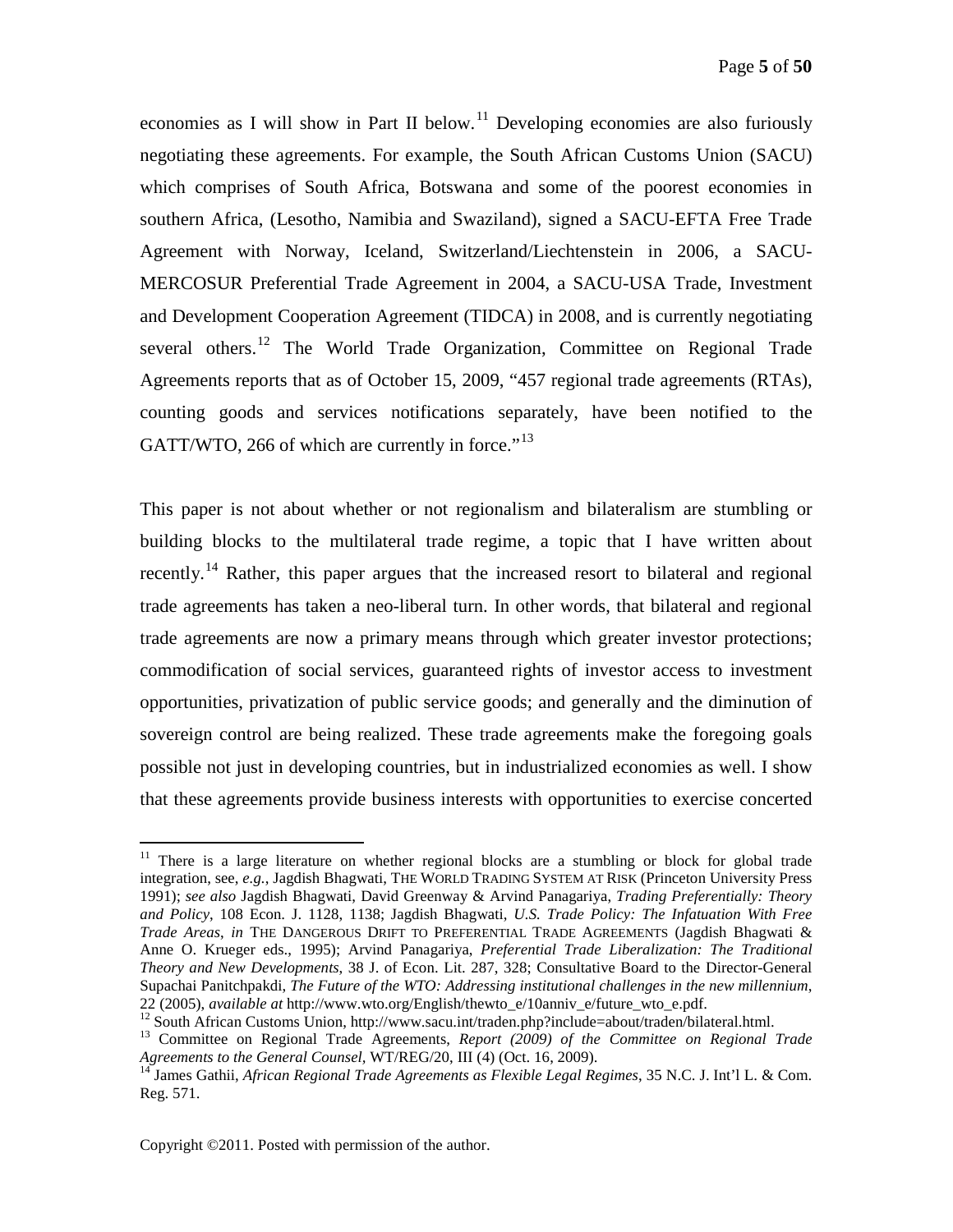pressure to influence the adoption of neo-liberal economic policies in both developed economies and developing economies.

As such, the paper tells a story of spreading neo-liberalism, not only through the market power of developed economies, or coercion, as this story has been predominantly told, but also through constructivist influences.<sup>[15](#page-5-0)</sup> Constructivism explains the spread of neoliberalism in regional trade agreements in a number of ways including the increasing convergence of business interests with a largely shared set of ideas in support of market governance in developing and developed countries that form coalitions to support mutually beneficial agreements.<sup>[16](#page-5-1)</sup> Further, leading officials in developing country governments have increasingly began mimicking developed country strategies such as the pursuit of regional and bilateral trade agreements. As such, this paper differs from leading accounts of the spread of neo-liberalism that primarily or exclusively focus on explanations based on coercion to account for the diffusion of neo-liberalism. It differs from accounts based solely on the role of institutions in lowering transactions costs and supporting interdependence, as institutionalists do.<sup>[17](#page-5-2)</sup> It also differs from accounts based primarily on coercion as realists and critics of neo-liberalism do.<sup>[18](#page-5-3)</sup> Further, it is distinctive from approaches that focus on how economic interests, relative power and the need for credible commitments alter the instrumental calculations of actors as liberal intergovernmentalists do.<sup>[19](#page-5-4)</sup> My claim here is not that constructivism is a superior explanatory or causal factor in the diffusion of neo-liberalism that the preceding largely functionalist and rationalist approaches. Rather, my claim is that constructivism can help

<span id="page-5-0"></span> <sup>15</sup> For constructivists accounts in international law, *see* Jutta Brunnee and Stephen J. Toope, *International Law and Constructivism: Elements of an International Theory of International Law*, 39 Colum. J. Transnat'l L. 19; David J. Bederman, Review Essay, *Constructivism, Positivism, and Empiricism in International Law*, 89 Geo. L.J. 469; Claire Kelly, *The Value Vacuum: Self-Enforcing Regimes and the Dilution of the Normative Feedback Loop*, 22 Mich. J. Int'l L. 673; Claire Kelly, *Realist Theory and Real Constraints*, 44 Va. J. Int'l L. 545.

<span id="page-5-1"></span><sup>&</sup>lt;sup>16</sup>Other plausible accounts of neo-liberalism in developing countries include 'sincere deference to authority,' 'a culturally appropriate action' or 'the response to education by the new elite,' *see* Andrew Moravcski, *Bringing Constructivist Integration Theory Out of the Clouds: Has It Landed Yet?*, 2 Eur. Pol. 237.<br><sup>17</sup> Robert Keohane and Lisa Martin, *The Promise of Institutionalist Theory*, 20 Int'l Security (1990).

<span id="page-5-3"></span><span id="page-5-2"></span><sup>&</sup>lt;sup>18</sup> Realists argue that international institutions and rules mitigate the anarchical nature of international society. *See* Joseph Grieco, *Anarchy and the Limits of Cooperation: A Realist Critique of the Newest Liberal Institutionalism*, 42 Int'l Org. 485.

<span id="page-5-4"></span><sup>&</sup>lt;sup>19</sup> Andrew Moracsik, THE CHOICE FOR EUROPE: SOCIAL PURPOSE AND STATE POWER FROM MESSINA TO MAASTRICHT (1998).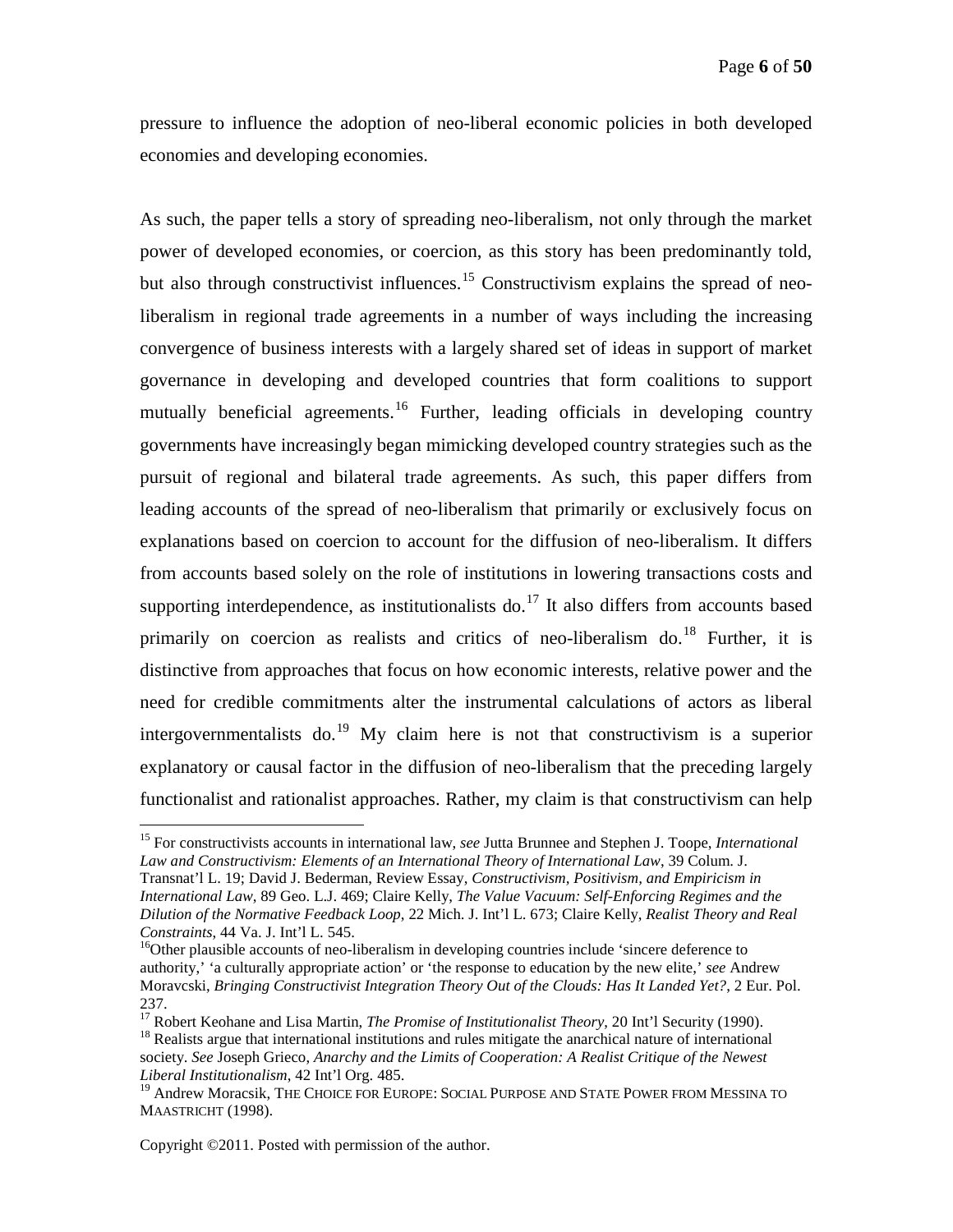account for the circumstances under which neo-liberalism arises in the turn towards regionalism and bilateralism in trade by taking into account how ideas about market governance and the institutions and experts that generate and perpetuate these ideas impose an incentive structure within which choices in favor of neo-liberalism are more than less likely to be exercised. In this sense, a constructivist approach supplements insights of the diffusion of neo-liberalism based on donor conditionality or coercion. A constructivist lens opens up other diffusionist methods for neo-liberalism such as liberal intergovernmentalism or functionalsim. For example, neo-liberalism in bilateral and regional trade agreements may very well be the result of a tactical or strategic policy adjustment or a response to technological or market trends as rationalist explanations would proffer as much as a consequence of changes in ideas that were mimicked or voluntarily adopted because the mimickers came to believe them or were socialized in them and began changing their economic goals and policies accordingly.<sup>[20](#page-6-0)</sup> Simply put, constructivism helps to figure out how socialization in new norms and ideas influences the preferences and policies of governments and behavior.<sup>[21](#page-6-1)</sup> The turn to regional trade agreements are a good case study of such constructivism.

In particular, this paper shows that:

**First**, free trade agreements and bilateral investment agreements include treaty commitments in areas such as government procurement and investor protection that provide a foothold for U.S. investors in signatory countries that are otherwise unavailable at the WTO. In addition, these free trade agreements incorporate heightened intellectual property rights protection and financial liberalization commitments which go beyond the treaty commitments contained in the World Trade Organization's TRIPS Agreement.

<span id="page-6-0"></span> $20$  In other words, I do not claim that constructivism itself is a binding constraint on policy. Clearly, this is not to overstate the possibility that political behavior is not always consistent with stated principled justifications, see Robert Putnam, THE BELIEFS OF POLITICIANS (1973).

<span id="page-6-1"></span><sup>&</sup>lt;sup>21</sup> Notably, even critics of constructivism agree that EU integration has been linked to neo-liberal ideology, *see* Andrew Moravcsik, *Bringing Constructivist Integration Theory Out of the Clouds: Has It Landed Yet?*, 2 Eur. Union Pols. 230 (notably, as Moravcsik approvingly quotes Lupa and McCubbins to the effect that "Can one really disentangle preference change driven by persuasion and socialization from strategic adaptation in the face of changed incentives, or from passive, cognitively simplifying imitation," *supra* note 19, at 232.

Copyright ©2011. Posted with permission of the author.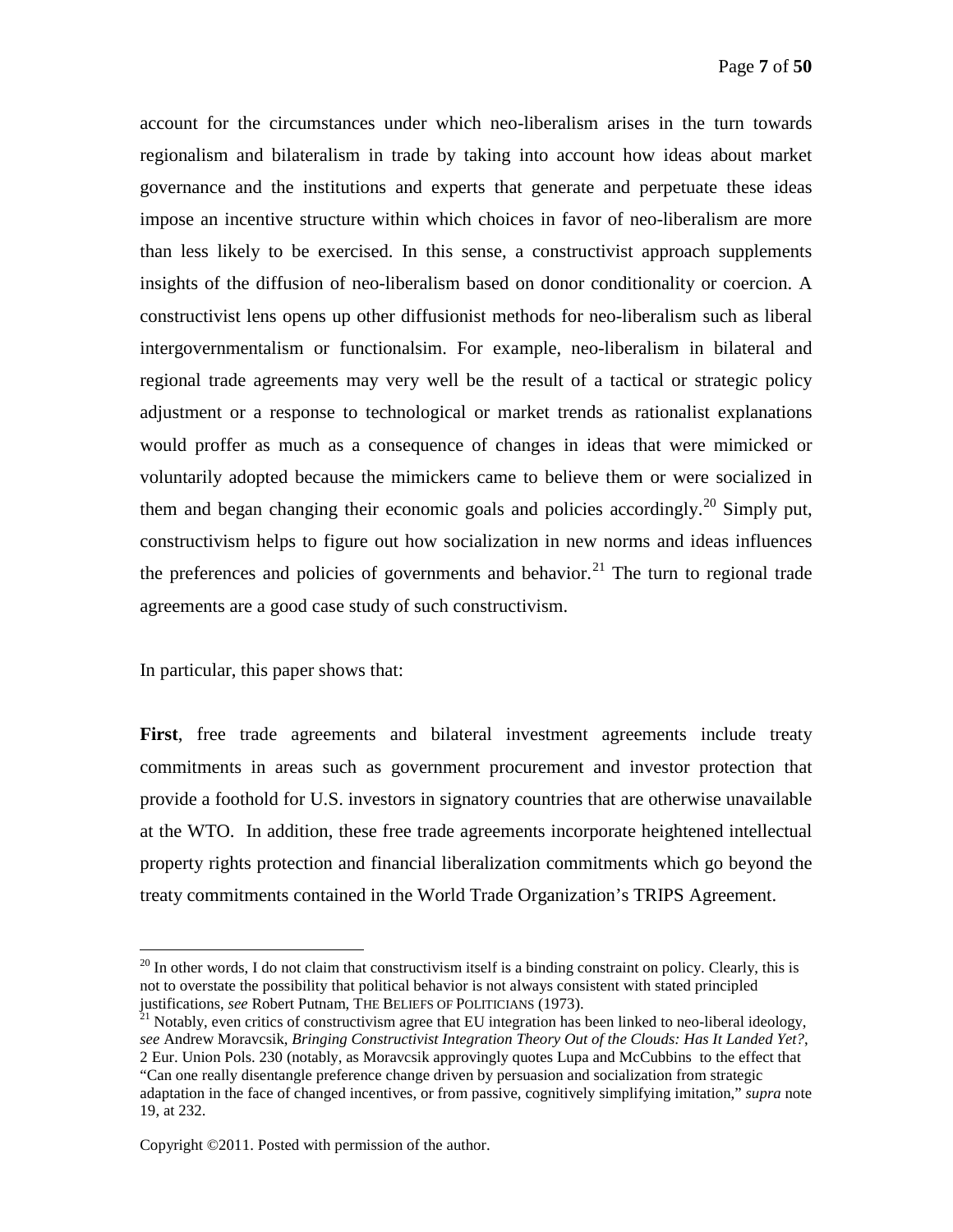**Second**, these agreements adopt many of the elements of the Washington consensus of economic reform for development<sup>[22](#page-7-0)</sup> that have had the following consequences:

- Developing country signatory States assume enhanced obligations to protect the rights of foreign investors – a role that often creates enormous tensions with their role as guardians of their citizens.<sup>[23](#page-7-1)</sup>
- Transnational corporations under protection as foreign investors increasingly come to be seen as providers of social services such as education, health, water, electricity, garbage collection and disposal. In essence, these agreements help to commoditize and make social services tradable opportunities that foreign investors can compete for.
- Trade and investment agreements further provide a set of guaranteed rights of access to this market of tradable service provisioning – including the nondiscrimination rights of most favored nation; national treatment and transparency; as well as the right to arbitration should their rights be violated.<sup>[24](#page-7-2)</sup>
- By making private service provisioning through the market rather than through the State, the traditional mechanisms for the public to hold governments accountable when they do not provide quality, affordable and accessible services are undermined.
- As a consequence, these agreements reach "deep behind the border[s of developing countries], guaranteeing rights of entry and commercial operation to foreign services firms and imposing market disciplines on the policy and regulatory choices of national governments."<sup>[25](#page-7-3)</sup>

**Third**, the turn to regional free trade agreements makes it much easier to bully smaller groups of countries to commit to the objectives of the Washington Consensus or neoliberal economic restructuring than it would be through arduous multilateral trade negotiations at the WTO. Notably, however, the aggressive unilateralism of bilateral and

<span id="page-7-0"></span> $22$  By the Washington consensus, I mean the three big ideas John Williamson argued in 1989 had come to gain wide consensus in Washington that Latin American countries ought to have been undertaking. These three ideas were macro-economic discipline, a market economy, and openness to the world in respect to trade and foreign direct investment. The list of ten specific elements of the consensus were: fiscal discipline particularly in reducing large deficits and balance of payments as high inflation; reordering public expenditure policies; tax reform; liberalizing interest rates; a competitive exchange rate; trade liberalization; liberalization of inward foreign direct investment; privatization; deregulation and strong property rights regimes. *See* John Williamson, "Did the Washington Consensus Fail?," Outline of Speech at the Center for Strategic and International Studies, Washington DC, Nov. 6, 2002, *available at*

<span id="page-7-1"></span><sup>&</sup>lt;sup>[23](http://www.iie.com/publications/papers/paper.cfm?researchid=488)</sup> See Joel Ngugi, *Making New Wine for Old Wineskins: Can the Reform of International Law Emancipate the Third World in the Age of Globalization?, 8 U.C. Davis J. Int'l L. & Pol'y 73.* 

<span id="page-7-3"></span><span id="page-7-2"></span><sup>&</sup>lt;sup>24</sup> See James Thuo Gathii, WAR, COMMERCE, AND INTERNATIONAL LAW (2009).<br><sup>25</sup> Jane Kelsey, "Confronting Trade-Related Human Rights in a GATS-Compatible World," (2007) (1) Law, Social Justice & Global Development Journal (LGD) *available at* http://www.go.warwick.ac.uk/elj/lgd/2007\_1/kelsey at 2.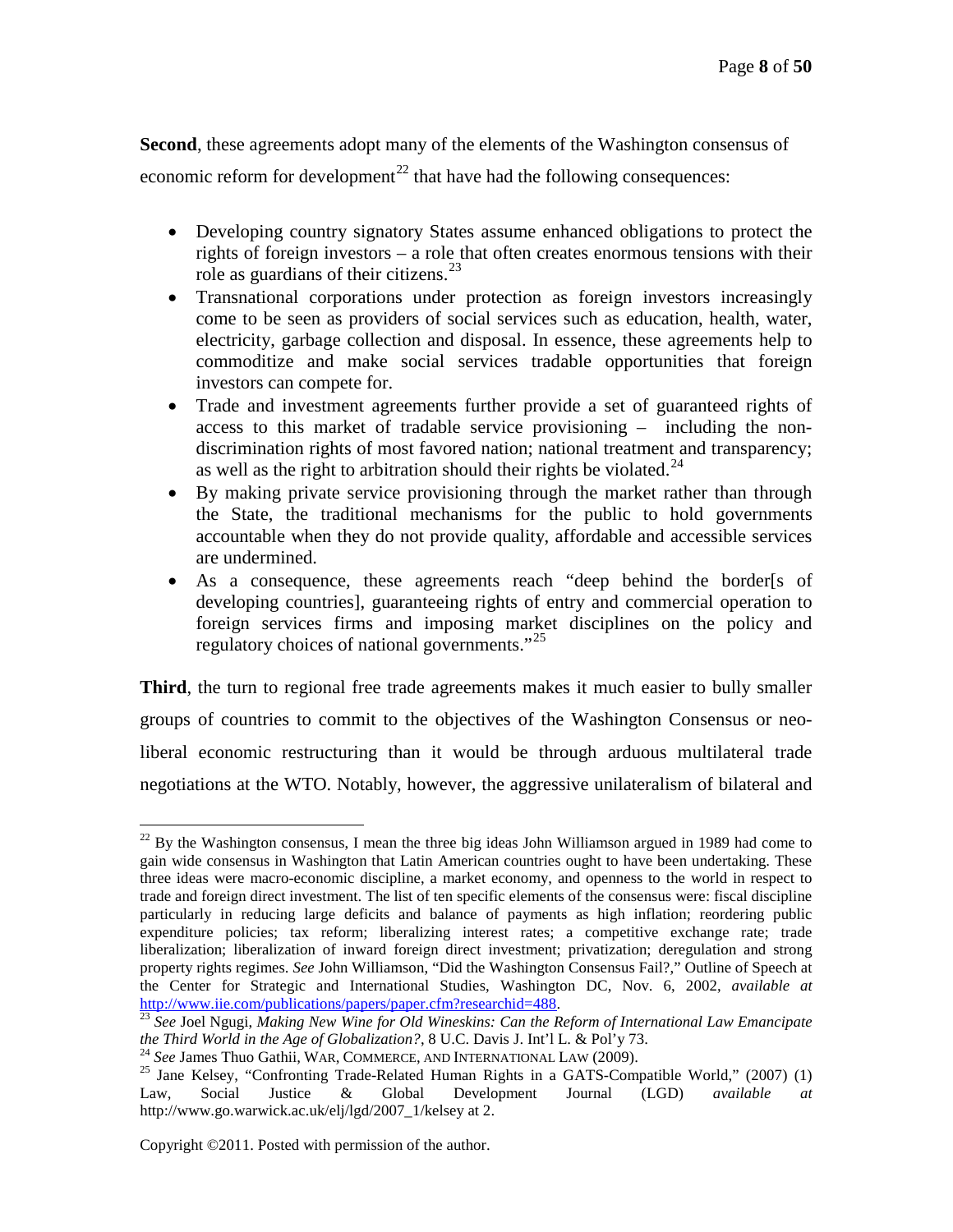regional trade agreements has not always assured victory for big countries.<sup>[26](#page-8-0)</sup> As we shall see later in the paper, the U.S. has been unable to conclude a full-fledged Free Trade Agreement with the Southern African Customs Union, (SACU), which objected to many of the commitments the U.S. wanted SACU to agree to. In addition, as already noted above, many developing countries have committed themselves to pursuing bilateral and regional trade agreements to promote their interests very much the same way that developed economies have. In so doing, they have mimicked the turn to bilateralism and regionalism pursued by the major trading partners by changing their policies and preferences in trade among themselves as well as with major trading partners.

This paper proceeds as follows. Part One briefly outlines the standard justifications in favor of bilateralism and regionalism in trade as well as the long litany of such agreements entered into by the United States and the European Union. This part will also discuss the Model Agreements used by the U.S. and E.U. and the type of commitments contained in them. Part 2 will proceed to examine the reasons that account for the unmistakable spike in bilateralism and regionalism in the recent past including forum shifting and the consequences this has had on the ability of developing countries to build coalitions around trade negotiations. These reasons are primarily rationalist. This Part also proceeds to examine two other reasons for the spread of bilateralism and regionalism: diffusion and mimicry as well as competition for resources and markets – or constructivism. Thus Part 2 demonstrates the simultaneous explanation for the rise or production of neo-liberalism in the core countries of the world on rationalist accounts, but also shows its diffusion or reception in the periphery can be accounted for by constructivist reasons as well. Part 3 will examine how the types of commitments being included in bilateral and regional trade agreements fortify the agenda of the Washington consensus with specific examples from the CARIFORUM Economic Partnership Agreement between CARIFORUM States and the EU as well as the US-Morocco FTA of 2003. This part also discusses the contrasting failure of the U.S.-SACU FTA and the recently concluded South Korea-US FTA. The paper ends with a conclusion.

<span id="page-8-0"></span><sup>&</sup>lt;sup>26</sup> In fact, statistical evidence suggests as much, *see* Ka Zeng, "Trade Structure and the Effectiveness of America's 'Aggressively Unilateral' Trade Policy," *available at* America's 'Aggressively Unilateral' Trade Policy," *available at* [http://isanet.ccit.arizona.edu/noarchive/Ka%20Zeng--Trade%20Structure.pdf.](http://isanet.ccit.arizona.edu/noarchive/Ka%20Zeng--Trade%20Structure.pdf)

Copyright ©2011. Posted with permission of the author.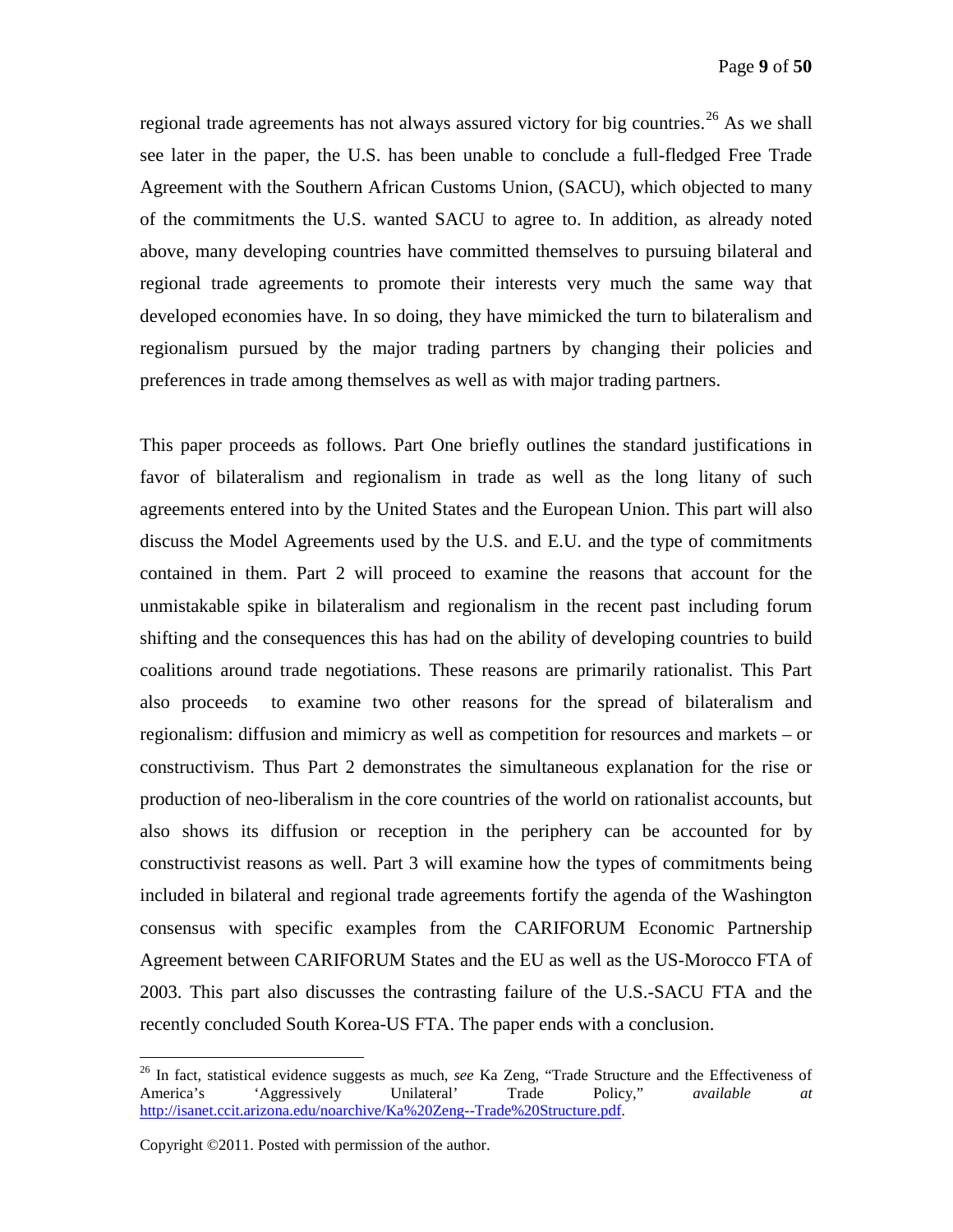#### **PART ONE**

#### <span id="page-9-0"></span>**The Proliferation of Regional and Bilateral Trade Agreements**

#### <span id="page-9-2"></span><span id="page-9-1"></span>*Standard Justifications for Regionalism and Bilateralism*

As the summary of my arguments in the introduction reveal, this paper demonstrates that the traditional arguments<sup>[27](#page-9-3)</sup> made in favor of bilateral and regional agreements are not the ones driving the current accelerated trend towards trade regionalism and bilateralism.<sup>[28](#page-9-4)</sup> I will briefly outline some of these traditional justifications in favor of trade regionalism and bilateralism with a view to giving additional background context against which the claims I make in this paper may be seen.

There are at least three types of traditional justifications for bilateral and regional trade agreements. First, it is argued it is easier to create and implement bilateral and regional trade agreements, as opposed to multilateral agreements because great geographical differences between various regions can make global multilateral cooperation extremely complicated. Countries from each sector have different concerns and these concerns are not easily solved with an overarching multilateral trade agreement.

<span id="page-9-3"></span> $27$  By traditional here, I mean arguments supporting trade regionalism or bilateralism that fail to or do not take into account that the overriding objectives of these agreements today are not the standard arguments in favor of free trade but much more mercantilist ideas of foreign market opening and job creation, a phenomenon that in the United States coincided with Laura Tyson's tenure as U.S. Trade Representative. *See* Laura D'Andrea Tyson, WHO'S BASHING WHOM?: TRADE CONFLICT IN HIGH-TECHNOLOGY INDUSTRIES (1992).<br><sup>28</sup> This paper shows the continued use of regional and bilateral agreements particularly by big economies as

<span id="page-9-4"></span>tools to pry open foreign markets while keeping their own closed. That trend for the U.S. began in earnest in the 1980's, J. Bhagwati, H.T. Patrick (eds), AGGRESSIVE UNILATERALISM. AMERICA'S 301 TRADE POLICY AND THE WORLD TRADING SYSTEM (1991); *See also*, Jagdish Bhagwati, *Fair Trade, Reciprocity and Harmonization: The New Challenge to the Theory and Policy of Free Trade*, *in* ANALYTICAL AND NEGOTIATING ISSUES IN THE GLOBAL TRADING SYSTEM 547-549 (A.V. Deardorff, R.M. Stern eds., 1994).

Copyright ©2011. Posted with permission of the author.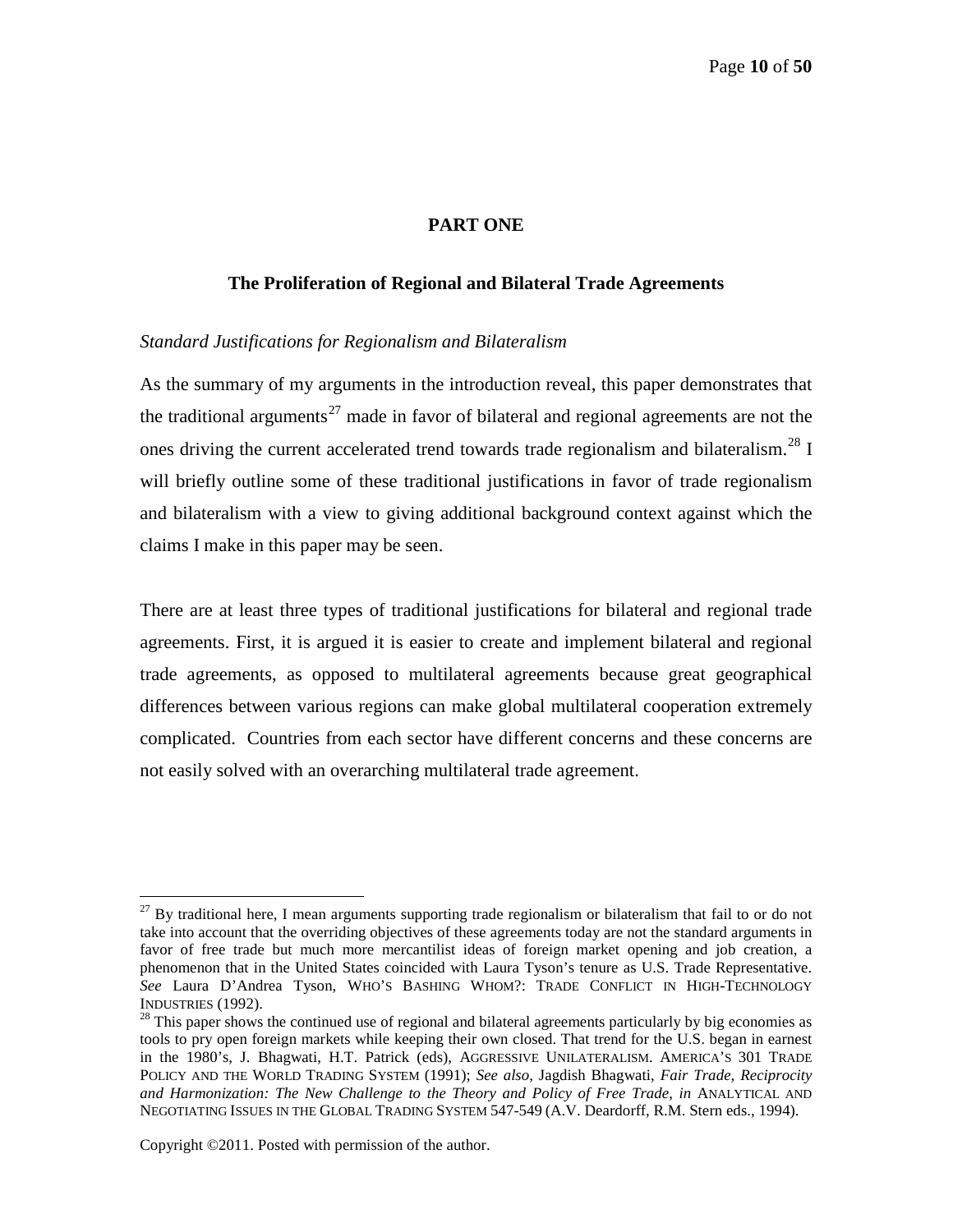Bilateral and regional agreements, by contrast are argued to be ideal because they take into account the different conditions of particular regions.<sup>[29](#page-10-0)</sup> Since each region has specific needs, countries can independently agree to accords that are beneficial to all parties involved.<sup>[30](#page-10-1)</sup> Furthermore, because only the needs of a particular country or region are being negotiated, most agreements are reached much faster.<sup>[31](#page-10-2)</sup> For example, coastal nations would have issues of interest that would not concern land-locked nations. Thus, it would be significantly simpler for these nations to resolve their issues in a bilateral or regional agreement than in a multilateral setting.

Second, and related to the foregoing is the claim that the cultural, geographical, and political proximity of countries involved also promotes the spread of bilateral and regional agreements.<sup>[32](#page-10-3)</sup> Geographic and cultural proximity and affinity means neighboring countries have similar interests and have had strong ties with each other.<sup>[33](#page-10-4)</sup> Thus, they can negotiate an agreement that is beneficial to all parties involved at a much faster pace than in a multilateral forum.<sup>[34](#page-10-5)</sup>

Third, it is argued that rules of the multilateral trading system allow the existence of regional and bilateral trade agreements under certain conditions. Indeed, both the General Agreement on Trade and Tariffs, (GATT), and the General Agreement on Trade in Services, (GATS), permit the creation of Regional Trade Agreements, (RTAs) under certain conditions.<sup>[35](#page-10-6)</sup> Article XXIV of GATT provides that "contracting parties recognize

<span id="page-10-0"></span> <sup>29</sup>*See* Paul Bowles & Brian MacLean, *Understanding Trade Bloc Formation: The Case of the ASEAN Free Trade Area*, 3 Rev. Int'l Pol. Econ. 319 (explaining benefits received by ASEAN nations by negotiating as a bloc).<br> $30 \text{ See } id.$ 

<span id="page-10-2"></span><span id="page-10-1"></span><sup>&</sup>lt;sup>31</sup> See Nathalie Chalifour, *Global Trade Rules and the World's Forests: Taking Stock of the World Trade Organization's Implications for Forests*, 12 Geo. Int'l Envtl. L. Rev. 575, 583 n.52 (citing Pierre Marc Johnson & Andre Beaulieu, The ENVIRONMENT AND NAFTA: UNDERSTANDING AND IMPLEMENTING THE NEW CONTINENTAL LAW (1996).

<span id="page-10-3"></span><sup>&</sup>lt;sup>32</sup> See Sanford Gaines, *Environmental Protection in Regional Trade Agreements, Realizing the Potential*, 28 St. Louis U. Pub. L. Rev. 253 (addressing the use of RTAs to further regional awareness and protection of the environment especially for "countries close enough to each other that environmental behavior in one country may have a direct effect on another." Thus, nations with a close political proximity can use regional trade agreements to further issues of interest to each other).<br><sup>33</sup> See Matthew Barrier, *Regionalization: The Choice of a New Millenium*, 9 Currents Int'l Trade L.J. 25.

<span id="page-10-6"></span><span id="page-10-5"></span><span id="page-10-4"></span><sup>&</sup>lt;sup>34</sup> Chalifour, *supra* note 31.<br><sup>35</sup> I examine at length the controversy relating to the permissibility of such agreements in James Gathii, AFRICAN REGIONAL TRADE AGREEMENTS AS LEGAL REGIMES (forthcoming 2010).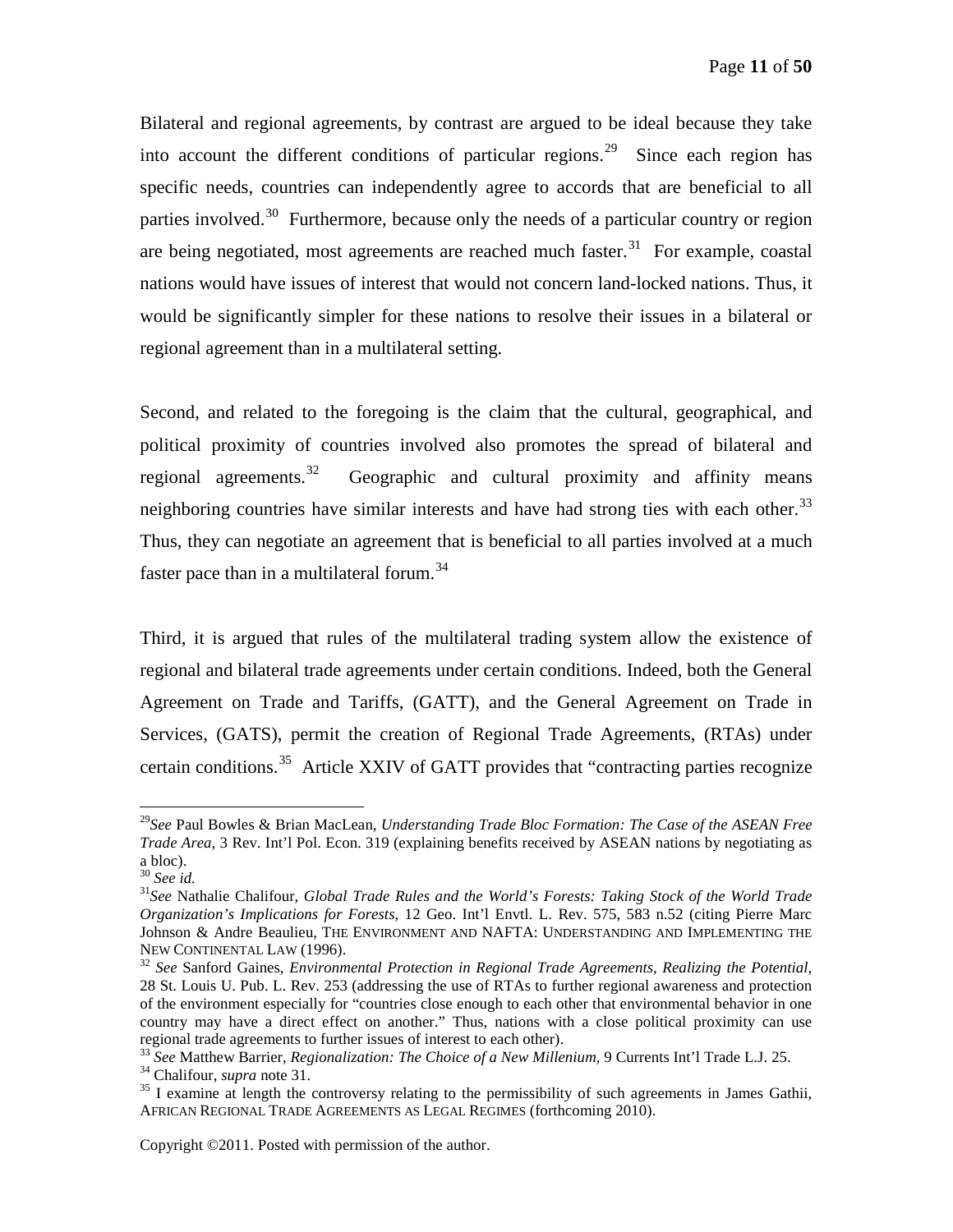the desirability of increasing freedom of trade by development, through voluntary agreements, of closer integration between the economies of the countries parties to such agreements."<sup>[36](#page-11-1)</sup> GATS has similar provisions concerning services or service suppliers. In addition, the "Decision on Differential and More Favorable Treatment, Reciprocity and Fuller Participation of Developing Countries" allows developing countries to extend preferences to each other without offering the same preferences to other members.<sup>[37](#page-11-2)</sup> As I will show in Part II, these standard justifications for regional and bilateral trade agreements differ from the more immediate reasons that account for the contemporary rise of these agreements.

#### <span id="page-11-0"></span>*The Long Litany of U.S. Regional, Bilateral Trade and Investment Agreements*

Currently, the United States has free trade agreements (FTAs) in effect with 17 nations.<sup>[38](#page-11-3)</sup> Of these, 11 FTAs are bilateral agreements. The U.S. also has free trade agreements with regional blocks including under the North American Free Trade Agreement (NAFTA) and the Dominican Republic-Central America-United States Free Trade Agreement  $(CAFTA-DR).$ <sup>39</sup>

The first bilateral FTA, between the United States and Israel, went into effect in 1985.<sup>[40](#page-11-5)</sup> This was followed, over fifteen years later, by the U.S.-Jordan bilateral agreement which became effective in  $2001$ .<sup>[41](#page-11-6)</sup> From 2003 to 2009, the U.S. entered into more FTAs

<span id="page-11-1"></span><sup>&</sup>lt;sup>36</sup> General Agreement on Tariffs and Trade of 1947, Art. XXIV, ¶ 4, Oct. 30, 1947, 1 B.D.I.E.L [hereinafter GATT 1947].

<span id="page-11-2"></span><sup>&</sup>lt;sup>37</sup> See World Trade Organization, Differential and More Favourable Treatment, Reciprocity and Fuller Participation of Developing Countries, *available at* http://www.wto.org/English/docs\_e/legal\_e/enabling1979\_e.htm.

<span id="page-11-3"></span><sup>38</sup> Office of the United States Trade Representative, Free Trade Agreements, *available at*, http://www.ustr.gov/trade-agreements/free-trade-agreements.<br><sup>39</sup> See id.

<span id="page-11-5"></span><span id="page-11-4"></span><sup>&</sup>lt;sup>40</sup> Office of the United States Trade Representative, Israel Free Trade Agreement, *available at* http://www.ustr.gov/trade-agreements/free-trade-agreements/israel-fta.

<span id="page-11-6"></span><sup>&</sup>lt;sup>41</sup> Office of the United States Trade Representative, Jordan Free Trade Agreement, *available at* http://www.ustr.gov/trade-agreements/free-trade-agreements/jordan-fta.

Copyright ©2011. Posted with permission of the author.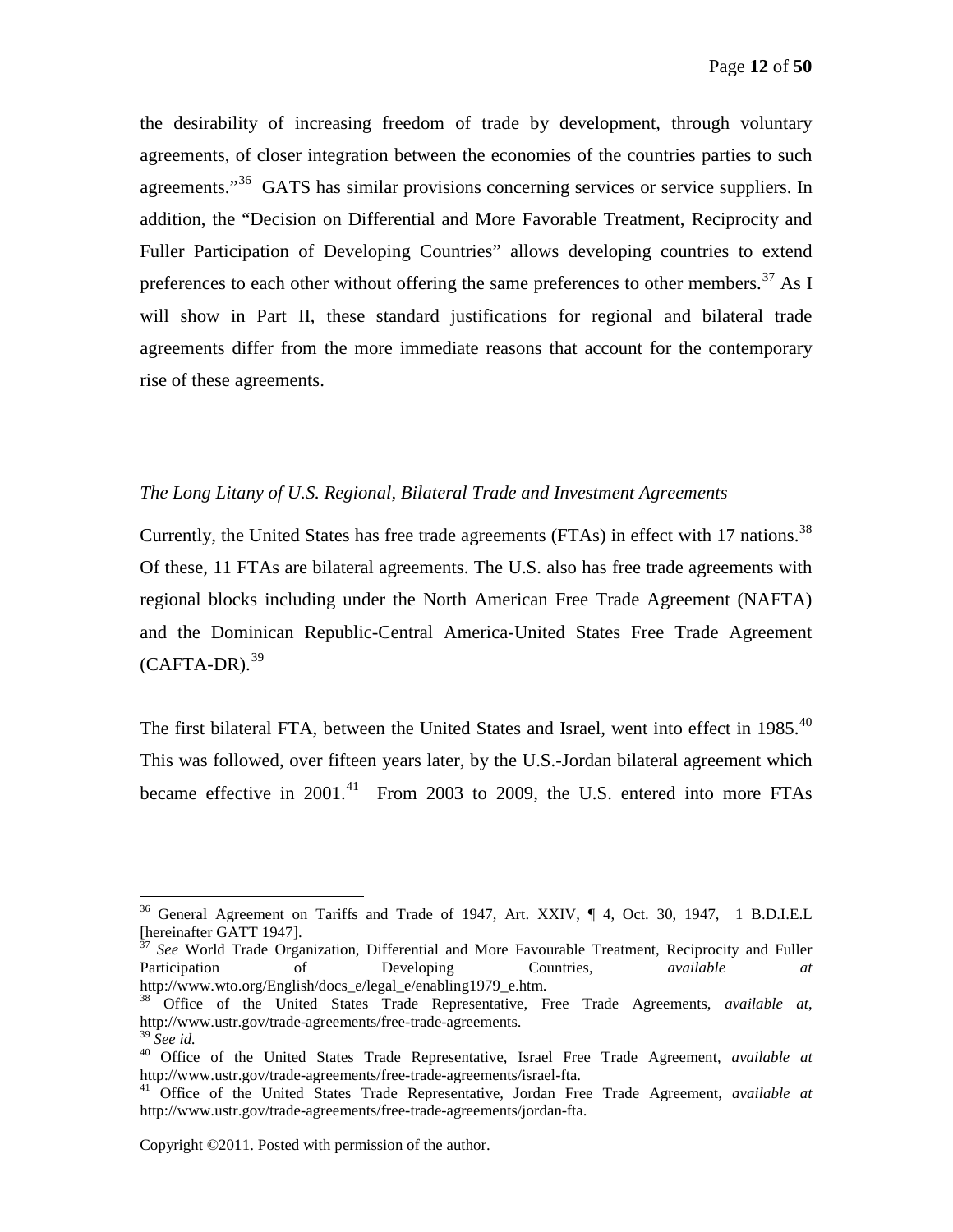including with Jordan and Vietnam in 2001; Singapore and Chile in 2004; Australia in 2005; Morocco and Bahrain in 2006; and Peru and Oman in 2009.<sup>[42](#page-12-1)</sup>

The United States has also signed free trade agreements with– Columbia (2006), South Korea (initially concluded in 2007), and Panama (2007) – that Congress has yet to ratify.<sup>43</sup> Negotiations on the South Korean FTA were concluded in early December 2010<sup>[44](#page-12-3)</sup> Negotiations had begun but were suspended with Thailand, and continuing negotiations are undergoing with "Malaysia, the United Arab Emirates, and the Southern African Customs Union (SACU) - which includes Botswana, Lesotho, Namibia, South Africa, and Swaziland."[45](#page-12-4)

#### <span id="page-12-0"></span>*Regional Initiatives*

In addition to pursuing bilateral trade agreements, the U.S. has entered into regional trade agreements including: the U.S. ASEAN Trade and Investment Framework Agreement, which was concluded in 2006; the U.S. Trans Pacific Partnership (TPP) Free Trade Agreement, that is currently under re-negotiation; the Dominican Republic-Central America-United States Free Trade Agreements (CAFTA-DR), which has been in effect since 2004 between the U.S., El Salvador, Guatemala, Honduras, Nicaragua, Dominican Republic and Costa Rica; and, the North American Free Trade Agreement (NAFTA) which has been in effect since 1994 between the U.S., Canada, and Mexico.<sup>[46](#page-12-5)</sup>

<span id="page-12-3"></span>

<span id="page-12-2"></span><span id="page-12-1"></span><sup>42</sup> Free Trade Agreements, *supra* note 38. <sup>43</sup> *See id.* <sup>44</sup> Associated Press, "Obama Hails S. Korea Trade Deal as Victory for US Workers," Dec. 4, 2010 *available at*

[http://www.google.com/hostednews/ap/article/ALeqM5gZDujKl7Z5Iuu0BkZ4tiEl\\_jztSg?docId=43f16a7ce](http://www.google.com/hostednews/ap/article/ALeqM5gZDujKl7Z5Iuu0BkZ4tiEl_jztSg?docId=43f16a7cec994480b65389021a5d5e50) [c994480b65389021a5d5e50.](http://www.google.com/hostednews/ap/article/ALeqM5gZDujKl7Z5Iuu0BkZ4tiEl_jztSg?docId=43f16a7cec994480b65389021a5d5e50) <sup>45</sup> *See* U.S. Exports, [http://www.export.gov/fta/.](http://www.export.gov/fta/) The President's Export Council has made it an objective to

<span id="page-12-4"></span><sup>&</sup>quot;Use bilateral trade policy mechanisms to expand market-opening opportunities. Bilateral trade policy mechanisms, such as FTAs, Trade and Investment Framework Agreements, Joint Committees on Trade and Investment, and Bilateral Consultative Mechanisms, can be used to create new market opportunities with other key trading partners," *see* President's Export Council, *Report to the President on the National Export Initiative: The Export Promotion Cabinet's Plan to Double Exports in Five Years*, Sept. 10, 2010 *available at* [http://www.whitehouse.gov/sites/default/files/nei\\_report\\_9-16-10\\_full.pdf](http://www.whitehouse.gov/sites/default/files/nei_report_9-16-10_full.pdf) ) at page 49. <sup>46</sup> *See* Free Trade Agreements, *supra* note 38.

<span id="page-12-5"></span>

Copyright ©2011. Posted with permission of the author.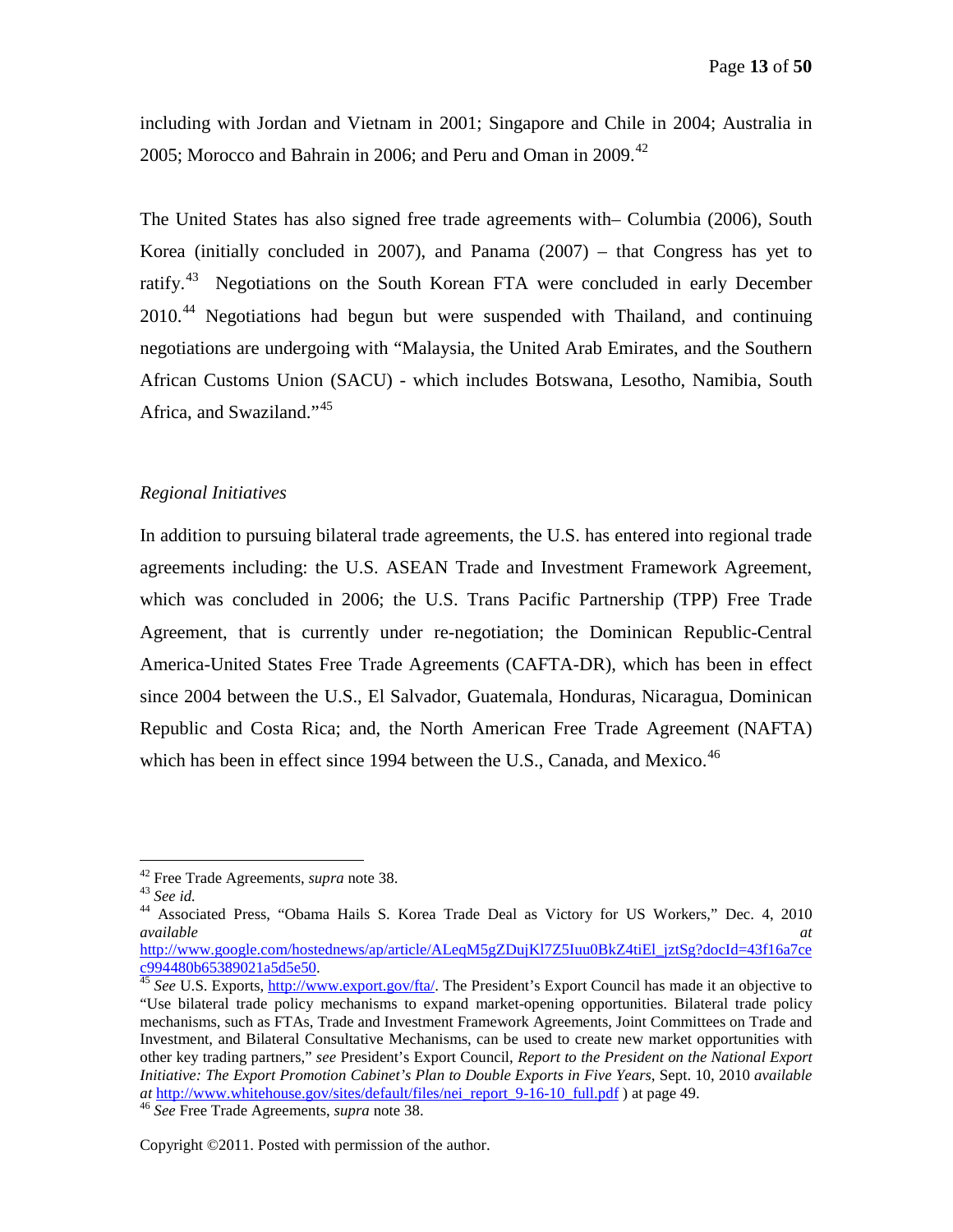#### <span id="page-13-0"></span>*Trade and Investment Framework Agreements (TIFAs)*

The U.S. also has forty-four trade and investment framework agreements: 11 in Africa; 16 in Europe and the Middle East; 4 in South and Central Asia; 9 in South East Asia; and 4 in the Americas. $47$  According to the United States Trade Representative, TIFAs "provide strategic frameworks and principles for dialogue on trade and investment issues between the United States and the other parties to the TIFA."<sup>[48](#page-13-4)</sup> They also establish a framework for expanding trade and a mechanism for resolving outstanding disputes with signatory countries.

#### <span id="page-13-1"></span>*Bilateral Investment Treaties (BITs)*

The U.S. also signs BITs to guarantee U.S. investors favorable terms and conditions for private investment under international law. BITs guarantee fair and equitable treatment for investors as well guarantees against discriminatory treatment and expropriation as well as guaranteeing investor dispute settlement through international arbitration. Currently, the U.S. has BITs with 83 nations.[49](#page-13-5)

#### <span id="page-13-2"></span>*Model Agreements*

Both the U.S. and the E.U. have model FTAs/EPAs and Model BITs. Unlike NAFTA, the U.S. FTA model is a WTO-Plus Model which contain extensive obligations while also extending trade rules to many new areas. The obligations included in a typical U.S. Model FTAs cover a broad range of areas. Here is a typical list:

- National Treatment and Market Access for Goods
- General Rules of Origin
- Sector Specific Rules of Origin
- Customs Procedures
- Energy
- Agriculture

<span id="page-13-5"></span><span id="page-13-4"></span><sup>49</sup> *See* Trade Compliance Center, http://tcc.export.gov/Trade\_Agreements/Bilateral\_Investment\_Treaties/index.asp.

<span id="page-13-3"></span><sup>&</sup>lt;sup>47</sup> See Office of the United States Trade Representative, Trade and Investment Framework Agreements, *available at* http://www.ustr.gov/trade-agreements/trade-investment-framework-agreements. <sup>48</sup> *Id.*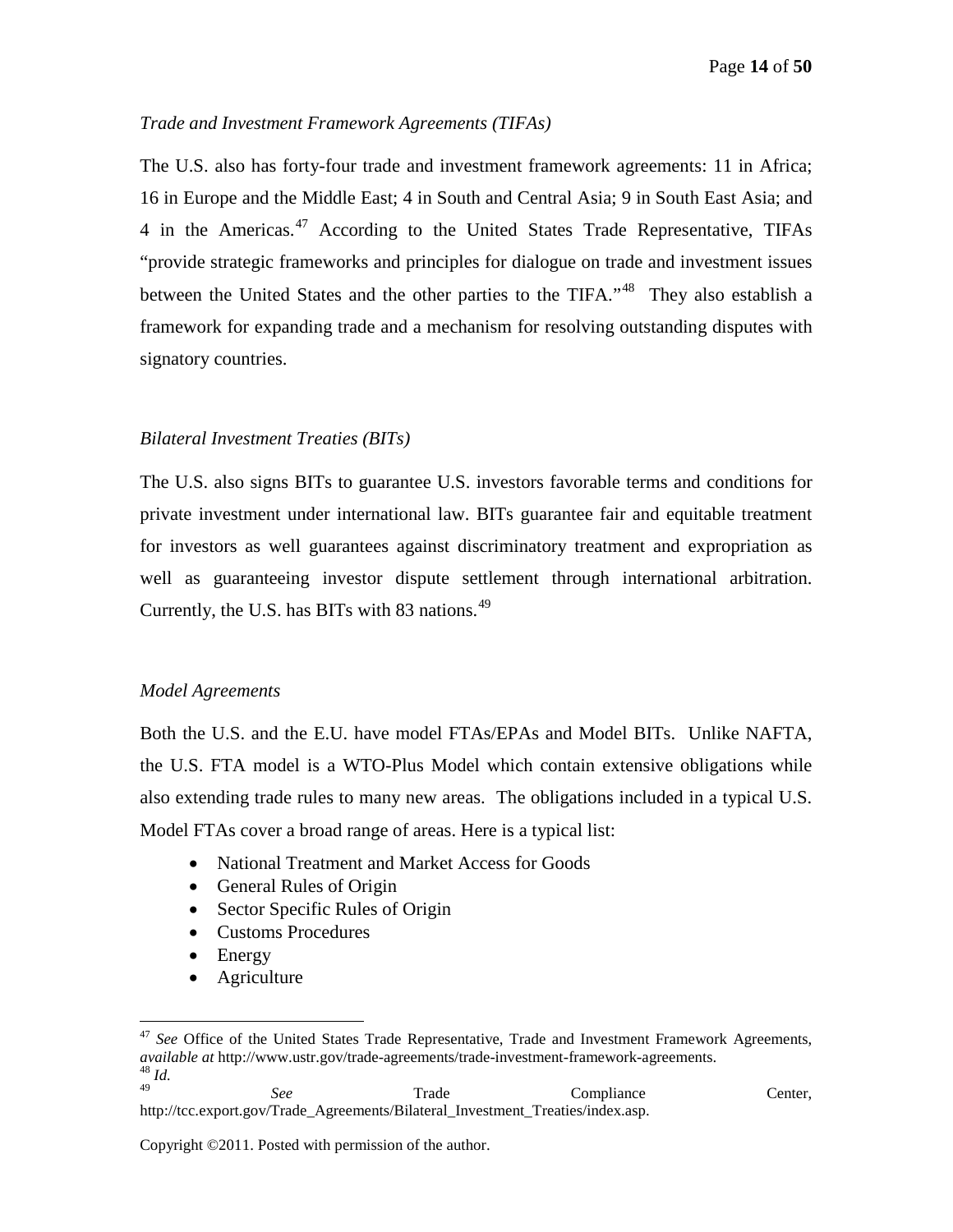- Standards
- Trade Measures
- Government Procurement
- Investment
- Services
- Competition Policy
- Temporary Entry
- Intellectual Property

While NAFTA was primarily intended to liberalize trade in goods, today's Model FTAs clearly go beyond that and have extensive obligations in areas such as trade in services. They also include obligations in areas that developing countries have blocked at the WTO, such as government procurement and competition policy. For this reason, these trade treaties are designed to advance economic reforms such as liberalization, deregulation and privatization that favor U.S. business interests and consumers in the countries that sign them. As some commentators have noted BITs in particular are the "Bills of Rights" for foreign investors that guarantee rights of access and due process rights in signatory countries that are backed by binding international arbitration.<sup>[50](#page-14-1)</sup> Further, the negotiations of BITs and FTAs are increasingly covering the same subject matter. For example, a standard U.S. FTA covers investment protection. This convergence of BITS and FTAs is helping the E.U. and the U.S. to de-fragment the distinctions between trade and investment and create stronger rights and protections for investors.

#### <span id="page-14-0"></span>**Economic Partnership Agreements (EPAs) and E.U.'s Global Europe Strategy**

The E.U. has also taken significant steps to protect its economic interests with other nations through regional and bilateral trade agreements. The current negotiations on Economic Partnership Agreements (EPAs) with African, Caribbean and Pacific States

<span id="page-14-1"></span> <sup>50</sup> Jose Alvarez, *North American Free Trade Agreement's Chapter Eleven*, 28 U. Miami Inter-Am. L. Rev. 303, 308 (also arguing that NAFTA is a "bilateral investment treaty on steroids," *id*. at 304). This theme is further echoed in Philippe Sands, LAWLESS WORLD: AMERICA AND THE MAKING AND BREAKING OF GLOBAL RULES FROM FDR'S ATLANTIC CHARTER TO GEORGE W. BUSH'S ILLEGAL WAR 117–42 (2005) (noting the tendency to interpret international investment rules in isolation of other international law rules and to give priority to investor rights over rules that protect human rights and the environment).

Copyright ©2011. Posted with permission of the author.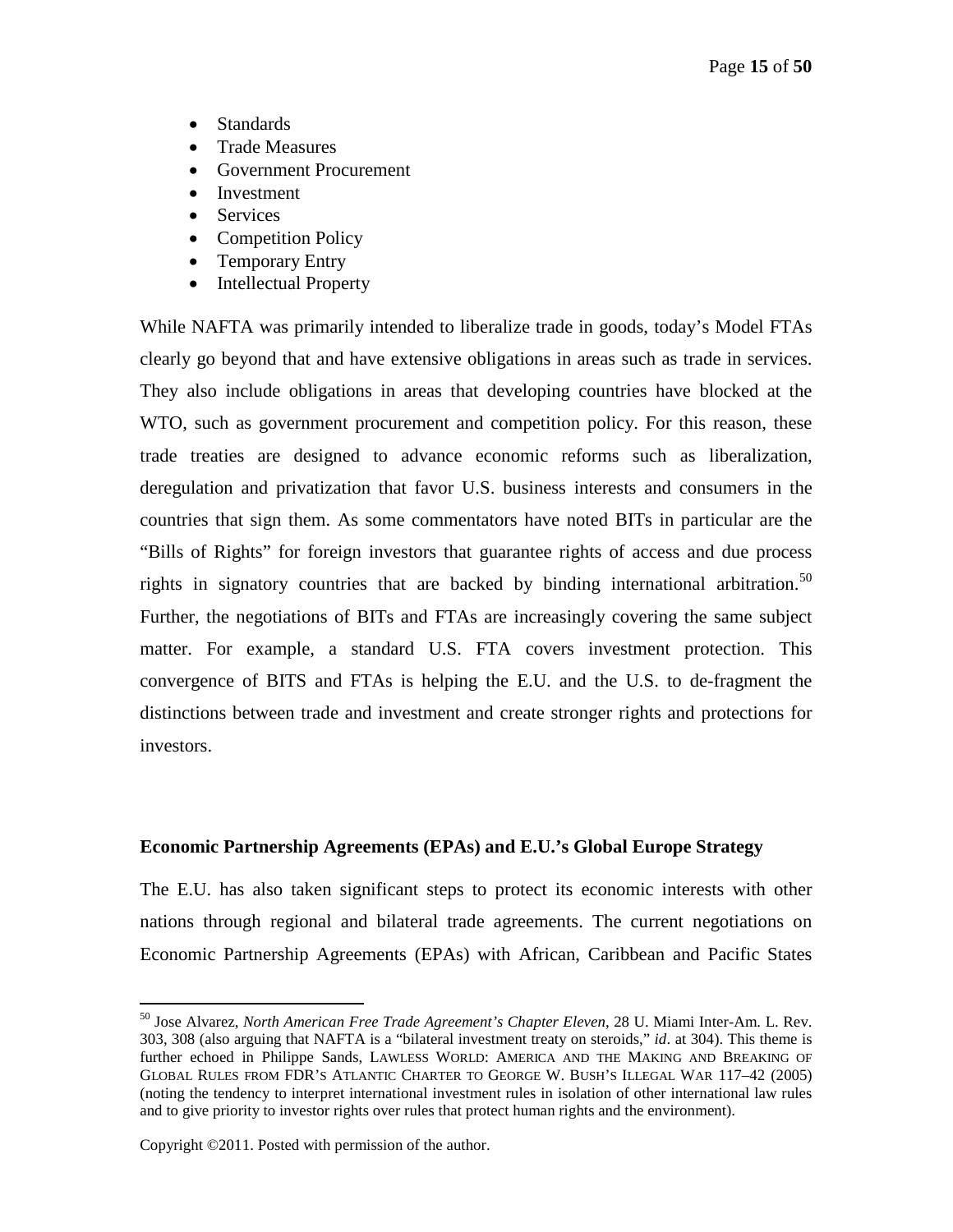exemplify this quite well.<sup>[51](#page-15-0)</sup> The E.U.'s agenda is embodied in the October 2006 Global Europe Strategy. The primary goal of this strategy is to make Europe more competitive by giving "a sharper focus on market opening and stronger rules in new trade areas of importance to the [E.U.], notably intellectual property (IPR), services, investment, public procurement and competition."<sup>52</sup> In this Strategy, the EU declared the need for comprehensive trade agreements that would uphold the need to protect the competitiveness of EU's markets while safeguarding EU export interests through tariffs and non-tariff barriers.<sup>[53](#page-15-2)</sup>

The Economic Partnership Agreements of the E.U. are similar to the U.S. Model FTA in a number of respects. While the U.S. has a greater interest in using trade agreements to advance its foreign policy and national security goals, the E.U. primarily uses regional and bilateral trade agreements to protect its economy and to advance the competiveness of its industries in the global market.<sup>[54](#page-15-3)</sup> Accordingly, the E.U. arguably takes it as granted that its "commercial interests correspond to the development needs" of the countries it signs bilateral or regional agreements with.<sup>[55](#page-15-4)</sup> As of December 2010, the E.U. is currently negotiating with or has interim agreements with at least 24 states, but it currently only has a comprehensive EPA with the CARIFORUM countries - a Caribbean regional group of 15 full member countries (the agreement is not signed by Haiti).<sup>[56](#page-15-5)</sup> This CARIFORUM-EC EPA is the first trade agreement that has been concluded using the template approved

<span id="page-15-0"></span><sup>&</sup>lt;sup>51</sup> Negotiations of EPA's were triggered by a clause in the Cotonou Agreement between the EU on the one part and African, Caribbean and Pacific states, on the other, following a decision of the WTO Dispute Settlement Body requiring these parties to negotiate WTO compliant trade agreements.

<sup>52</sup> World Trade Organization, *Trade Policy Review: Report by The European Communities* 11 (2007),

<span id="page-15-2"></span><span id="page-15-1"></span>*available at* http://www.wto.org/english/tratop\_e/tpr\_e/g177\_e.doc. <sup>53</sup> *See* European Commission, GLOBAL EUROPE, COMPETING IN THE WORLD (2006), *available at* http://trade.ec.europa.eu/doclib/docs/2006/october/tradoc\_130376.pdf [hereinafter, "Global Europe Strategy"].

<span id="page-15-3"></span><sup>&</sup>lt;sup>54</sup> See JANE KELSEY, ANALYSIS OF THE LEGAL RISKS IN TITLE II SERVICES & INVESTMENT OF THE CARIFORUM-EC EPA, 27 (forthcoming 2010).

<span id="page-15-4"></span><sup>&</sup>lt;sup>55</sup> *Id.* at 28; *see also* Global Europe Strategy, *supra* note 53, at 12 ("We will also take into account the development needs of our partners and the potential impact of any agreement on other developing countries, in particular the potential effects on poor countries' preferential access to EU markets. The possible impact on development should be included as part of the overall impact assessment that will be conducted before deciding to launch FTA negotiations. In line with our position in the WTO, we will encourage our FTA partners to facilitate access by least-developed countries to their market, if possible by granting duty and quota free access").

<span id="page-15-5"></span><sup>56</sup> *See* ACP-EU Trade Website, http://www.acp-eu-trade.org/index.php?loc=epa/.

Copyright ©2011. Posted with permission of the author.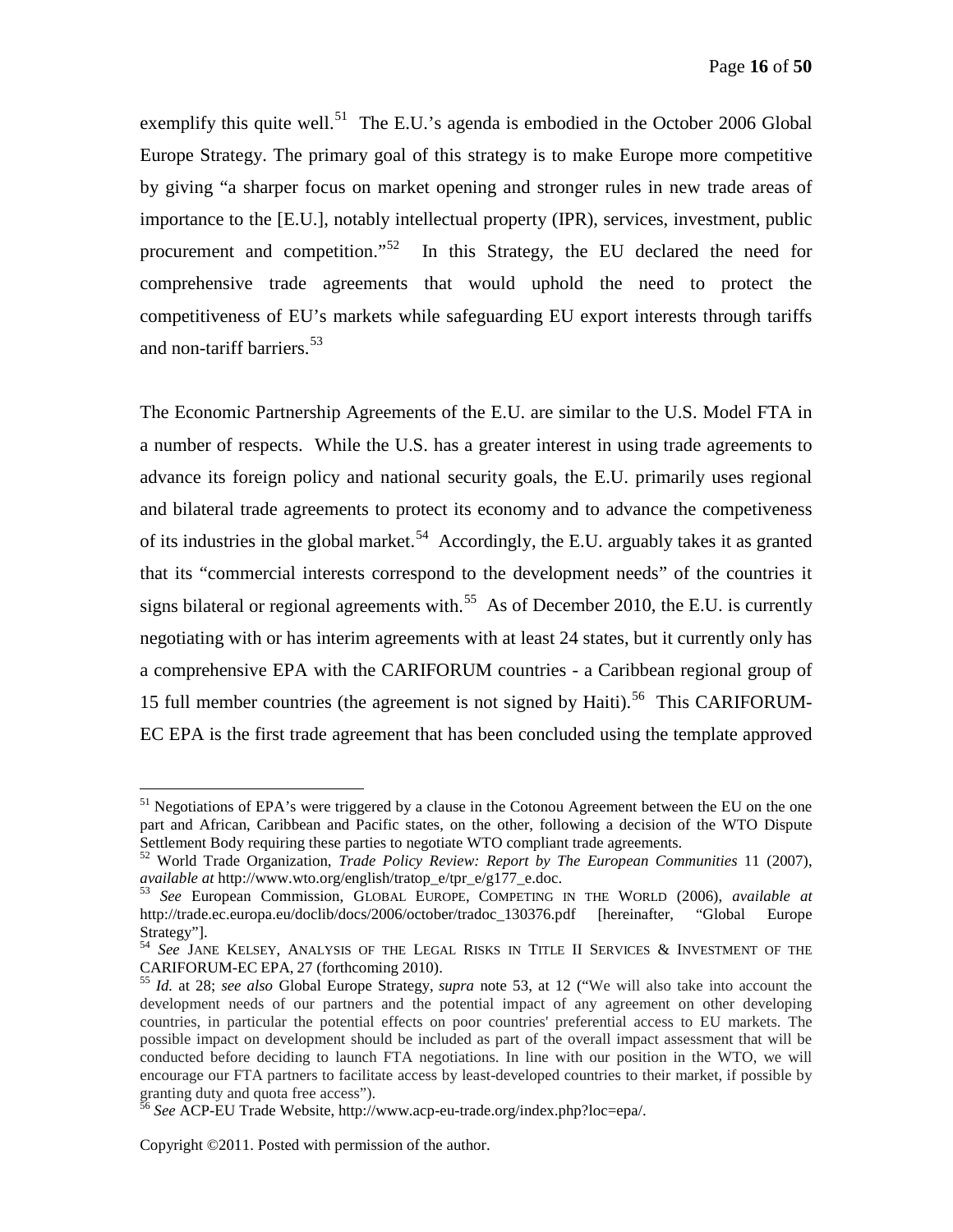by the Council of Europe and therefore is an example of the template that the E.U. will use in other similar agreements.

Some key elements of the CARIFORUM-EC EPA include:

- 1. The CARIFORUM nations agreed to liberalize 86.9% of the imports from the E.U. within 25 years, 82.7% within the first 15 years, while they previously only allowed 51% of imports from the E.U. to remain duty free before the agreement.
- 2. CARIFORUM nations will be allowed a transition period of up to 25 years on some products and can use a general moratorium for the first three years of the Agreement.
- 3. CARIFORUM nations will be able to maintain Other Duties and Charges (ODCs) for up to seven years of the agreement, before they must phase out them during the subsequent three years.
- 4. "Regional Preference" will apply to any concession that is granted to one country, so that it may be applied to all countries.
- 5. The E.U. will liberalize 94% of its services sector; CARIFORUM countries will liberalize  $75\%$  and lesser developed countries (LDC) will liberalize  $65\%$ .<sup>[57](#page-16-0)</sup>

The CARIFORUM EPA has been held out as a 'Trade Partnership for Sustainable Development' – emphasizing its objective to be one of sustainable development of all parties to that agreement. There are reasons to doubt this as I note below.

The E.U.'s Model Economic Partnership Agreements (EPAs) contain similar elements to the U.S. Model FTA. However, the E.U.'s Model EPA is viewed as less radical than the US template. "[F]or example, the U.S. insists on a negative list approach to schedules of sectoral commitments, listing sectors and measures that are excluded, and the inclusion of investment expropriation provisions that can be enforced through investor-initiated arbitration."<sup>[58](#page-16-1)</sup> This type of a schedule system makes certain that all new services will be covered automatically, excluding only those that have been specifically excluded. The E.U., on the other hand, takes a "positive list approach" that details specific sectors for

<span id="page-16-0"></span> <sup>57</sup> Errol Humphrey, Ambassador of Barbados & Vice-Dean of the CARIFORUM College of EPA Negotiators, Presentation to a DG Trade-organized workshop on *CARIFORUM EPA Negotiations: Initial Reflections on the Outcome*, (Feb. 13, 2008), *available at* http://trade.ec.europa.eu/doclib/docs/2008/april/ tradoc\_138606.pdf.

<span id="page-16-1"></span><sup>58</sup> Kelsey, *supra* note 54, at 24.

Copyright ©2011. Posted with permission of the author.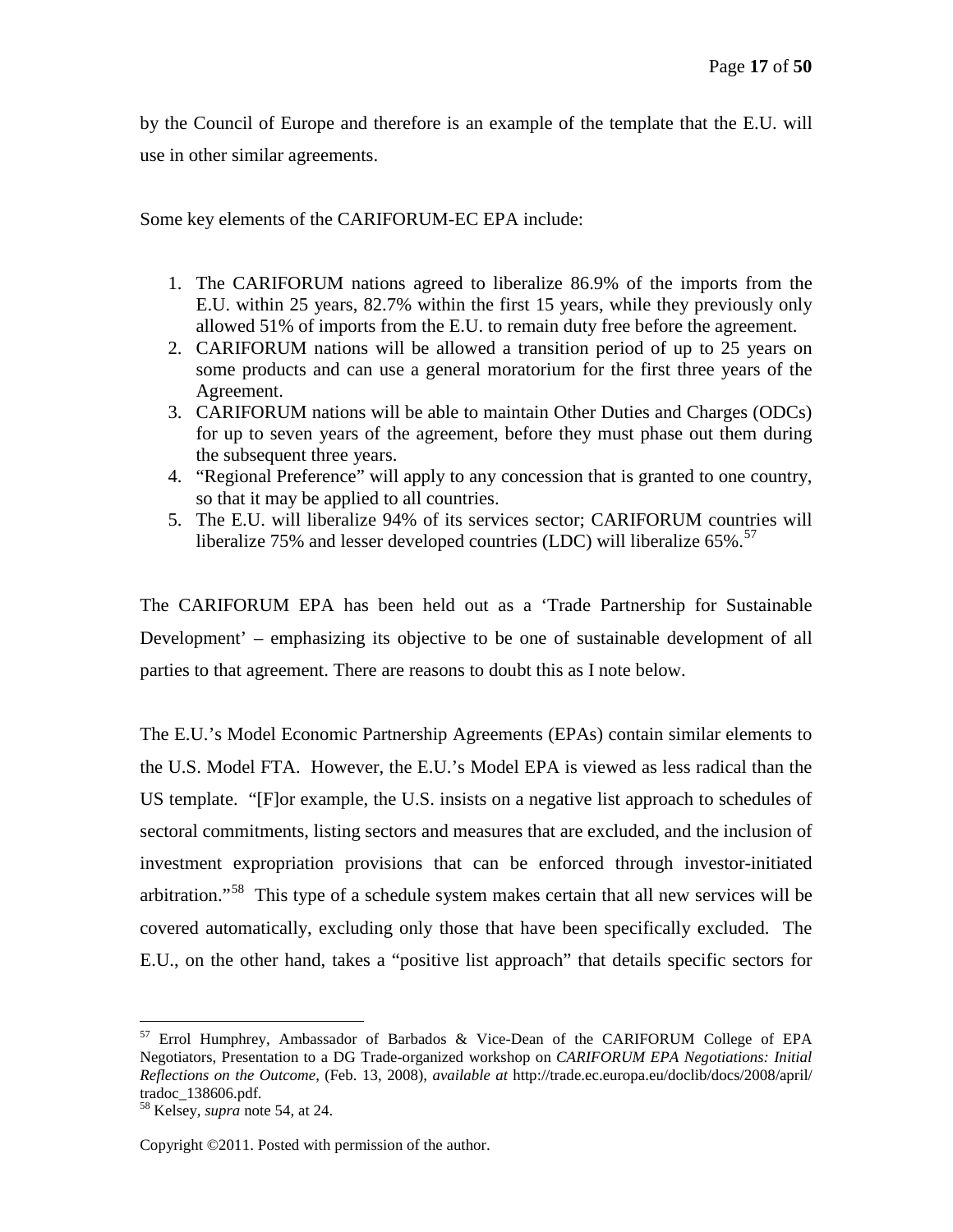commitments. This allows the E.U. to implement new sectors according to the plan of the agreement and does not automatically include sectors not explicitly included.

#### <span id="page-17-0"></span>*Choice of Countries/Regions*

Countries chosen by the U.S. and E.U. for regional and bilateral agreements are generally those with which they have a trade surplus – countries over whom they exercise vast amounts of market power over.<sup>[59](#page-17-1)</sup> Thus, the U.S. and E.U. can use this advantage to control the direction of the negotiations and the commitments entered into in the agreements. The best example of such an agreement is the U.S.-Morocco FTA (January,  $2003$ ) – which the Bush administration argued to be a yardstick for future negotiations.<sup>[60](#page-17-2)</sup> I will discuss the U.S.-Morocco FTA in Part III below.

The converse is also true. The United States Congress seems hesitant to accept trade agreements with nations that the U.S. has a deficit. An example of this seen is the U.S.- Korea FTA that is currently stuck in Congress and that in late 2010 resulted in a breakthrough.<sup>[61](#page-17-3)</sup> The U.S. and the E.U. have a much easier time negotiating trade agreements with countries that are dependent on their economies as an export markets. This is because these large economies can exercise their market power to get concessions from countries with an interest in maintaining or getting access to their large market. By contrast, it is harder for these large economies to negotiate trade treaties with countries with a trade surplus in their economies because neither the U.S. nor the E.U. can exercise

<span id="page-17-1"></span><sup>&</sup>lt;sup>59</sup>Notably, market power may not always be determinative. On this, see my discussion of the failed SACU-US FTA. *See also*, Christina L. Davis, *Do WTO Rules Create a Level Playing Field? Lessons from the Experience of Peru and Vietnam, in* NEGOTIATING TRADE: DEVELOPING COUNTRIES IN THE WTO AND NAFTA 219 (John S. Odell, ed., 2006).

<span id="page-17-2"></span><sup>&</sup>lt;sup>60</sup> *See* Office of the United States Trade Representative, Morocco Free Trade Agreement, *available at* http://www.ustr.gov/trade-agreements/free-trade-agreements/morocco-fta.

<span id="page-17-3"></span><sup>&</sup>lt;sup>61</sup> *See* Office of the United States Trade Representative, Korea-U.S. Free Trade Agreement, *available at* http://www.ustr.gov/trade-agreements/free-trade-agreements/korus-fta. *See also* Office of the United States Trade Representative, Korea, *available at* http://www.ustr.gov/countries-regions/japan-korea-apec/korea (detailing U.S. goods trade deficit with Korea to be \$10.6 billion in 2009). *See also* Associated Press, "Obama Hails S. Korea Trade Deal as Victory for US Workers," Dec. 4, 2010 *available at* http://www.google.com/hostednews/ap/article/ALeqM5gZDujKl7Z5Iuu0BkZ4tiEl\_iztSg?docId=43f16a7ce [c994480b65389021a5d5e50.](http://www.google.com/hostednews/ap/article/ALeqM5gZDujKl7Z5Iuu0BkZ4tiEl_jztSg?docId=43f16a7cec994480b65389021a5d5e50)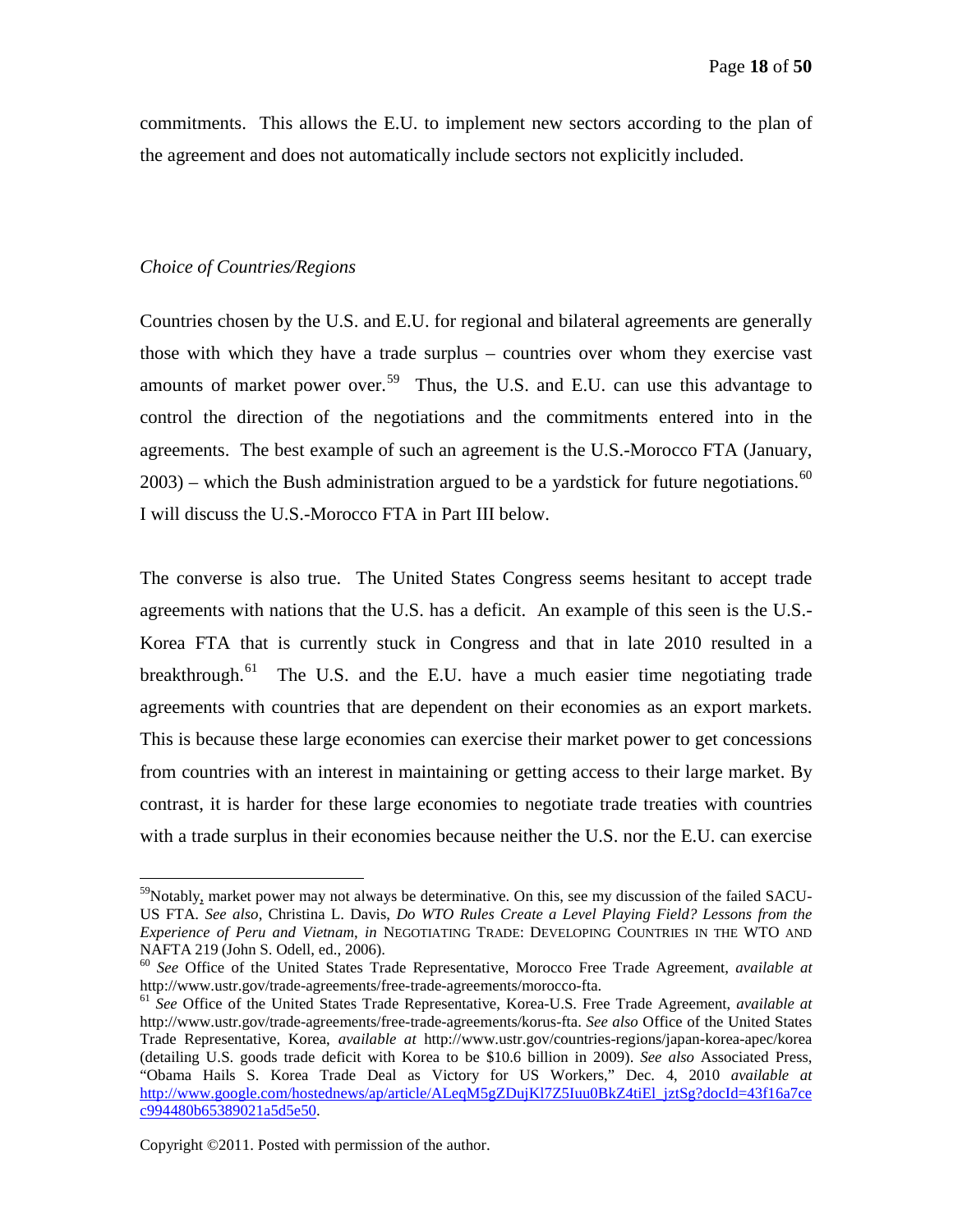the same amount of market power against such economies. South Korea has a trade surplus in both the E.U. and the U.S. The EU nevertheless has signed a free trade deal with South Korea, even though it "runs a deficit with South Korea in goods trade."<sup>[62](#page-18-3)</sup> However, the EU agreed to sign the agreement after it secured a concession to place a safeguard clause that allows it to take emergency measures if the increased imports from South Korea would "cause serious injury, or threat thereof, to the domestic industry."<sup>[63](#page-18-4)</sup> Therefore, even though the EU agreed to sign a free trade agreement with a country with which it has a deficit, it used its negotiating experience to its advantage.

#### **PART II**

#### **Accounting for the Turn to Regional Trade Agreements**

<span id="page-18-1"></span><span id="page-18-0"></span>In this part of the paper, I examine the reasons that account for the unmistakable commitment among major trading powers like the U.S. and the E.U. to turn to regional trade agreements. Notably, the BRIC, (Brazil, Russia, India and China), have not been left out of this trend and I refer to some of their bilateral and regional trade initiatives a little further below. [64](#page-18-5)

#### <span id="page-18-2"></span>*Forum Shifting*

The continued breakdown of WTO negotiations as indicated by the collapse of Ministerial meetings in Seattle in 1999, and in Cancun, Mexico in 2003 has led to a shift in focus by developed nations towards the regional and bilateral agreements to further

<span id="page-18-3"></span> $62$  *See* Press Release, European Commission: Trade, EU and South Korea Sign Free Trade Deal (Oct. 6, 2010), *available at* http://trade.ec.europa.eu/doclib/press/index.cfm?id=626.

<span id="page-18-4"></span><sup>&</sup>lt;sup>63</sup> EU-Korea Free Trade Agreement, Eur. Union.-S. Korea, art. 3, Oct. 6, 2010, *available at* http://trade.ec.europa.eu/doclib/docs/2009/october/tradoc\_145160.pdf. Safeguard acts are a mechanism created under GATT Article XIX, under which a WTO member may take action to protect specific industries from any imported product or products that is causing, or threatens to cause, serious injury to an industry. World Trade Organization, Safeguard Measures, *available at* http://www.wto.org/english/tratop\_e/safeg\_e/safeg\_e.htm.

<span id="page-18-5"></span><sup>64</sup> For more China in Africa, *see* Gathii, *supra* note 35.

Copyright ©2011. Posted with permission of the author.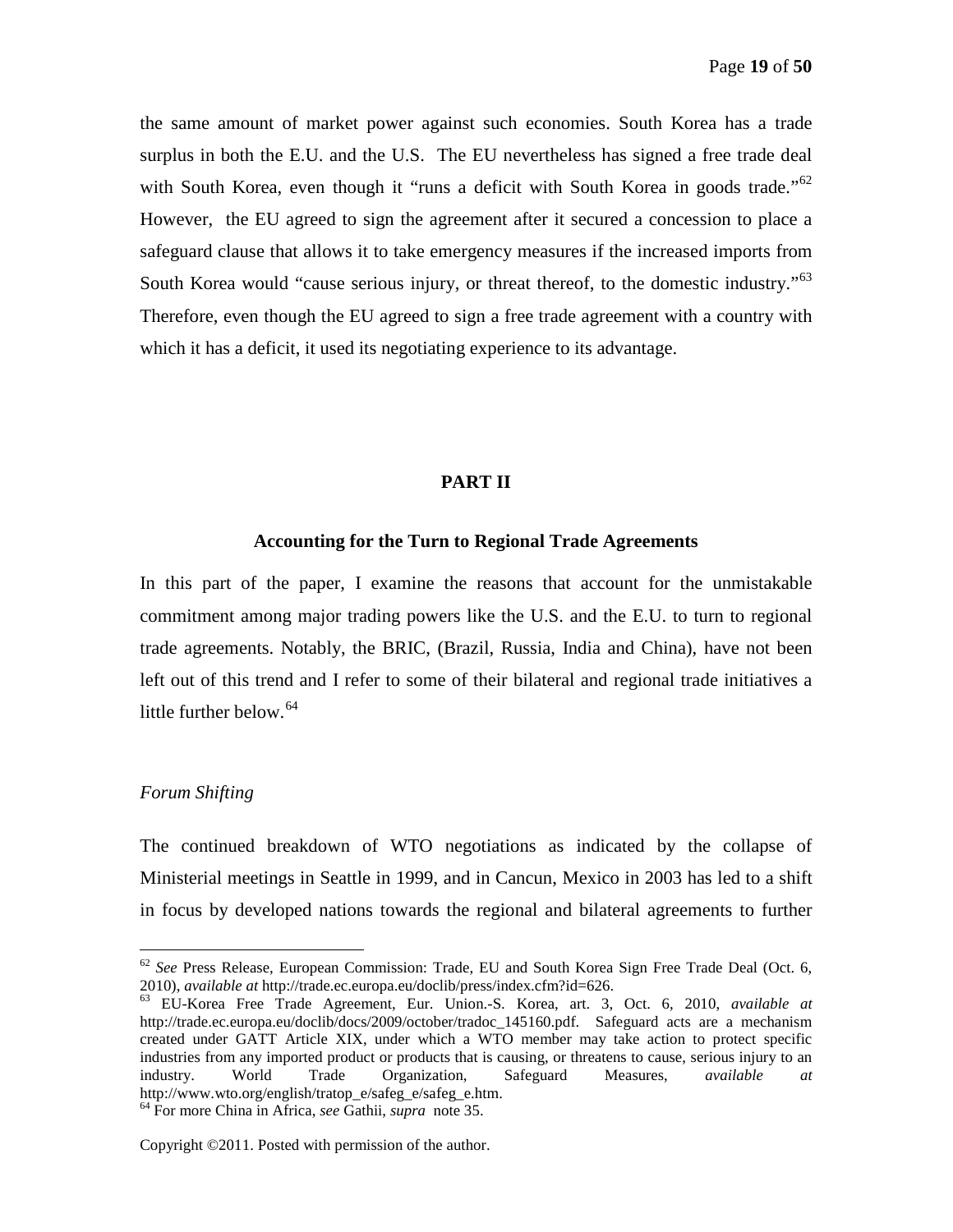goals that have been slowed down or frustrated at the WTO. The ministerial conference in 1999 was cancelled, and negotiations stalled since there was little agreement among the countries and as a result of large protest activities outside the conference building.<sup>[65](#page-19-0)</sup> In Cancun, the negotiations collapsed again. In Cancun, there was a lack of willingness to negotiate the Singapore issues on the part of developing countries.<sup>[66](#page-19-1)</sup> The Singapore issues refer to four issues – competition policy, trade facilitation, investment liberalization, and government procurement.<sup>[67](#page-19-2)</sup> In July 2004, three of the Singapore issues – investment, competition, and government procurement – were by agreement dropped from the Doha agenda. Negotiations for trade facilitation would continue.<sup>[68](#page-19-3)</sup> As one commentator noted, this "ended, for the time being, the developed countries' attempt to greatly expand the WTO by introducing three new major areas of liberalization."<sup>[69](#page-19-4)</sup> Agriculture has also become one of the most important and hotly debated issues in these negotiations.<sup>[70](#page-19-5)</sup> Developing countries have argued that agricultural subsidies particularly in the U.S. and the E.U. create an insuperable barrier for them to sell their agricultural goods.<sup>[71](#page-19-6)</sup> The wide differences between the developed nations and developing nations on

<span id="page-19-0"></span> <sup>65</sup> Joseph Kahn, *Swiss Forum Has Its Focus on Memories From Seattle,* N.Y. Times, Jan. 29, 2000, *available at* http://www.nytimes.com/2000/01/29/business/international-business-swiss-forum-has-itsfocus-on-memories-from-seattle.html?scp=2&sq=protest+seattle+wto+ collapse&st=nyt.

<span id="page-19-1"></span><sup>66</sup> Ian Fergusson, *World Trade Organization Negotiations: The Doha Development Agenda. CRS Report for Congress*, Jan. 18, 2008, Page 4, *available at* http://www.nytimes.com/2003/09/10/opinion/showdown-incancun.html?scp=2&sq=+developing+nations+cancun&st=nyt.

<span id="page-19-2"></span><sup>67</sup> Ian Fergusson, *CRS Report RS21664: The WTO Cancún Ministerial 5-6*, Congressional Research Service, **November** 6, 2003, *available at* 

<span id="page-19-3"></span>http://congressionalresearch.com/RS21664/document.php?study=The+WTO+Cancun+Ministerial.<br><sup>68</sup> Martin Khor, Analysis of the Doha Negotiations and the Functioning of the WTO (draft version), South Centre (2009), *available at* http://www.southcentre.org/index.php?gid=1678&option=com\_docman&task<br>=doc\_download (explaining the development of the Doha Agenda on an issue-by-issue basis).

<span id="page-19-5"></span><span id="page-19-4"></span><sup>&</sup>lt;sup>69</sup> *Id* at 8.<br><sup>70</sup> Elizabeth Becker and Ginger Thompson, *Poorer Nations Plead Farmers' Case at Trade Talks*, N.Y. Times, Sept. 11, 2003, *available at* http://www.nytimes.com/2003/09/11/world/poorer-nations-pleadfarmers-case-at-trade-talks.html?scp=3&sq=agriculture+wto&st=nyt. *See also* Committee on Trade and Development, *Note by the Secretariat, Developmental Aspects of the Doha Round of Negotiations,*  WT/COMTD/W/143/Rev.4 (Aug. 19, 2010) ("Agriculture plays an important role in the development of many WTO Members. For a large number of developing countries and least-developed countries (LDCs), agriculture made a significant contribution to their economies, including its direct contribution to gross domestic production, export revenue and employment as well as to rural development and livelihood security… However, many of the world's agricultural producers are currently disadvantaged in the world trading environment because of high tariff barriers and competition from producers that receive high levels of domestic or export-related support."). <sup>71</sup> Khor, *supra* note 68, at 22. *See also* Kevin C. Kennedy, *The Incoherence of Agricultural, Trade, and* 

<span id="page-19-6"></span>*Development Policy for Sub-Saharan Africa: Sowing the Seeds of False Hope for Sub-Saharan Africa's Cotton Farmers?*, 14-WTR Kan. J.L. & Pub. Pol'y 307 (holding that although the United States production costs for cotton "are higher, with the help of domestic and export subsidies, U.S. cotton growers – the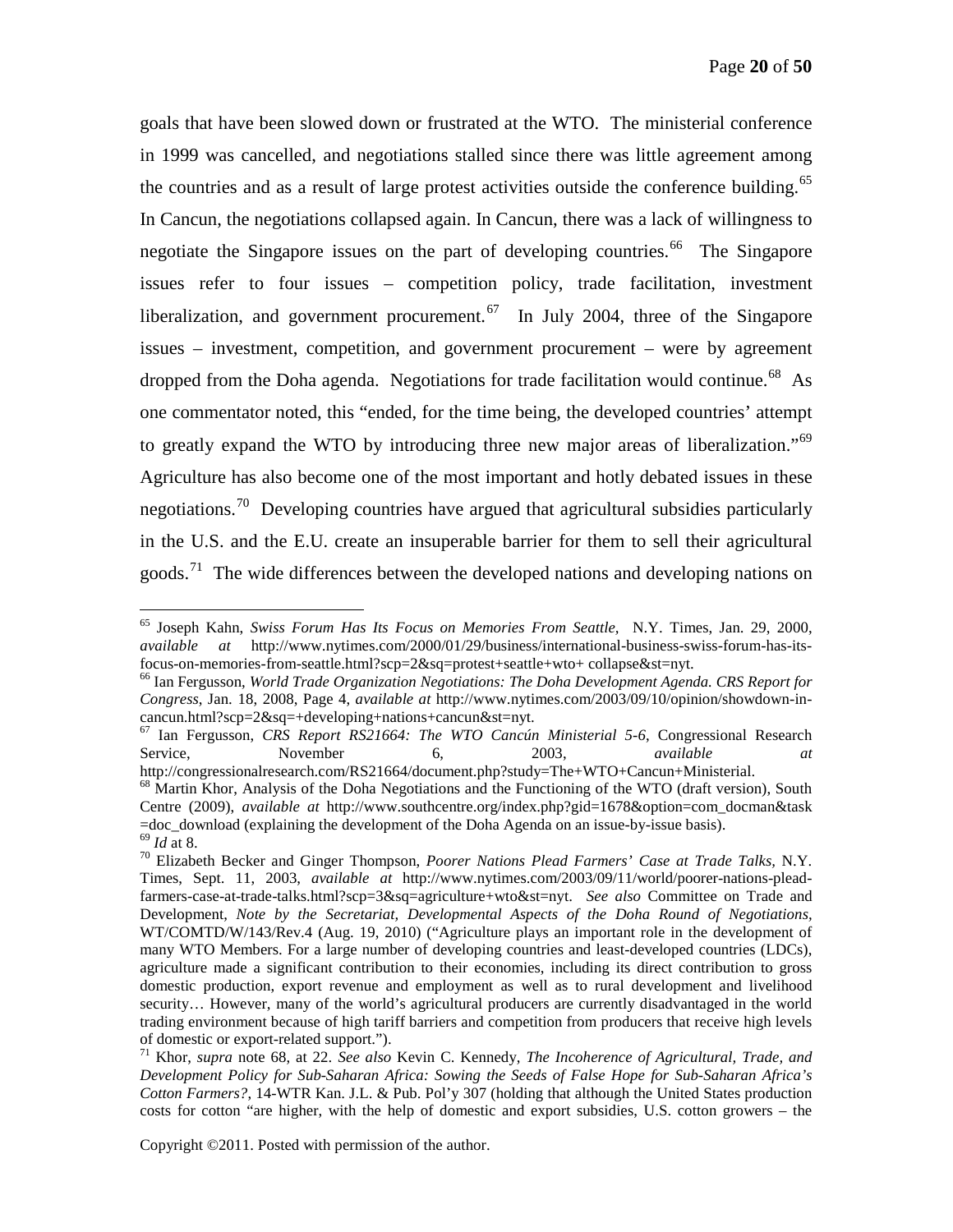these and related issues continue to make it unlikely that current WTO negotiations will be successfully concluded any time soon.<sup>[72](#page-20-0)</sup>

In a sense, the current stalemate in the Doha Round of negotiations primarily pits developing countries on the one hand, and developed countries, on the other. Developed countries subscribe to a vision of development which many developing countries contest. Developing countries argue that developed nations have been inattentive to issues of development, by insisting on a model of trade and development that prioritizes economic growth through increased export trade at the expense of other development objectives such as the protection of the weak and vulnerable.<sup>73</sup> In fact developing countries argue that their development prospects would be much better addressed by removing agricultural subsidies in developed country markets, ensuring access to affordable essential medicines for epidemics such as HIV/AIDS, continuing special and differential treatment of developing for their products, produce and services, and putting in place a special safeguard mechanism (SSM) for their agricultural products – an issue that led to break down of Doha round negotiations in Geneva in July 2008.<sup>[74](#page-20-2)</sup>

As a result of these differences between the priorities of developing and developed countries, developed nations have in a large measure shifted forums towards bilateral and regional agreements. Forum-shifting is a strategy that "attempt[s] to alter the status quo by moving treaty negotiations, law-making initiatives, or standard setting activities from

Copyright ©2011. Posted with permission of the author.

 $\overline{a}$ 

world's largest exporters of cotton – suppress and degress the price of cotton on world markets by increasing its supply through overproduction." This creates a market that is unprofitable for leastdeveloped countries, for whom cotton and agriculture play greater roles than it does for industrialized countries).

<span id="page-20-0"></span><sup>72</sup> *See* Khor, *supra* note 68. *See also* Martin Khor, "Long Stalemate Ahead for WTO Talks, South Centre", *available at:* http://www.southcentre.org/index.php?option=com\_content&view=article&id=<br>1274%3Asb46a1&catid=144%3Asouth-bulletin-individual-articles&Itemid=287&lang=en.

<span id="page-20-1"></span><sup>&</sup>lt;sup>73</sup> See James Thuo Gathii, *Process and Substance of WTO Reform*, 56 Rutgers L. Rev. 885, 902 (explaining the United States and E.U.'s underestimation of how well organized developing countries were at the Cancun Ministerial).

<span id="page-20-2"></span><sup>74</sup> *See* Ian Fergusson, *World Trade Organization Negotiations: The Doha Development Agenda* at 9 - 17. *See also*, *Note by Secretariat, Developmental Aspects of the Doha Round of Negotiations, supra* note 70 (explaining that even in the March 2010 stocktaking report, "[m]embers have not been in a position to substantively resolve matters…").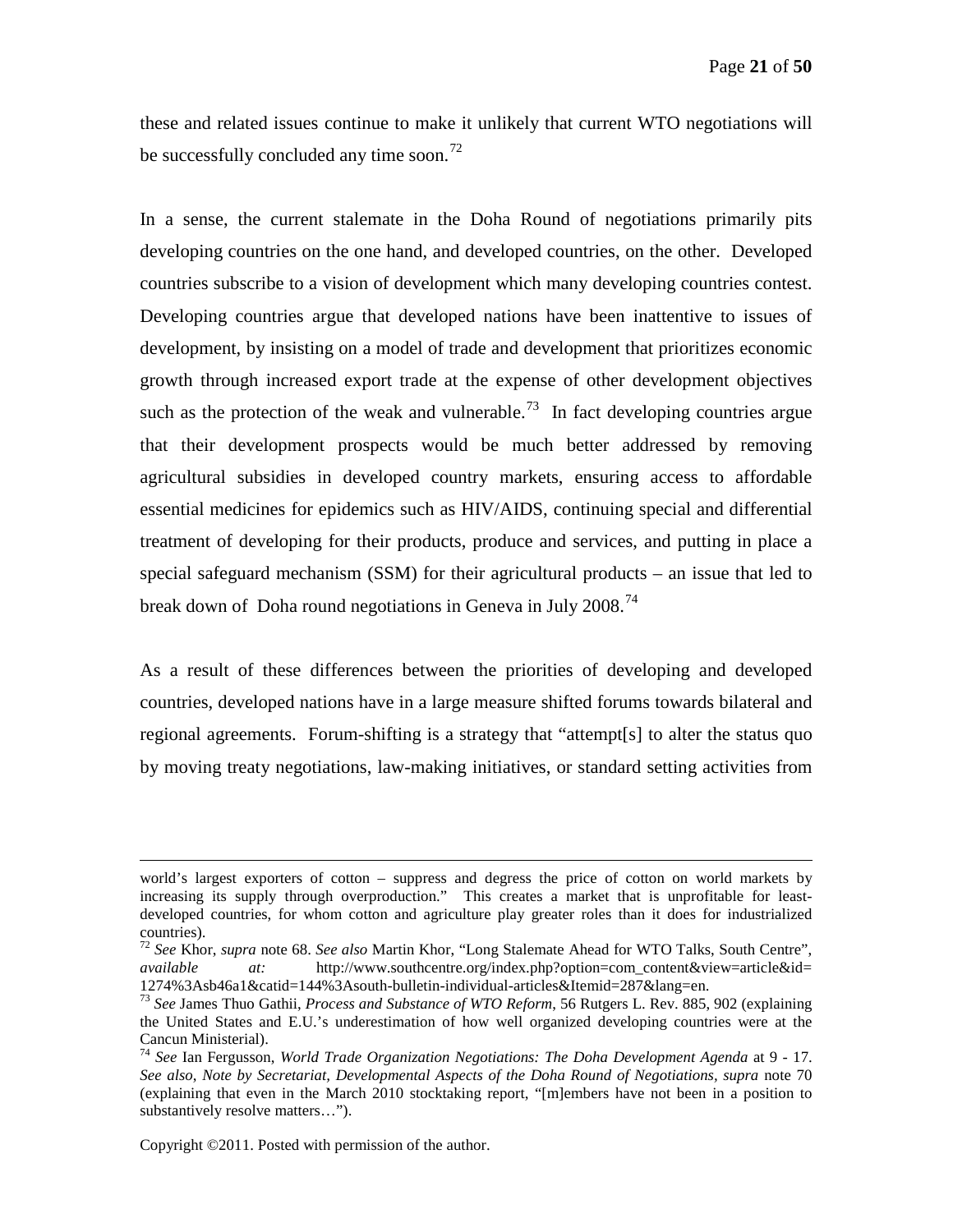one international venue to another."[75](#page-21-0) Forum shifting allows countries to choose a new forum where they will encounter less concerted resistance to their agenda, which in turn gives them more wiggle room to achieve their objectives more readily.<sup>[76](#page-21-1)</sup>

Forum shifting, through the use of regional and bilateral trade agreements, has yielded successful outcomes for developed countries. For example, even though the Singapore issues were dropped from the Doha agenda, they are now being pursued through bilateral and regional trade agreements.<sup>[77](#page-21-2)</sup> Global Europe Strategy makes it a priority for the EU to pursue issues of investment, competition, and government procurement in its EPAs with African, Caribbean and Pacific countries as we saw above. Negotiating objectives that were unsuccessful in the WTO therefore become part of the EU's strategy in bilateral and regional trade agreements. Further, according to the EU, EPAs are also tools for "tackling issues which are not ready for multilateral discussion."[78](#page-21-3) Thus objectives, beyond the Singapore issues such as enhanced intellectual property protection and financial liberalization, which are not formally part of the Doha negotiating agenda are being negotiated through bilateral or regional agreements such as the  $EPAs$ <sup>[79](#page-21-4)</sup> For developed countries therefore, regional and bilateral agreements are increasingly the venue to achieve objectives that are difficult, if not impossible, to achieve at the multilateral  $level.<sup>80</sup>$  $level.<sup>80</sup>$  $level.<sup>80</sup>$ 

As I will note in a little more detail below, the competition for new bilateral and regional trade agreements has made countries that have no bilateral or regional agreements to

<span id="page-21-0"></span><sup>&</sup>lt;sup>75</sup> Anke Dahrendorf, "Global Proliferation of Bilateral and Regional Trade Agreements: A Threat for the World Trade Organization and/or for Developing Countries", Maastricht Faculty of Law Working Paper No. 6, 15 (2009), *available at SSRN:* http://ssrn.com/abstract=1382820 (Draft) (*quoting* L.R. Helfer, *Regime Shifting: The TRIPs Agreement and New Dynamics of International Intellectual Property Lawmaking, 29 Yale J. Int'l L. 1, 14).* 

<span id="page-21-1"></span><sup>&</sup>lt;sup>76</sup> *Id.* at 16. (Anke Dahrendorf believes that these agreements do not preclude discussion of these issues in a multilateral forum. Instead, these agreements are seen to function as a "laboratory" for future multilateral agreements).<br> $^{77}$  Khor, *supra* note 68, at 9.

<span id="page-21-5"></span><span id="page-21-4"></span>

<span id="page-21-3"></span><span id="page-21-2"></span><sup>&</sup>lt;sup>78</sup> Global Europe Strategy, *supra* note 53, at Ch. 4.2 (ii).  $\frac{79}{10}$  *Id.* 80 "The representative of El Salvador remarked that RTAs represented an instrument to achieve deeper 80 trade liberalization, and more recently, to strengthen relationships between countries beyond trade." Committee on Regional Trade Agreements, *Note on the Meeting of 15-16 March 2010*, WT/REG/M/56 (Mar. 23, 2010).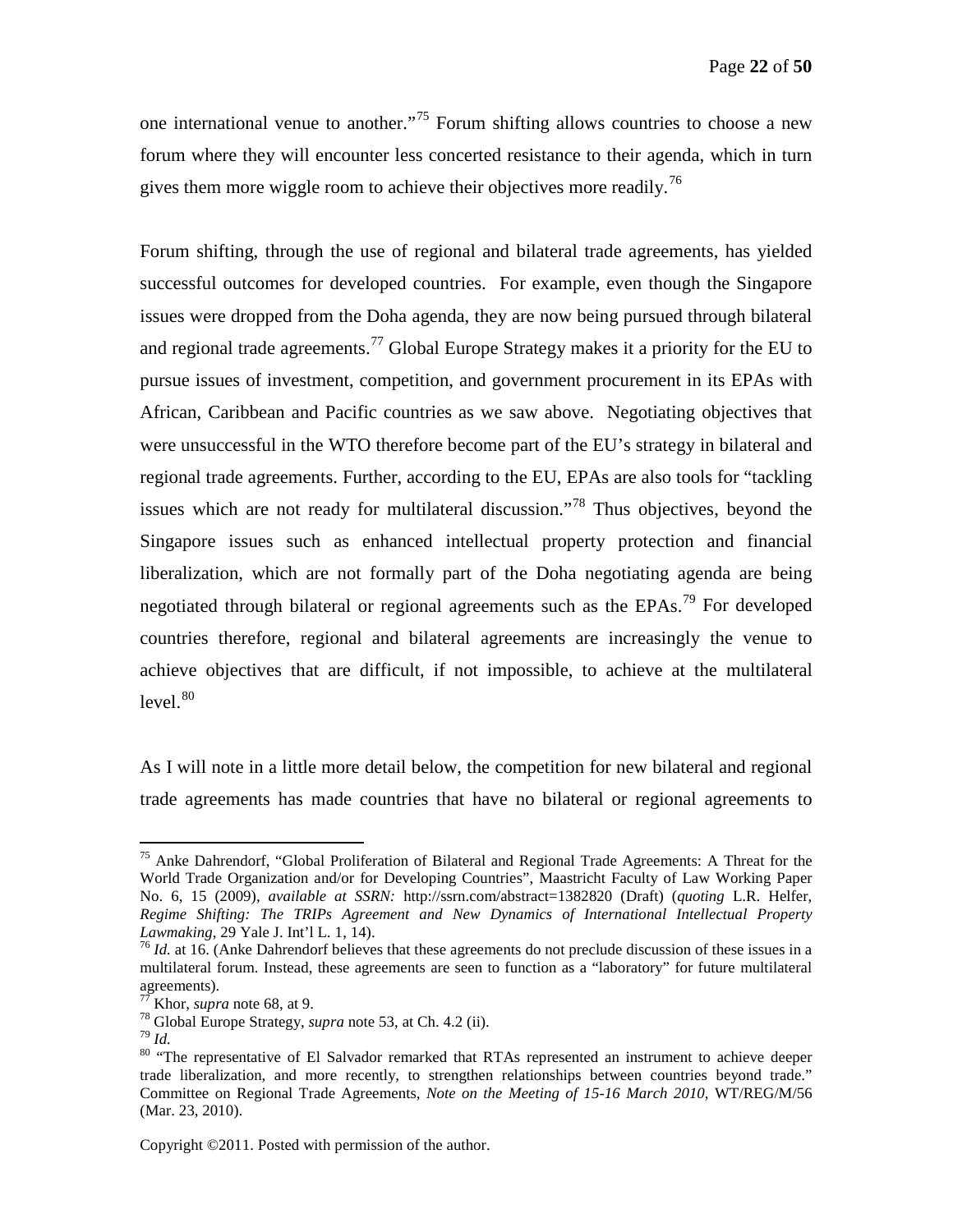begin seeing themselves as "losers" since their products may not be receiving the preferential treatment or trade concessions that other countries have negotiated.<sup>[81](#page-22-0)</sup> Indeed, even the Obama administration seems to have come to the same view that the U.S. economy will suffer if the U.S. does "not join the wave of PTAs." $82$ 

Lawrence Helfer has argued, that "regime shifting might actually serve the industrialized states' interests by diverting attention and resources from potentially effective treaty making efforts in [multilateral forums such as] WIPO or the WTO while simultaneously creating the appearance of sharing developing countries' concerns.<sup>[83](#page-22-2)</sup> On this view, multilateral trade negotiations leave all countries better off than bilateral and regional trade agreements do. One scholar has summarized some of the varied perspectives on the merits and demerits of bilateral and regional agreements versus multilateral trade agreements in the following terms:

For too many years, multilateralists have argued that bilateral trade negotiations are a 'stumbling block' to the development of a WTOsponsored trade agreement, political leaders have argued that bilateral trade negotiations are a 'building block' towards a WTO-sponsored trade agreement, and the WTO has essentially argued that bilateral trade negotiations are a building block and a stumbling block.<sup>[84](#page-22-3)</sup>

The deadlock and stalemate in WTO negotiations in areas of importance to developing countries contrasts sharply with the success developed countries are often able to eke out in bilateral and regional trade deals.<sup>[85](#page-22-4)</sup> Indeed, it is more likely that developing countries would prevail to have the EU and United States reduce agricultural subsidies at the WTO than in bilateral and regional trade agreements. In fact, concessions in reducing developed country agricultural subsidies are a crucial precondition for success of multilateral negotiations. Some scholars have argued that developing countries may regard WTO negotiations as not being worth the effort if such concessions cannot be

<span id="page-22-0"></span> <sup>81</sup> *See* Fredrick M. Abbott, *A New Dominant Trade Species Emerges: Is Bilateralism A Threat?*, 10 J. Int'l Econ. L. 571, 577-78.<br><sup>82</sup> Id.

<span id="page-22-1"></span>

<span id="page-22-2"></span><sup>&</sup>lt;sup>83</sup> Lawrence Helfer, *Regime Shifting: The TRIPS Agreement and New Dynamics of Intellectual Property Lawmaking*, 29 Yale J. Int'l Law 56, 57. *See also*, Ruth Okediji, *Back to Bilateralism? Pendulum Swings in International Intellectual Property Protection, 1 U. Ottawa L. & Tech. J. 125.*<br><sup>84</sup> L. Crump, *Global Trade Policy Development in a Two-Track System, 9 J. Int'l Econ. L. 487, 510.*<br><sup>85</sup> *See generally, Khor, supra note 6* 

<span id="page-22-4"></span><span id="page-22-3"></span>

Copyright ©2011. Posted with permission of the author.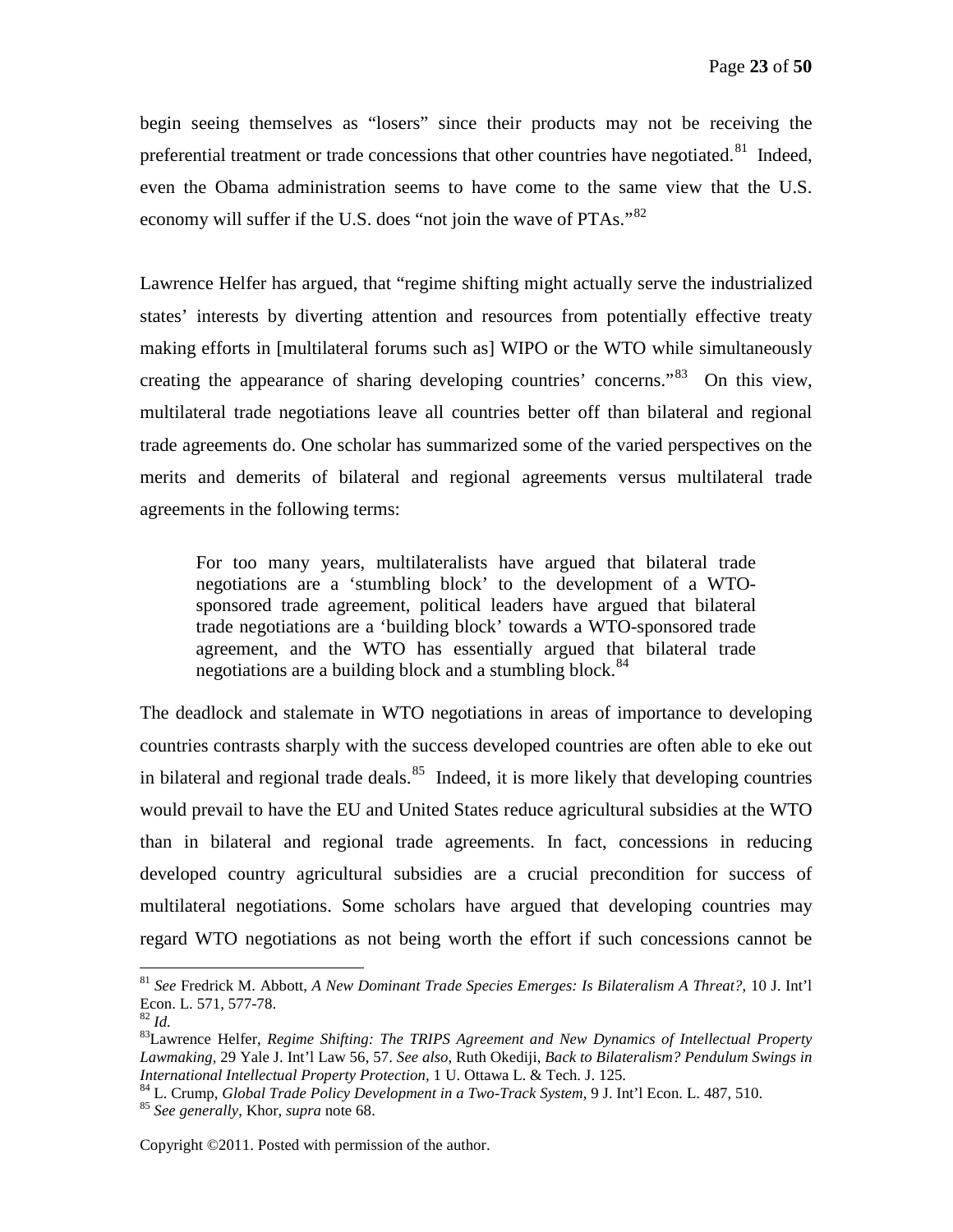won. <sup>[86](#page-23-0)</sup> For the moment therefore, forum shifting is more advantageous to the agenda of developed countries and yields little by way of results for developing countries. Moreover, once countries with little trade negotiating capacity focus away from multilateral trade negotiations, issues that could have been pushed to fruition might get ignored or be given less than full attention as more attention and resources are devoted to negotiating regional and bilateral trade agreements.

In addition, there is often no clear understanding of the impact that issues negotiated in bilateral agreements and regional trade agreements will have on multilateral trade system.<sup>[87](#page-23-1)</sup> Countries that have already entered into regional trade agreements are only now looking back to understand the effects these agreements will have on their economies and on the world trading system.<sup>[88](#page-23-2)</sup> The Committee on Regional Trade Agreements has began using the Transparency Mechanism<sup>[89](#page-23-3)</sup> to take a close look at RTAs with a view to figuring out their merits and demerits and to make recommendations in future RTA negotiations.<sup>[90](#page-23-4)</sup>

<span id="page-23-0"></span> <sup>86</sup> *See* Abbott, *supra* note 81, at 581-82.

<span id="page-23-1"></span><sup>&</sup>lt;sup>87</sup> On this, *see* Richard Baldwin and Phil Thornton, MULTILATERALISING REGIONALISM: IDEAS FOR A WTO ACTION PLAN ON REGIONALISM, (2008).

<span id="page-23-2"></span><sup>&</sup>lt;sup>88</sup> Committee on Regional Trade Agreements, *Note on the Meeting of 14 June 2010*, WT/REG/M/57 (Jun. 24, 2010).

<span id="page-23-3"></span> $89$  The Transparency Mechanism for RTAs was established provisionally on December 14, 2006 to provide eary announcement of any RTAs to the WTO. *See* World Trade Organization, *Transparency Mechanism for RTAs*, *available at* http://www.wto.org/english/tratop\_e/region\_e/trans\_mecha\_e.htm.

<span id="page-23-4"></span><sup>90</sup> Committee on Regional Trade Agreements, *Note on the Meeting of 14 June 2010,* WT/REG/M/57 (June 24, 2010). *See also* Committee on Regional Trade Agreements, *Note on the Meeting of 15-16 March 2010*, at note 10 ("In [the view of the representative of the European Union], the analysis should be essentially factual and focus on some of the key elements in RTAs, such as of course export and import restrictions and charges, use of tariff rate quotas, rules of origin, safeguard measures, technical barriers to trade, and sanitary and phyto-sanitary measures, amongst others. He was also interested in the implementation of overlapping agreements, since in different parts of the world there had been "spaghetti bowls" or "noodle bowls" of overlapping RTAs. In this respect, more clarity was needed on how overlapping agreements were consistent with the multilateral trading system and how RTAs continued to constitute "building blocks" towards multilateral rules. The EU considered it very important to pursue this initiative and suggested the Secretariat coordinate with the OECD, which was also conducting comprehensive analytical work on multilateralizing regionalism in the area of trade in services. On the Annual Review of RTAs, he noted that such work would bring added value provided that it did not limit itself simply to the factual presentations that had been prepared and discussed in the past, but rather used a more comprehensive picture of RTAs concluded during a given year, identifying the trends that were observable. In addition, he suggested to pick up and provide information on RTAs that had not been notified, since this would offer important value added to any annual review of RTAs. In his view, any annual review should go beyond what had simply been produced during a given year in the routine work of the Committee. On the link with the rules negotiations, he pointed out that the factual information derived from an annual review could be useful as and when Members were ready to go back to the negotiating table.").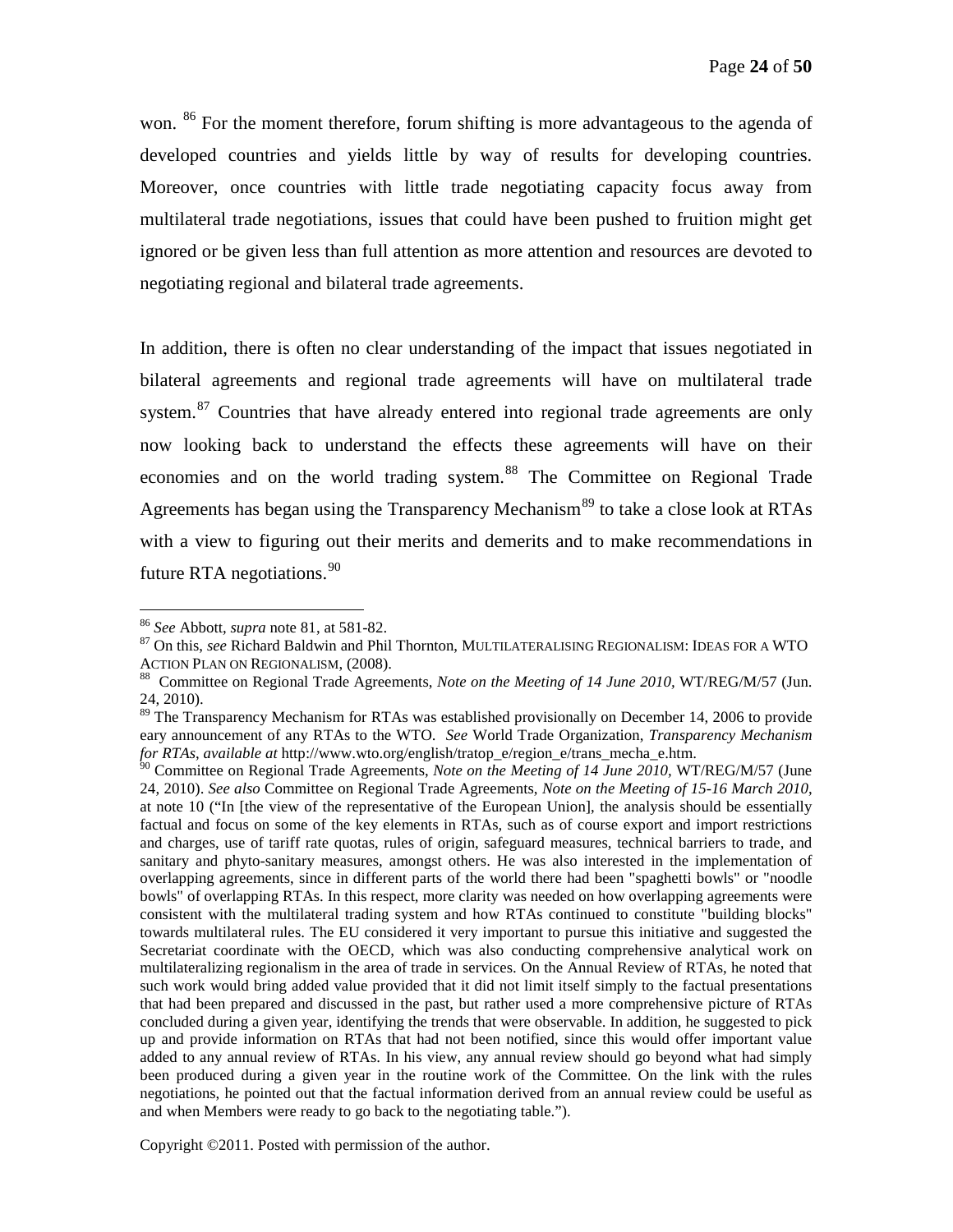#### <span id="page-24-0"></span>*Forum Shifting Reduces Opportunities for Developing Country Coalitions*

As we saw above, the U.S. and E.U. have found that it is much easier to negotiate with countries individually or in small groups than at the WTO. This strategy serves the interests of developed nations well since they can use their market power to leverage negotiations to their advantage over much weaker economies. "[B]ilateralism favors those with more resources since it limits the ability of weaker states to form cross-issue alliances which could increase their ability to negotiate with richer States."<sup>[91](#page-24-1)</sup> Similarly, WTO adjudication in the Dispute Settlement Body increases the likelihood of developing countries to gaining better outcomes with developed countries than in bilateral negotiations.<sup>[92](#page-24-2)</sup> By contrast, FTAs give powerful governments the opportunity to consolidate their vision of market governance through debt conditionalities, enforceable trade commitments and tied aid. An example is the Aid for Trade program, whose commitments had reached \$41.7 billion in  $2008<sup>93</sup>$  $2008<sup>93</sup>$  $2008<sup>93</sup>$  which condition aid to subscribing to the package of reforms that big donors and lenders, including the international financial institutions, impose on developing countries. Aid for trade may further indebt developing economies and therefore undermine rather than contribute to poverty eradication.<sup>[94](#page-24-4)</sup> FTAs therefore give powerful governments an opportunity to "more directly and less publicly [pressure] weaker governments to make extensive commitments."[95](#page-24-5)

At the Cancun WTO Ministerial Meeting of 2003 a coalition of developing countries emerged and helped to "block the adoption of an agreement which they view[ed] as

<span id="page-24-2"></span>Peru and Vietnam," *in* NEGOTIATING TRADE: DEVELOPING COUNTRIES IN THE WTO AND NAFTA, 220 (John S. Odell, ed., 2006). Davis argues four mechanisms make this outcome likely: (i) a guarantee for the right to negotiate (ii) a common standard for evaluating outcomes (iii) option for several countries to join a

<span id="page-24-1"></span> <sup>91</sup> *See* DANIEL DREZNER, ALL POLITICS IS GLOBAL: EXPLAINING INTERNATIONAL REGULATORY REGIMES (2007). <sup>92</sup> *See* Christina L. Davis, "Do WTO Rules Create a Level Playing Field? Lessons from the Experience of

<span id="page-24-3"></span>dispute and (iv) incentives for states to change a policy found to violate trade rules, *id*.<br><sup>93</sup> Committee on Trade and Development, *Note by Chairman: On the Meeting of 27 May 2010*, WT/COMTD/AFT/M/15*, available at* http://docsonline.wto.org/DDFDocuments/t/WT/

<span id="page-24-4"></span><sup>&</sup>lt;sup>94</sup> *But see*, Dominque Njinkeu and Hugo Cameron (eds.), AID FOR TRADE AND DEVELOPMENT (2008).

<span id="page-24-5"></span><sup>95</sup> Kelsey, *supra* note 25, at 2.

Copyright ©2011. Posted with permission of the author.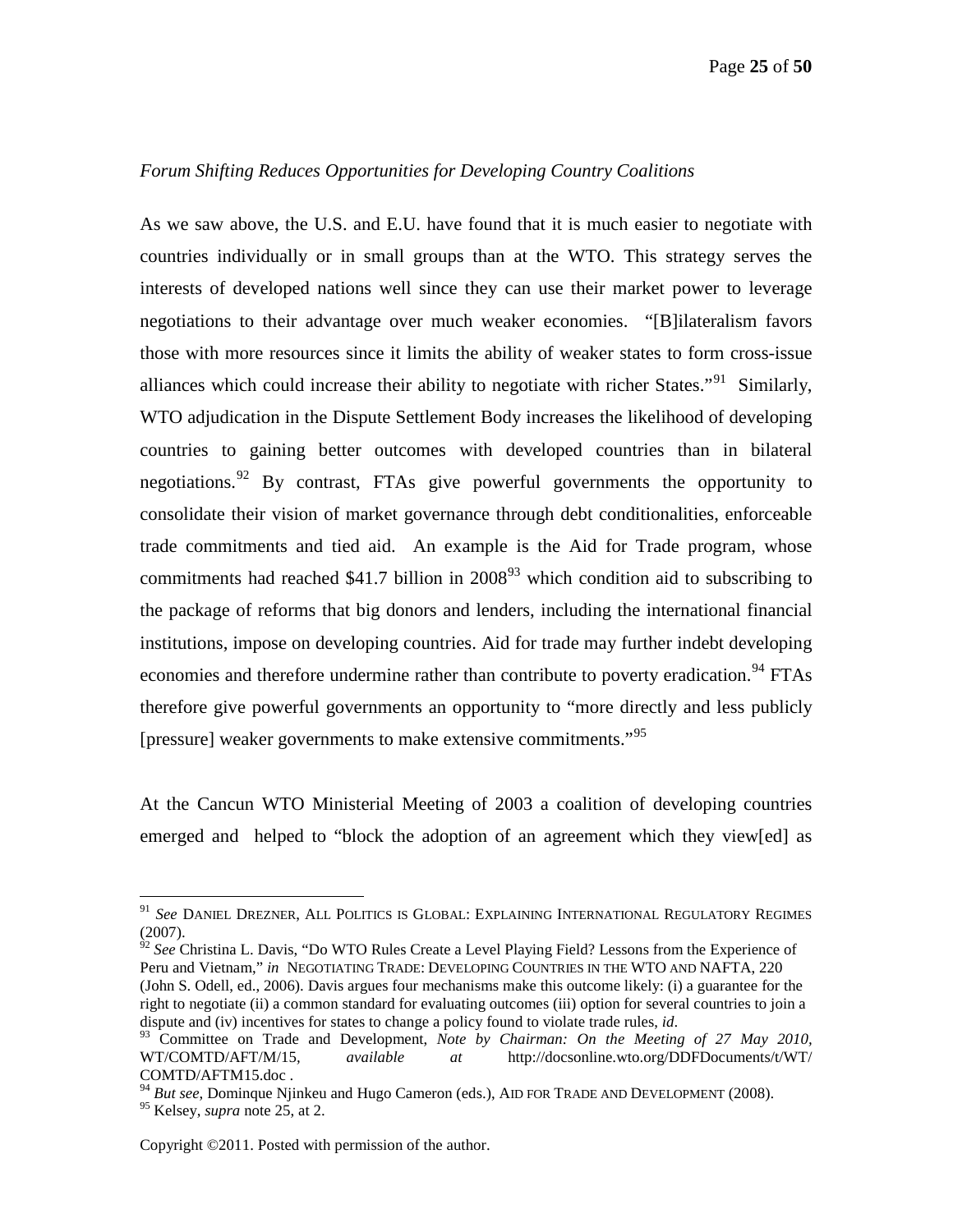largely ignoring their interests."<sup>[96](#page-25-0)</sup> Many large developing countries - including Thailand, Brazil and India - worked together to create block opposition against developed nations.<sup>[97](#page-25-1)</sup> This was hailed as a victory for developing nations.<sup>[98](#page-25-2)</sup> The resort to regional and bilateral trade agreements has taken away the potential to build coalitions like those at Cancun to advance the interests of developing countries. However, as we shall see below, it is still possible for groups of developing countries to advance their interests by declining to enter into trade agreements inimical to their interests.

The E.U.'s EPA with CARIFORUM countries is a good example of the E.U.'s success in negotiating effectively to get the concessions it wanted when it negotiates with developing countries grouped in a region. The E.U.'s negotiating positions at the WTO were continued in negotiations in the CARIFORUM negotiations. Unlike at the WTO, the CARIFORUM States did not have the bargaining advantage that could be accomplished by building coalitions with similarly situated countries. Thus, for example, the E.U. held fast to its position on labor mobility in its EPA with the CARIFORUM nations, as it had done with its negotiations with India by allowing only certain classes of immigrants access to E.U. In essence, the E.U. was able to negotiate an asymmetric deal in its favor.<sup>[99](#page-25-3)</sup> The commitments that the E.U. won in the CARIFORUM EPA were significantly larger than those that the CARIFORUM states had committed to "in their GATS 1994 schedules and offered in the GATS 2000 negotiations; for example Suriname

<span id="page-25-0"></span> <sup>96</sup> Gumisai Mutame, *Hope Seen in the Ashes of Cancun: WTO Trade Talks Collapse, as Africa and Allies Stand Firm*, Africa Recovery, Vol. 17 #3 (Oct. 2003) at 900, *available at:* http://www.un.org/ecosocdev/ geninfo/afrec/vol17no3/173wto.htm . *See also* Gathii, *supra* note 64.

<span id="page-25-1"></span><sup>97</sup> *Showdown in Cancún,* N.Y. Times, Sept.10, 2003, *available at* http://www.nytimes.com/2003/09/ 10/opinion/showdown-in-cancun.html?scp=2&sq=+developing+nations+cancun&st=nyt.

<span id="page-25-2"></span><sup>98</sup> James Thuo Gathii, *The High Stakes of WTO Reform*, 104 Mich. L. Rev. 1361, 1366 (explaining authors celebrating the fact that a coalition of twenty developing nations (called the "Group of 20" or "G20") that prevented developed nations from forcing their agendas on developing nations). *See also* G-20 Ministerial Meeting , 19 March 2005, New Delhi, *available at* http://commerce.nic.in/wto\_sub/g20/pressrel.htm (explaining importance of agricultural negotiations in the WTO and the need for developing countries to "garner collective strength if they are to succeed in eliminating the practices of a small group of rich nations that provide huge amounts of support and protection to their farmers, depress prices, gain undue market shares and compromise the food security and livelihoods of billions of farmers across developing countries.").

<span id="page-25-3"></span><sup>99</sup> Kelsey, *supra* note 54, at 80-94. (Chapter 4 of the EPA seems to suggest entry for the elite or well educated classes of CARIFORUM states but holds multiple reservations and conditions that prevent many from making use of the access. Kelsey warns other ACP countries from seeking labor mobility as a gain from negotiating with the EU).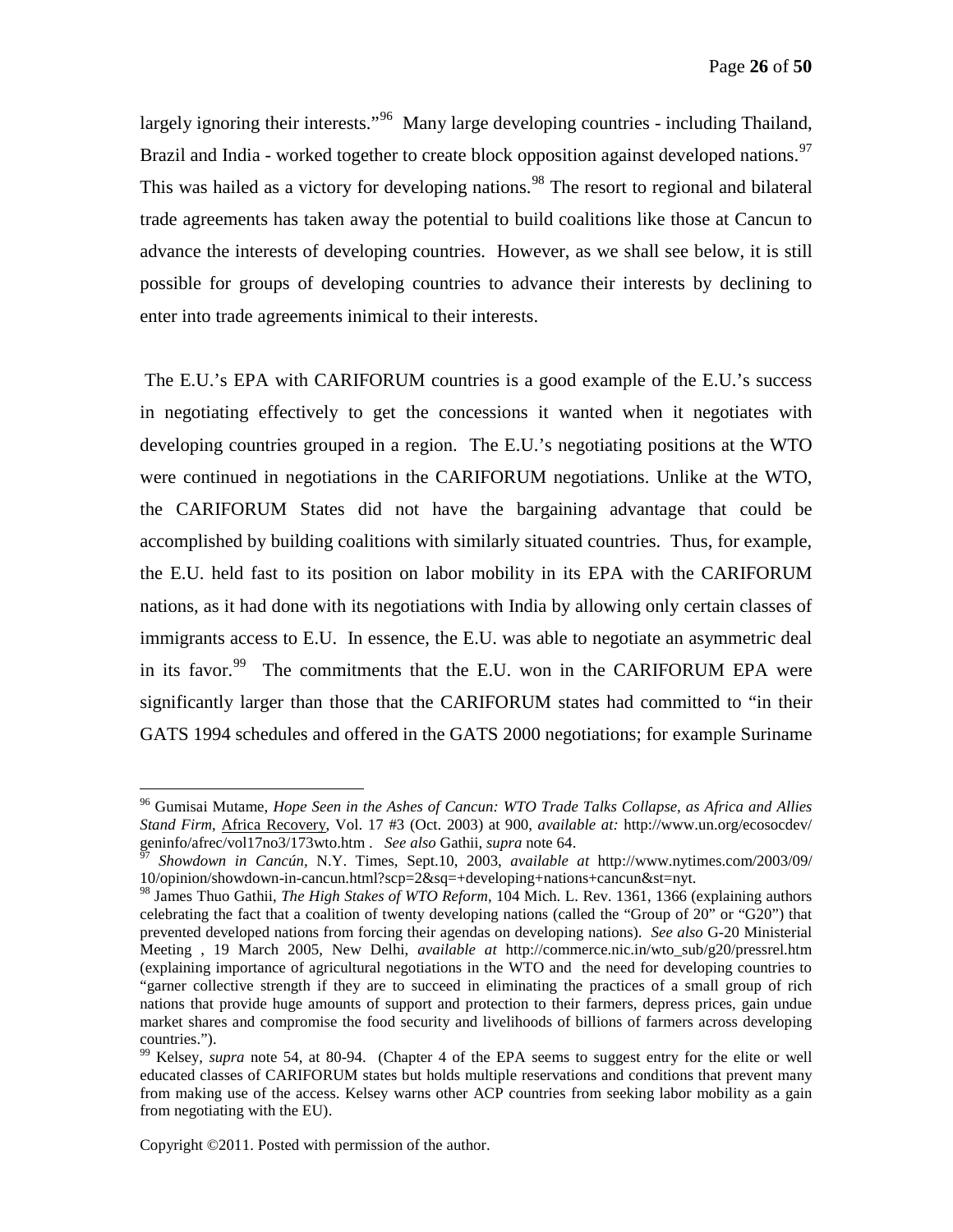went from 15 to 75 percent, Grenada from 23 to 69 percent and Guyana from 19 to 82 percent."<sup>[100](#page-26-1)</sup>

The U.S. has also leveraged its market power over groups of developing countries by holding firm to it's model-FTA as the minimum it is willing to sign off on. The case of SACU which is discussed at length below is illustrative of this approach. According to Tshediso Matona, the South African Director-General of the Department of Trade and Industry:

The US approach is not developmental. When we engage in trade negotiations at the World Trade Organization, we make the point that countries open their economies to the extent that their economies are able to cope. We want to be able to phase liberalization, and exempt certain items. They want free trade now and they want everything. They want to retain the right to subsidise their agriculture. They have a template-based approach. One of their agencies conceded: 'We don't want to negotiate. We put a paper down and show you this is where you sign.<sup>[101](#page-26-2)</sup>

With these types of negotiating techniques, it is not surprising that less-developed nations have much less room to negotiate terms that are beneficial to their economies in a bilateral or regional setting than in a multilateral setting such as the WTO.

#### <span id="page-26-0"></span>Other Reasons Accounting for Spread of Regionalism and Bilateralism

So far this paper has focused on how the breakdown of multilateral trade negotiations and incentives to shift negotiating venues has influenced the spread of bilateralism and regionalism. Part III below will focus on how this shift has been influenced by coercive techniques including conditionality in foreign aid and lending criteria or with a view to protecting their investment or expanding market opportunities through market opening for their exports. There are however other explanations for the spread of bilateralism and regionalism. Thus the spread of bilateralism and regionalism can be accounted for by constructivist and competition explanations. From this vantage point, none of these

<span id="page-26-2"></span><span id="page-26-1"></span><sup>&</sup>lt;sup>100</sup> *Id.* at 31.<br><sup>101</sup> Michael Hamlyn, *US All-or-nothing Position Derails Free Trade Talks, Business Report, Nov. 16,* 2006.

Copyright ©2011. Posted with permission of the author.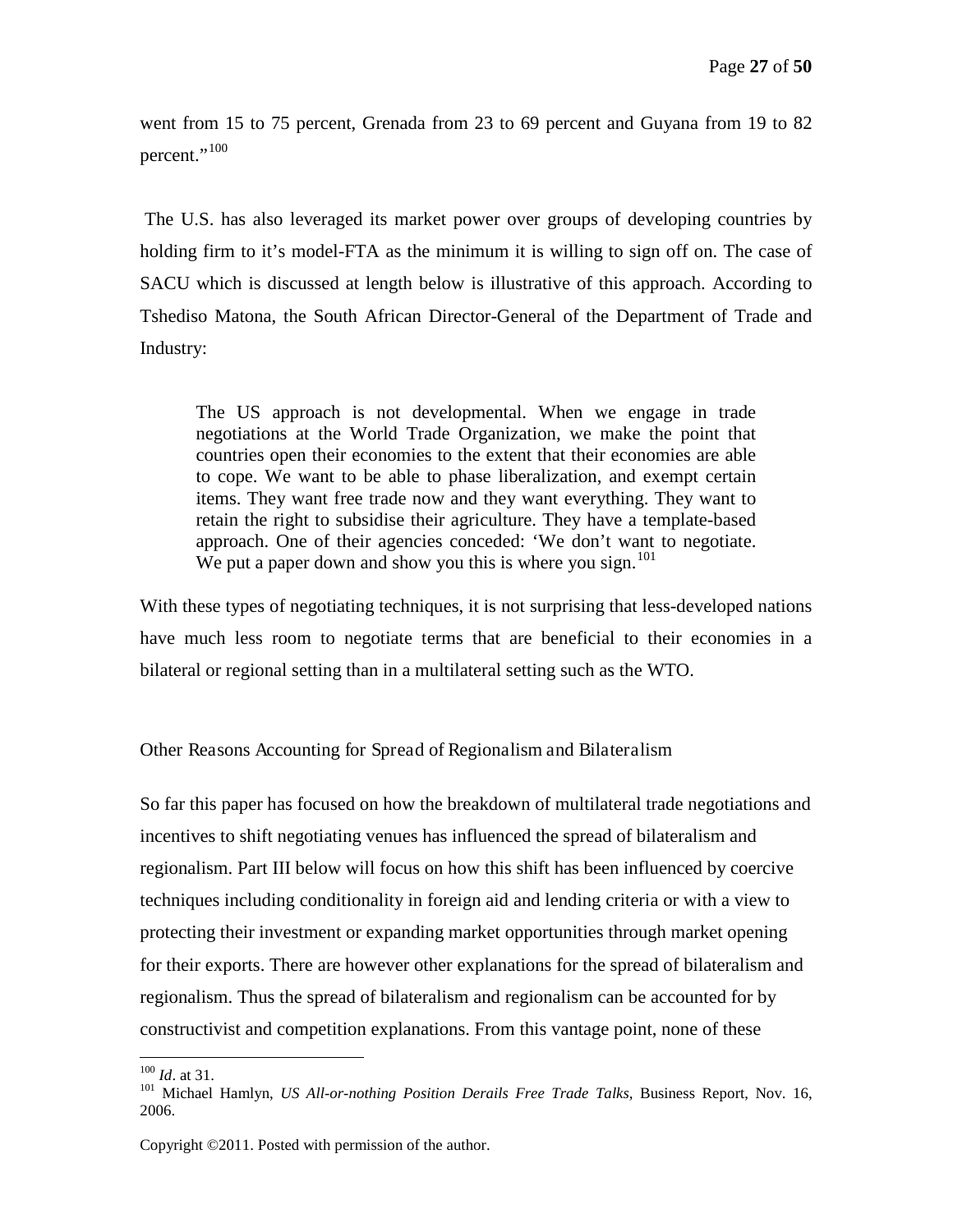theories is in itself determinative. Below, I examine these constructivist and competition accounts of the spread of bilateralism and regionalism in trade.

#### <span id="page-27-0"></span>Influence By Global Norms – Constructivist Explanations

Constructivism provides a sociological explanation for the spread of bilateralism and regionalism among countries in the periphery of the world trading system. Under this explanation, these countries are simply following a fad or the example of developed economies even though the benefits of bilateralism and regionalism have not been proved by any solid evidence.<sup>[102](#page-27-1)</sup> Since bilateralism and regionalism have been constructed as being integral to economic growth, economies in the periphery of the world trading system have embraced them. Another manner in which constructivism is relevant is that it can account for the rise of bilateralism and regionalism in trade agreements from the preferences of the actors that stand behind and support the agenda in these agreements within the respective domestic domains before these preferences come to constitute those of the State and eventually of international society.<sup>[103](#page-27-2)</sup> In other words, the neo-liberal ideas embedded in regional trade agreements are not simply a reflection of the material goals of interest groups, but are also culturally grounded ideals of a particular type of economic governance. These neo-liberal ideas are therefore as much constituted by the material interests –or the pursuit of power as realists and critics of neo-liberalism would argue - that stand behind them as much as the ideas and meanings attached to them both by those that shape them and those that are persuaded to adopt them as their own.<sup>[104](#page-27-3)</sup> Thus

<span id="page-27-1"></span> <sup>102</sup> Frank Dobbin, Beth Simmons and Geoffrey Garret, *The Global Diffusion of Public Policies: Social Construction, Coercion, Competition, or Learning?*, 33 Ann. Rev. of Soc. 451. See also, Witold Henisz, Bennet Zelner and Mauro Guillen, "International Coercion, Emulation and Policy Diffusion: Market-Oriented Infrastructure Reforms, 1977-1999," 70 *American Sociological Review* 871 – 897(2005) (arguing that emulation explains the diffusion patterns of market oriented reforms)

<span id="page-27-2"></span><sup>103</sup> Here I am influenced by Alexander Wendt, *Anarchy is What States Make of It: The Social Construction of Power Politics*, 46 Int'l Org. 402. Wendt argues that "the raw materials out of which members of the state system are constituted is created by domestic society before states enter the constitutive process of international society," *id*. at 402. Constructivists according to Wendt, "share a cognitive, intersubjective conception of process in which identities and interests are endogenous to interaction, rather than a rationalist-behaviorial one in which they are exogenous," *id.* at 394.<br><sup>104</sup> Notably, Claire Kelly, *The Value Vacuum: Self-Enforcing Regimes and the Dilution of the Normative* 

<span id="page-27-3"></span>*Feedback Loop*, 22 Mich. J. Int'l L. 673 argues that a modified constructivist approach can simultaneously acknowledge power and interests as well as how these are constitued, This is because access, process and transparency ameliorate the lack of inclusiveness in defining global norms, *id*. at 693-4. See also at 699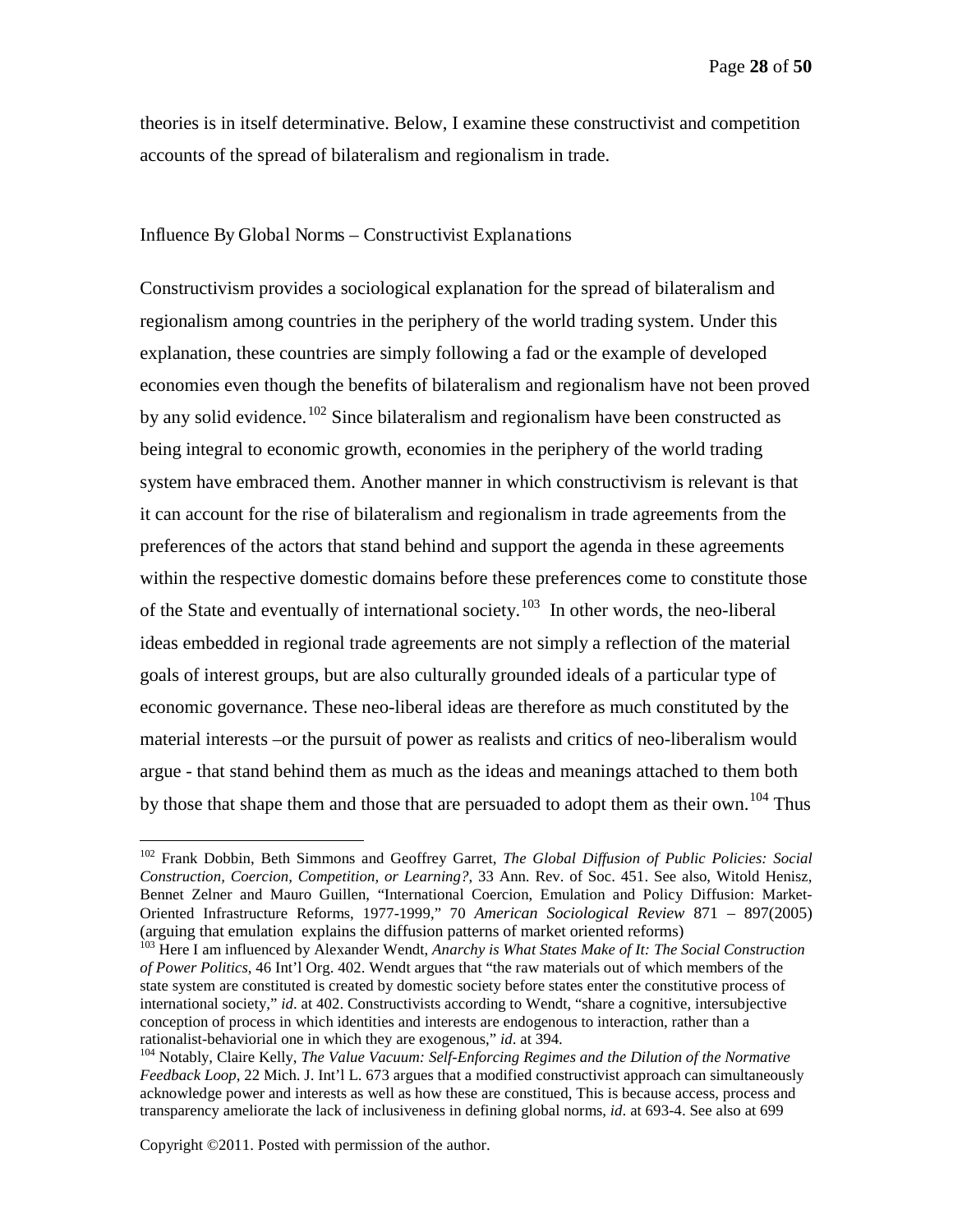from a constructivist perspective, neo-liberalism in the core and periphery of the global economic system is produced in part by habits and expectations among actors and not simply or only on the basis of imposition. There is indeed been a convergence in academic and policy maker thinking about economic reforms in part motivated by similar concerns such as their concern for higher economic growth and greater efficiency in the provision of public services. While it is true that neo-liberalism initially almost exclusively depended on exogenous coercive imposition through conditionality in developing countries, today the tool-kit for its diffusion now includes the fact that third world States are self-consciously and increasingly re-defining their identities in terms of understandings and commitments consistent with neo-liberalism.<sup>[105](#page-28-0)</sup> Many of these countries want to be seen as 'safe' for investment and are arguably adopting neo-liberal ideas as a strategic response to the fact that investors want the assurance of investing in economies where they have a chance to reap the highest returns. Thus countries that want to attract investment have to may adopt neo-liberal reforms independent of any direct coercion.

That is why some of the most neo-liberal leaning adherents are no longer exclusively based at the World Bank, the International Monetary Fund or in Washington or Brussels. Take one example. One of the most neo-liberal outposts in Africa is the small landlocked East African country, Rwanda. In 2010, the World Bank's *Doing Business: Reforming Through Difficult Times* report ranked Rwanda the world's top performer in the types of regulatory reforms that it had undertaken between June 2008 and May 2009 that made it easier for doing business.<sup>[106](#page-28-1)</sup> Among the reforms Rwanda had put in place across seven of ten business regulation areas measured by the Bank were: reduction in the procedures to state a business to only two so that a new business could be started in three

Copyright ©2011. Posted with permission of the author.

 $\overline{a}$ 

where the author argues that modified constructivism reintroduces national constituency preferences which helps secure compliance with its rules. Claire Kelly refers to this as the normative feedback loop. She however notes that such a loop is likely to be diluted when a State after forming its identity through the feedback of its domestic constituencies then has to negotiate with other States at the international level, *id*. at 721.

<span id="page-28-0"></span><sup>&</sup>lt;sup>105</sup> Clearly as noted below, some of this redefinition is stage management with a view to accessing credit and capital. In addition, there is clearly self-interest in adopting such self-binding commitments as neoliberalism as the reigning development paradigm. Such commitments are in turn rewarded in a variety of ways including aid and credit.

<span id="page-28-1"></span><sup>106</sup> World Bank, *Doing Business in 2010: Reforming Through Difficult Times* (2010).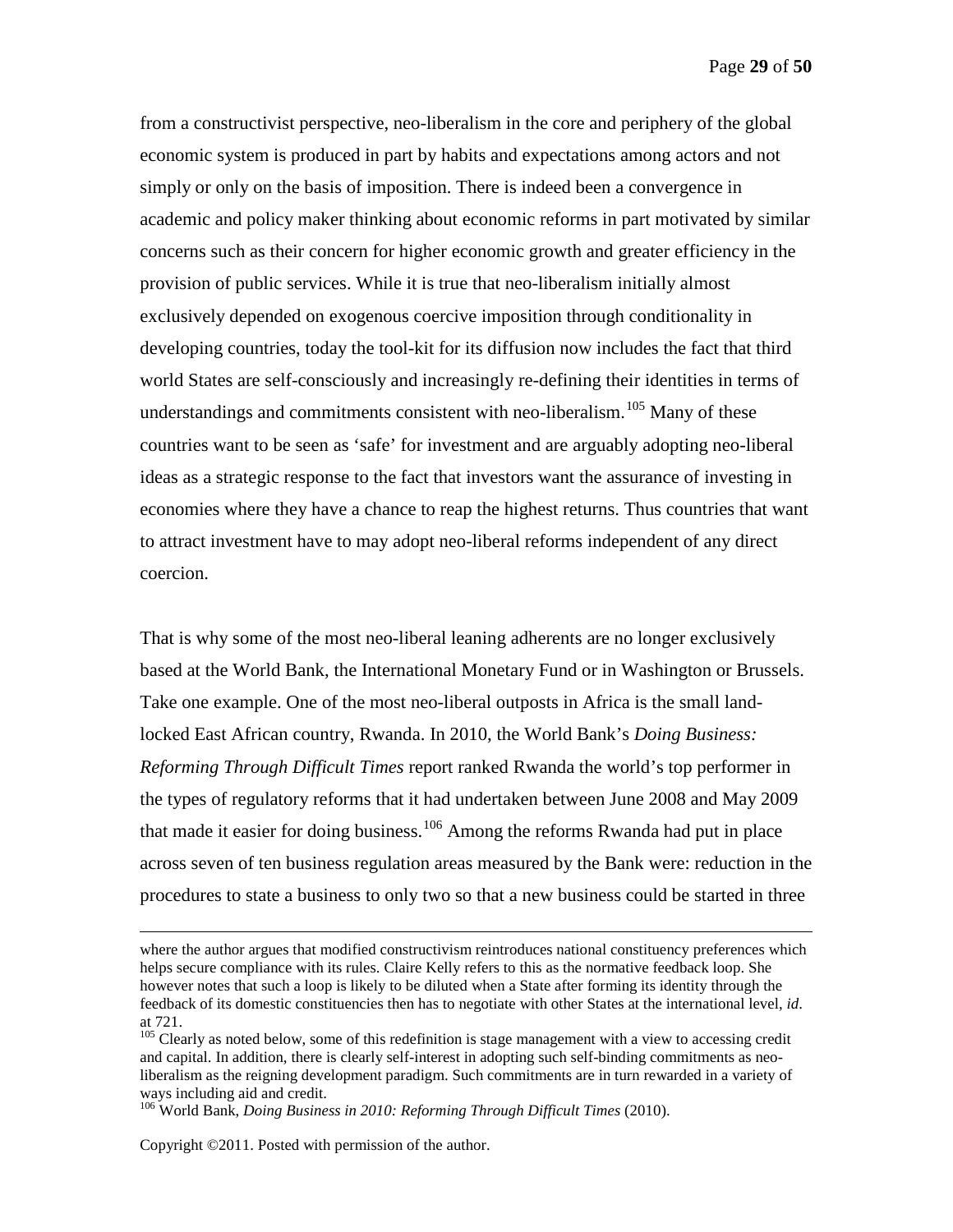days; reorganizing the property registry to reduce the time it takes to transfer property; adopting a more efficient import and export system; increasing investor protection and the range of assets that entrepreneurs can use as security to secure credit. Rwanda did not start adopting these types of neo-liberal reforms in 2008. The 2011 Doing Business Report noted that Rwanda was the second most improved business reformer over the last five years and had jumped 12 places to become the  $58<sup>th</sup>$  ranked country in the 2011 index.<sup>[107](#page-29-0)</sup> Clearly, Rwanda is not recently converted to neo-liberalism. Within the East African Community, Rwanda has been ahead of all the other members in allowing its economy to be open to citizens of other member States through the rights of residence and establishment while other member States like Tanzania have remained reticent.<sup>[108](#page-29-1)</sup> In fact, a central plank of Rwanda's vision 2020 whose primary aim is to transform it into a middle income country is regional and international economic integration.<sup>[109](#page-29-2)</sup> The other five pillars of this vision are a central part of the neo-liberal orthodoxy: private sector-led economy; good governance and a capable state; human resource development and a knowledge based economy; infrastructure development and productive and marketoriented agriculture.

Rwanda's economic reforms have been so impressive that western aid donors have ignored the political repression of the opposition in Rwanda.<sup>[110](#page-29-3)</sup> This is also true of other economic reformers such as Uganda's Yoweri Museveni and to some extent Ethiopia's Meles Zenawi.<sup>[111](#page-29-4)</sup> Clearly there are other factors at play here including the very powerful

<span id="page-29-4"></span><span id="page-29-3"></span><span id="page-29-2"></span><http://www.minecofin.gov.rw/docs/LatestNews/Vision-2020.pdf><br><sup>110</sup> *See* The Economist, "Efficiency Versus Freedom: The West Should Not Be Silent When , Such as<br>Rwanda's, Squash the Opposition," Aug. 5, 2010 *available at h* <sup>111</sup> See Jason McLure, "Why Democracy Isn't Working: Despite an Economic Renaissance, much of Africa is Drifting Toward a New Age of Authoritarianism," Newsweek, Jun. 18, 2010 *available at* [http://www.newsweek.com/2010/06/18/why-democracy-isn-t-working.html.](http://www.newsweek.com/2010/06/18/why-democracy-isn-t-working.html) Museveni's re-election in February of 2011 resulted in a congratulatory message from the US State Department which also noted the limitations Museveni had placed on the opposition to campaign freely without intimidation, electoral irregularities such as voter bribery and use of state funds to help Museveni retain power as well as the fact there was no independent electoral commission in place. See Uganda's Elections, Press Statement, Philip J.

<span id="page-29-0"></span> <sup>107</sup> World Bank, *Doing Business in 2011: Making a Difference for Entrepreneurs* (2011). For a skeptical view of these doing business reports, *see* Kevin E. Davis and Michael B. Kruse, *Taking the Measure of Law: The Case of the Doing Business Project*, 32 Law & Soc. Inquiry 1095.

<span id="page-29-1"></span><sup>108</sup> On the East African Community's Common Market Protocol which came into effect in July 2010, *see* Gathii, *supra* note 35.

<sup>109</sup> Republic of Rwanda, *Rwanda Vision 2020* (2010) *available at*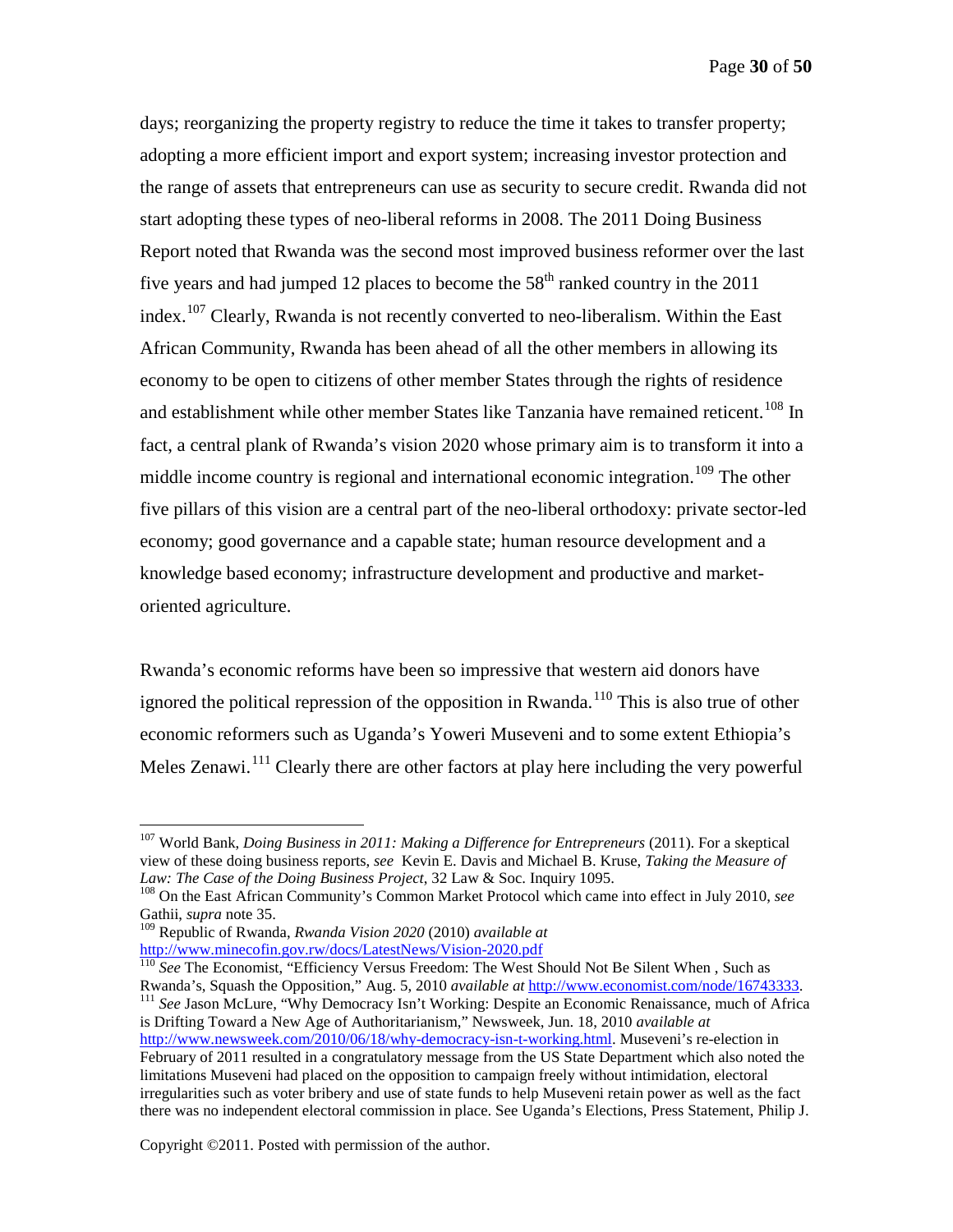influences of donor agencies such as USAID and the UK's Department for International Development.<sup>[112](#page-30-0)</sup> Undoubtedly, there are African government bureaucrats, civil society groups and organizations whose budget lines depend on these market oriented donors and who invariably subscribe to neo-liberalism for self-interested reasons. Small countries like Rwanda may adopt neo-liberalism and seek to reproduce it for selfish reasons such as attracting foreign investment. After all, adoption of neo-liberalism has become embraced within a community of mutual recognition that includes prospective investors and business intermediaries such as banks and insurance companies.<sup>[113](#page-30-1)</sup> Adoption of neoliberalism for these actors also serves as a signalizing device that their investments would be protected in that country.<sup>[114](#page-30-2)</sup>

Another reason for the subscription to neo-liberalism is that there is a much broader group of economists, including in the Rwandese government, that have studied in economics departments that fully subscribe to neo-liberal economic reformism and believe in the efficacy of its ideals since the late 1980s. Yet, clearly neo-liberalism has come to be adopted by this wide array of actors through collective meanings in their interactions with each other which cannot be solely accounted for by an essentialist narrative of imposition.<sup>[115](#page-30-3)</sup> Once created, these understandings or inter-subjective understandings and expectations may come to acquire a self perpetuating character.<sup>[116](#page-30-4)</sup> All the time, such understandings leave the various actors with freedom to choose these ideas or not to. This is consistent with accounts of neo-liberalism as practiced through World Bank or IMF conditionality, not as one-way street imposition on recipient countries on a

<span id="page-30-4"></span>

 $\overline{a}$ 

Crowley, Assistant Secretary, Bureau of Public Affairs, State Department, Washington DC, February 27, 2011 available at http://www.state.gov/r/pa/prs/ps/2011/02/156940.htm

<span id="page-30-0"></span><sup>&</sup>lt;sup>112</sup> *Id. See also* Dambisa Moyo, DEAD AID: HOW AID IS NOT WORKING AND HOW THERE IS A BETTER WAY FOR AFRICA (2009).

<span id="page-30-1"></span><sup>&</sup>lt;sup>113</sup> On community of mutual recognition, *see* Alexander Wendt, *Anarchy is What States Make of It: The Social Construction of Power Politics*, 46 Int'l Org. 413.

<span id="page-30-2"></span><sup>&</sup>lt;sup>114</sup> See Beth Simmons, *Money and the Law: Why Comply With the Public International Law of Money*, 25 Yale J. Int'l L. 323, 342 (arguing that the IMF uses its sanctioning power sparingly since most States comply with IMF policies since compliance signals that their money is safe and non-compliance would make their countries uncompetitive).

<span id="page-30-3"></span><sup>115</sup> Alexander Wendt, *Anarchy is What States Make of It: The Social Construction of Power Politics*, 46 Int'l Org. 410 (cites Richard Ashley and argues that collective identities are far 'from being exogenously given' constituted by intersubjective knowledge that is "constructed everyday by processes of 'social will formation'," *id* at 410. <sup>116</sup> *Id*. at 411

Copyright ©2011. Posted with permission of the author.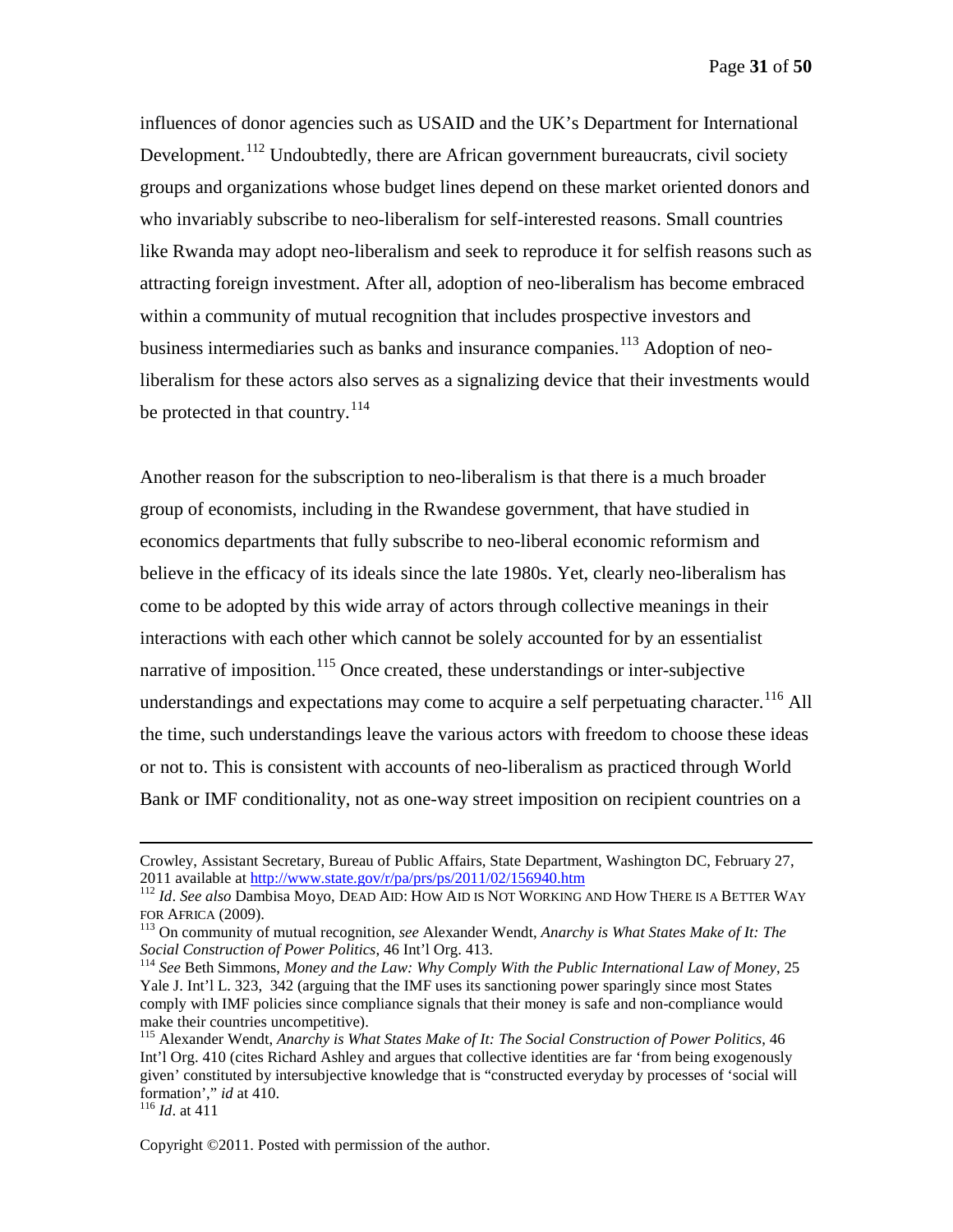take it or leave it basis, but rather as a bargaining and negotiating process determining the level or borrowed amounts and conditions between borrower governments, on the one hand, and the World Bank and IMF, on the other.<sup>[117](#page-31-0)</sup> Robert Wade has shown how East Asian governments such as Taiwan bought into the Washington consensus but on the ground implemented a vision of economic governance at variance with their professed commitment to neo-liberalism.<sup>[118](#page-31-1)</sup> This insight about the strategic appropriation of neoliberalism dovetails with Alvaros Santos account of the wide-ranging appeal of the World Bank's rule of law projects since the vague definition of what the rule of law really means not only obscures tensions within it, but appeals to local businesses who favor a favorable business environment; public officials and political parties because of its promise to reduce corruption; to judges who seek to use the resources provided to increase their professional status; to legal scholar who serve as consultants; lawyers who can then have more clients; to NGO activists because of the promise to not only combat corruption but increase access to justice for the poor, women and disenfranchised.<sup>[119](#page-31-2)</sup>

Conceiving bilateralism and regionalism as contemporary global norms that are experiencing diffusion from its site of production within the intersices of the Washington consensus and its diffusion to sites of reception regardless of whether a country is developed or not has been documented in the past with regard to other fads.<sup>[120](#page-31-3)</sup> Thus, scholars have shown that countries are "more likely to ratify women's rights conventions

<span id="page-31-0"></span><sup>&</sup>lt;sup>117</sup> Paul Mosley, Jane Harrigan and John Toye, AID AND POWER: THE WORLD BANK AND POLICY-BASED LENDING, vol. 1 (2d ed.1995) (arguing that the best way to understand policy-conditioned loans was as a 'dynamic bargaining process,' *see* Preface at xiii).

<span id="page-31-1"></span><sup>118</sup> Robert Wade, GOVERNING THE MARKET: ECONOMIC THEORY AND THE ROLE OF GOVERNMENT IN EAST ASIAN INDUSTRIALIZATION (1990).

<span id="page-31-2"></span><sup>119</sup>On dissensus within the World Bank, *see* Alvaro Santos, "The World Bank's Use of the 'Rule of Law' Promise in Economic Development," in THE NEW LAW AND ECONOMIC DEVELOPMENT: A CRITICAL<br>APPRAISAL, 298-9 (David M. Trubek and Alvaro Santos, eds. 2006).

<span id="page-31-3"></span><sup>&</sup>lt;sup>120</sup> On diffusion and reception, *see* Duncan Kennedy, "Three Globalizations of Law and Legal Thought: 1850-2000," in THE NEW LAW AND ECONOMIC DEVELOPMENT: A CRITICAL APPRAISAL, 19 (David M. Trubek and Alvaro Santos, eds. 2006). Notably my account proposes that neo-liberalism is not simply being produced in Western capitals like Washington and received in the periphery, but rather is being reproduced in the periphery as well. Neo-liberalism after all has taken many incarnations since it was inaugurated in the 1980s and its various manifestations are therefore being produced and reproduced and diffused around the world simultaneously.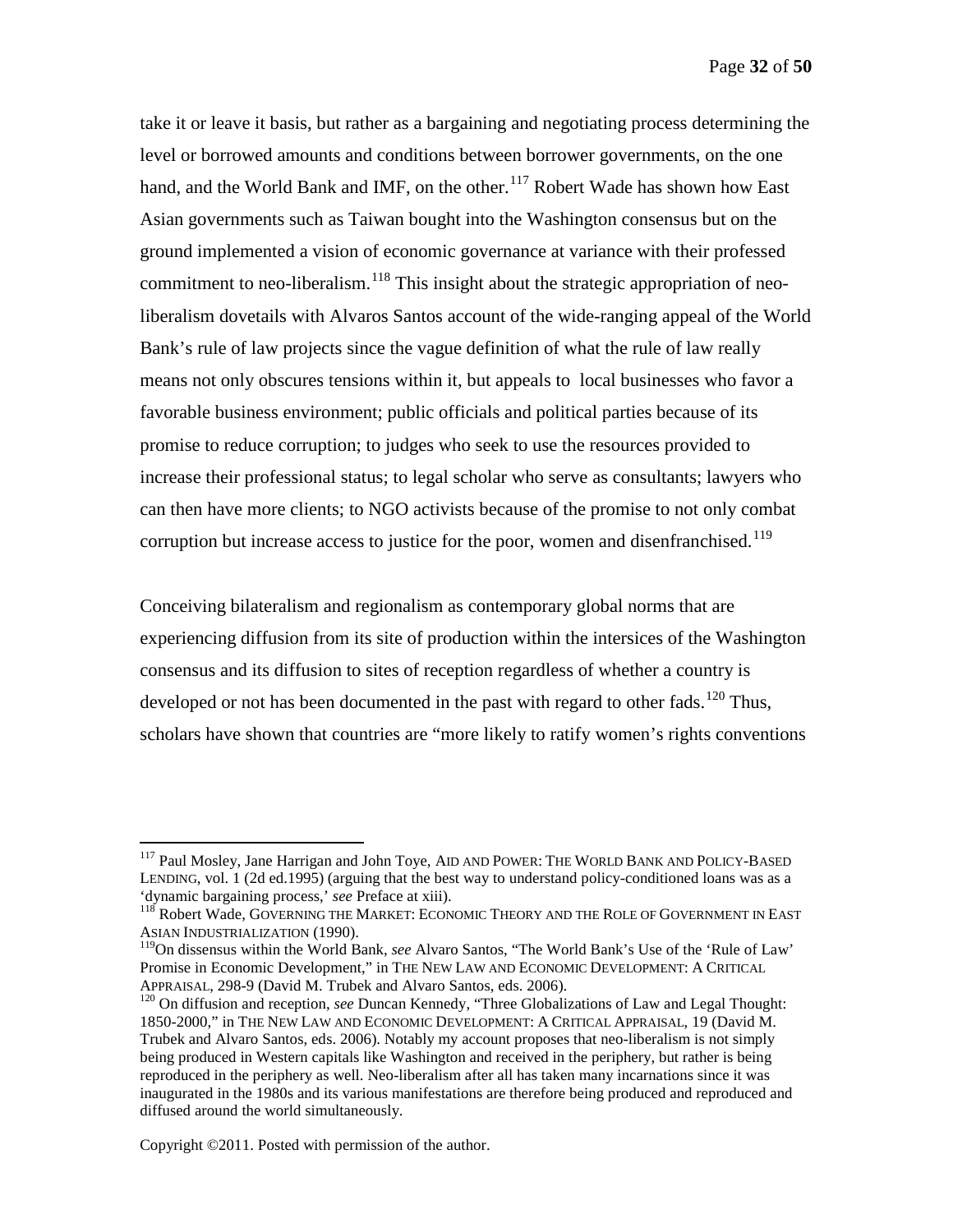in years when there are rights conferences,"[121](#page-32-0) or how the ideas of John Maynard Keynes led to the rise of Keynesian economics.<sup>[122](#page-32-1)</sup> In this sense, changes in ideas and institutions are attributable to socialization such as in the adoption of Keynesian economics. However, constructivism also refers to the possibility of producing and reproducing all identities and interests anew.<sup>[123](#page-32-2)</sup>

The argument here is that leading western governments such as the U.S. and the E.U. have actively promoted regionalism and bilateralism and pursued neo-liberalideas with policy actions. In doing so, under a constructivist paradigm these governments have modeled behavior that is being mimicked by developing economies. This mimicking or emulation is voluntary rather than coerced. Neo-liberal ideas have in effect had a constitutive relationship to the growth of bilateralism and regionalism in trade. Once bilateralism and regionalism caught on in the EU and the US, then the trend seems to have caught on among developing countries without reference to whether or not it was good for them.<sup>[124](#page-32-3)</sup> Thus even some of the smallest countries in the world such as Lesotho openly acknowledge that the success of regionalism in trade elsewhere has persuaded LDCs such as Lesotho to pursue regionalism more aggressively.<sup>[125](#page-32-4)</sup>

Another explanation of emulation is that the success of the EU model in European integration has often served as a rhetorical model for advocates of regionalism.<sup>[126](#page-32-5)</sup>

<span id="page-32-0"></span><sup>&</sup>lt;sup>121</sup> *Id* at 451, *citing* C.M. Wotipka and F.O. Ramirez, "World Society and Human Rights: An Event History Analysis of the Convention on the Elimination of All Forms of Discrimination Against Women," in THE GLOBAL DIFFUSION OF MARKETS AND DEMOCRACY (B. Simmons et al. 2007).

<span id="page-32-1"></span><sup>&</sup>lt;sup>122</sup> HALL P.A., THE POLITICAL POWER OF ECONOMIC IDEAS: KEYNESIANISM ACROSS NATIONS (1989).<br><sup>123</sup> Alexander Wendt, *Anarchy is What States Make of It: The Social Construction of Power Politics*, 46

<span id="page-32-2"></span>Int'l Org. 403, note 42.

<span id="page-32-3"></span> $124$  Other ideas such as mass schooling and civil service reforms have been shown to have similarly spread, *see* Frank Dobbin, Beth Simmons and Geoffrey Garret, *The Global Diffusion of Public Policies: Social* 

<span id="page-32-4"></span><sup>&</sup>lt;sup>125</sup> See Opening Address of Hon. Papane Lebesa, Minister of Trade and Industry, Cooperatives and Marketing in Lesotho at the Opening of the February 2008 LDC Trade Ministers Meeting in Maseru, Lesotho, *available at* http://www.lesotho.gov.ls/articles/2008/OFFICIAL\_OPENING\_SPEECH.pdf (nothing that until recently regional economic groupings were not pursued as a strategy in that the past but that "in recent years that is being experimented with more seriously when success of the approach is in evidence elsewhere," *id* at 6-7).<br><sup>126</sup> Mario Telo, *Between Trade Liberalization and Various Paths Towards Deeper Cooperation, <i>in* 

<span id="page-32-5"></span>EUROPEAN UNION AND NEW REGIONALISM: REGIONAL ACTORS AND GLOBAL GOVERNANCE IN A POST HEGEMONIC WORLD 144 (2nd ed., 2007) (noting an explicit emulation of the EU in Africa). *See also* Albert Higgott, *Alternative Models of Regional Cooperation: The Limits of Institutionalization in East Asia*, *in*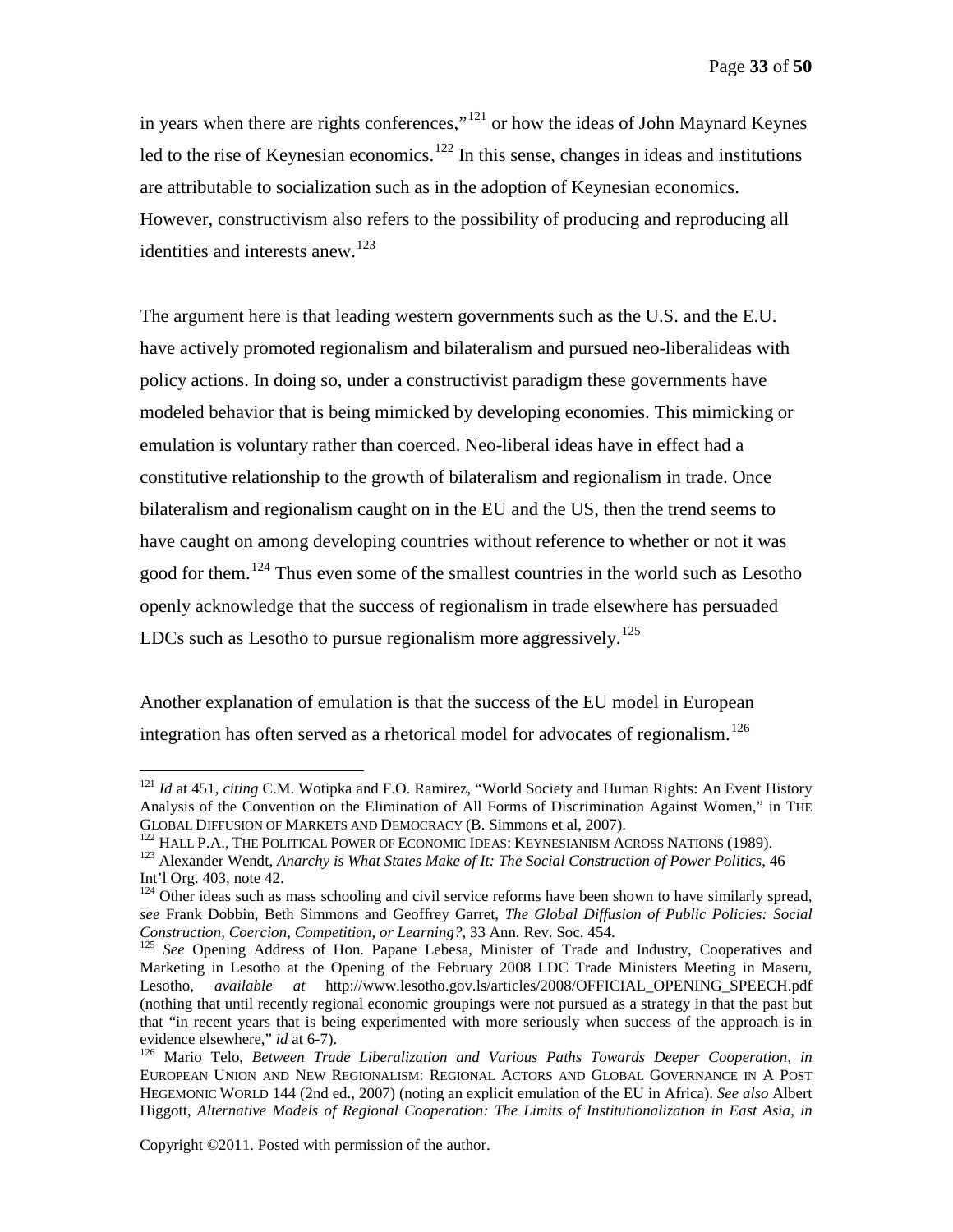Further, the EU itself is spreading regionalism as reflected its commitment in the Cotonou Agreement with the African, Caribbean and Pacific, (ACP), countries to do precisely that.[127](#page-33-1) The Cotonou Agreement has set in motion a series of interim Economic Partnership Agreements, (EPAs), with various ACP regions and a completed EPA with the Caribbean region, the CARIFORUM EPA discussed above. These interim agreements and the Cotonou Agreement establish goals and mechanisms to monitor what are essentially EU ideas and principles of economic reform and integration in ACP countries. In this sense, emulation serves as a form of hegemony because ACP countries are adopting the EU's ideas and principles of economic and trade governance as part of their domestic legal and policy framework.<sup>[128](#page-33-2)</sup>

<span id="page-33-0"></span>Competition for Resources and Markets

 $\overline{a}$ 

Just like countries compete for capital and export markets, there is clearly an element of competition for the best bilateral or regional trade deal particularly by the EU, the US, Brazil, India and China on the hand, and developing countries, on the other.<sup>[129](#page-33-3)</sup> Thus the propensity to sign a bilateral investment agreement is much higher if neighboring countries have signed such agreements.<sup>[130](#page-33-4)</sup> Much sought after markets are vigorously pursued by countries for the best trade deal. In addition, countries that want to attract foreign direct investment or other trade benefits have been shown to compete by offering

EUROPEAN UNION AND NEW REGIONALISM (Mario Telo, ed.), *id*., noting that "Regionalism is invariably conceptualized with comparative reference to Europe even though it is clear that learning and the politics of emulation…are major features of the current debate on regionalism in other parts of the world, and in East Asia in particular ," *id* at 77.

<span id="page-33-1"></span> $127$  Article 37(1) of the Cotonou Agreement between the EU and the ACP States provides that EPAs "shall be negotiated during the preparatory period which shall end by 31 December 2007." Article 35(2) and 37(5) provide a basis conducting EPA negotiation with the regions rather than bilaterally as part of the Cotonou Agreement's goal of strengthening regionalism as a strategy of integrating ACP countries better within the international trading system.

<span id="page-33-2"></span><sup>&</sup>lt;sup>128</sup> For someone making a similar claim, *see also* Rita Giacalone, "Is European Inter-Regionalism A Relevant Approach for the World or Just for Europe?," *available at* Relevant Approach for the World or Just for Europe?," *available at* [http://www6.miami.edu/eucenter/Giacalone-EUregInteg-long070918.pdf.](http://www6.miami.edu/eucenter/Giacalone-EUregInteg-long070918.pdf) For further discussion, *see* Gathii, *supra* note 35.<br><sup>129</sup> *See* UNCTAD, *The New Regionalism and North South Trade Agreements*, in UNCTAD 2007 Trade

<span id="page-33-3"></span>Development Report, UNCTAD/TDR/2007 *available at*<br>http://www.unctad.org/en/docs/tdr2007ch3 en.pdf.

<span id="page-33-4"></span><sup>&</sup>lt;sup>130</sup> Elkins Z., Guzman A. and Beth Simmons, *Competing for Capital: The Diffusion of Bilateral Investment Treaties, 1960-2000*, 60 Int'l Org., 811-46.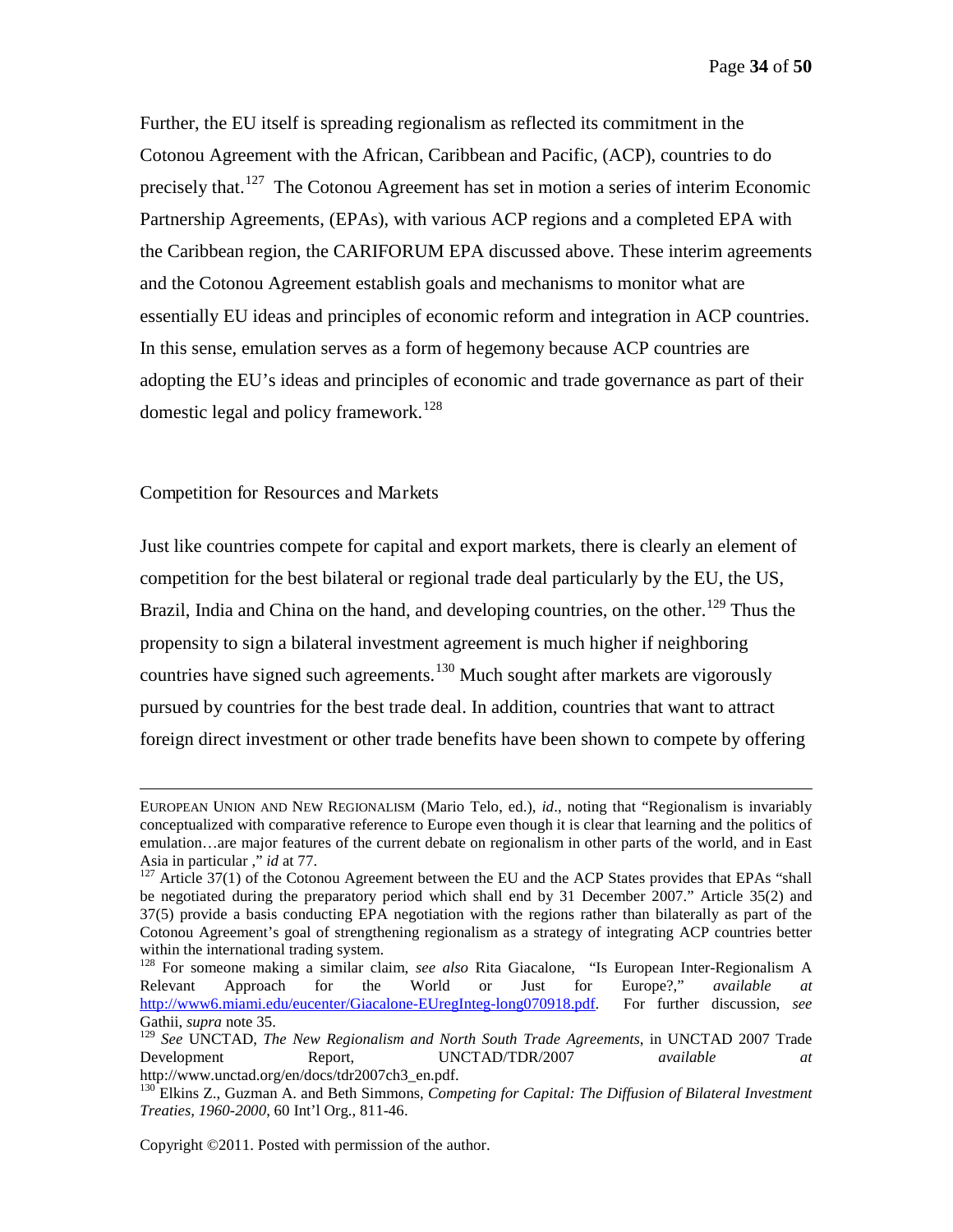Page **35** of **50**

incentives.<sup>[131](#page-34-0)</sup> Many countries including LDCs as we saw above freely acknowledge that the trend towards bilateralism and regionalism is one that they cannot afford to be left behind in.

The increasing popularity of MFN clauses in bilateral and regional trade agreements is further evidence of the competition for the best trade deals. An MFN clause in a regional or bilateral trade agreement may be surprising since it is often assumed regional and bilateral trade agreements confer exclusive benefits to the signatories – and as such that an MFN clause extending such benefits to non-members is what you would expect in a multilateral treaty. Developed economies like the EU have insisted on MFN clauses particularly in the EPAs to ensure that whatever concessions are granted under a *future* regional trade agreement must be extended to current regional trade signatories. The final EPA signed by the CARIFORUM countries with the EU has such an MFN clause which applies to all subsequent free trade agreements insofar as they cover customs duties, commercial presence and investment, cross-border supply of services and where such agreements involve developed countries or major trading economies.<sup>[132](#page-34-1)</sup> As such, should the CARIFORUM states give the U.S. concessions in these areas, this would automatically trigger an obligation on the part of the CARIFORUM States to extend similar concessions to the EU.

Alternatively, such clauses have required signatory countries to commence new negotiations upon entering into agreements with another developed economy. This is well illustrated in the Pacific Agreement on Closer Economic Cooperation, (PACER), between the New Zealand and Australia, on the one hand, and the Pacific Island Countries of the South Pacific, on the other. Article  $6(3)(a)$  and (b) of PACER has been argued by New Zealand and Australia to require all 14 South Pacific Island Countries to negotiate a new trade agreement following the signing of a Pacific Interim EPA covering

<span id="page-34-0"></span><sup>&</sup>lt;sup>131</sup> Gray V., *Competition, Emulation, and Policy Innovation*, in NEW PERSPECTIVES ON AMERICAN POLITICS 230-48 (L.C. Dodd & C.C. Jillson, eds., 1994).

<span id="page-34-1"></span><sup>&</sup>lt;sup>132</sup> See Economic Partnership Agreement between CARIFORUM States and the EU, (30<sup>th</sup> October, 2008), *available at* http://trade.ec.europa.eu/doclib/docs/2008/february/tradoc\_137971.pdf. Major trading economies are defined as those representing individually more than 1 per cent of world merchandise exports or, as a group of countries, with more than 1.5 % of world merchandise exports. For more on the CARIFORUM EPA, *see* Kelsey, *supra* note 54.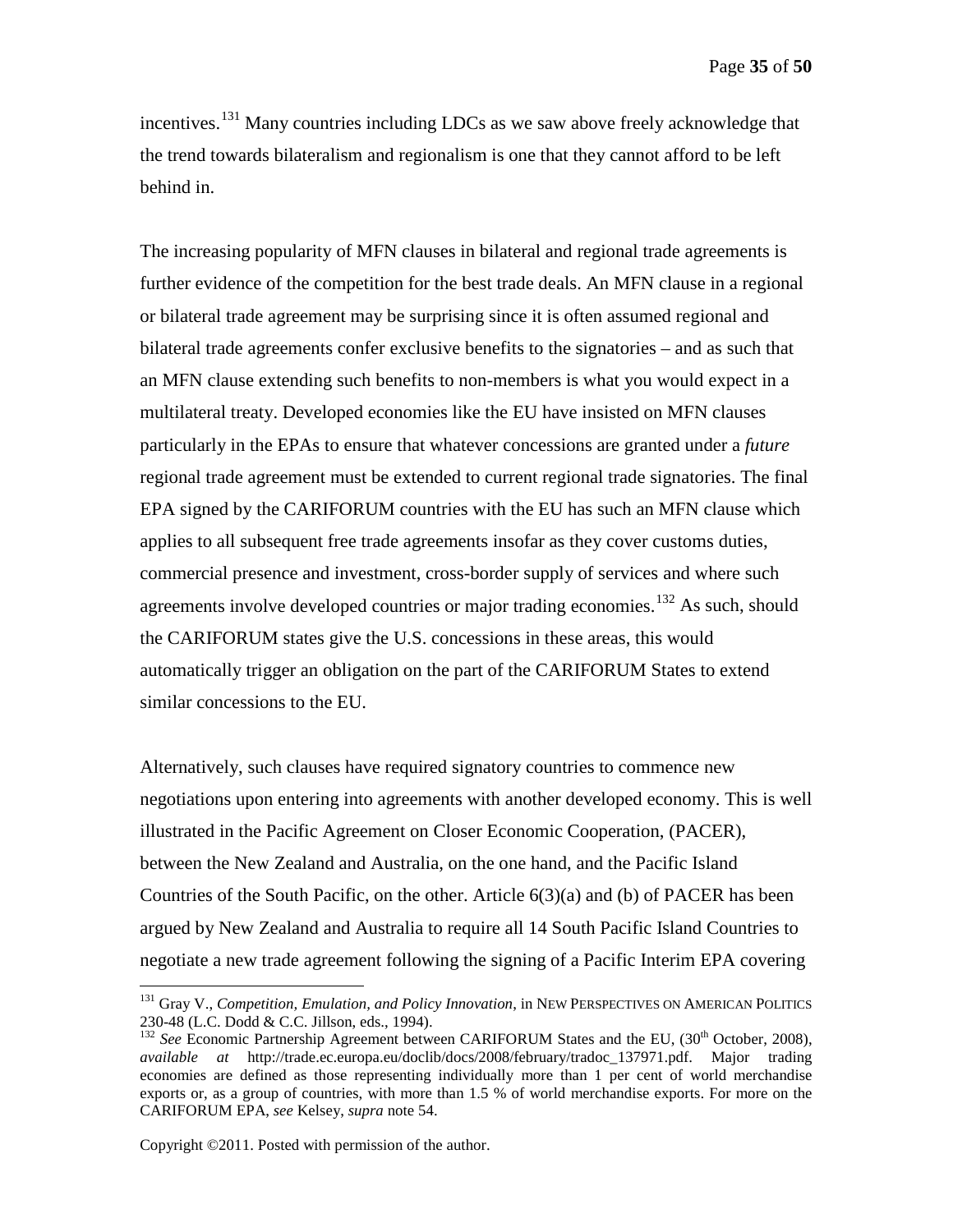Page **36** of **50**

trade in goods that only Fiji and Papua New Guinea have signed. Australia and New Zealand have helped the Pacific Island countries set up a fully funded Office of the Chief Trade Advisor to the Forum Island Countries Secretariat to help them negotiate a PACER-PLUS Agreement. That such clauses are increasingly part of bilateral and regional trade agreements indicates the increasing competition for access to foreign markets with the most advantageous concessions possible.

China and India, two of the largest economies in Asia, are in a furious competition for Africa's mineral wealth and markets and each has engaged in a race for trade and investment agreements.<sup>[133](#page-35-0)</sup> These 'emerging economic "giants" and their burgeoning economies are creating a greater demand for natural resources, as well as light manufactured goods, and other goods such as household consumer items.<sup>[134](#page-35-1)</sup> Although Chinese and Indian Foreign Direct Investment (FDI) in Africa have traditionally been concentrated in the oil extraction and mining industries, in recent years, FDI flows between the two Asian countries and Africa has become more diversified, with FDI being made in the apparel industry and processed foods, as well as other sectors. <sup>[135](#page-35-2)</sup> China established the Forum for China Africa Cooperation, (FOCAC), to encourage collective consultation, promote political dialogue, and economic cooperation.<sup>[136](#page-35-3)</sup>

FOCAC's fourth Ministerial Conference was hosted by Egypt in 2010 from November  $8<sup>th</sup>$  to  $9<sup>th137</sup>$  $9<sup>th137</sup>$  $9<sup>th137</sup>$  to review the implementation of the follow-up actions to the Beijing Summit of the Forum held three years before and to discuss new ways to enhance Sino-African trade relations.<sup>[138](#page-35-5)</sup> To this end, FOCAC adopted the Sharm El Sheikh Action Plan of the

<span id="page-35-0"></span> <sup>133</sup> H. G. Broadman, *Africa's Silk Road: China and India's New Economic Frontier*, at 42 *available at*  http://siteresources.worldbank.org/AFRICAEXT/Resources/Africa\_Silk\_Road.pdf (last visited Aug. 21,  $^{2010)}$ .<br> $^{134}$  *Id.* 

<span id="page-35-3"></span><span id="page-35-2"></span><span id="page-35-1"></span><sup>135</sup> *Id.*<br><sup>136</sup> *Id.* 136 *Id. Characteristics of FOCAC*, www.focac.org/eng/ltda/ltjj/t157576.htm (last visited Aug. 21, 136 FOCAC, characteristics of FOCAC, www.focac.org/eng/ltda/ltjj/t157576.htm (last visited Aug. 21 2010).

<span id="page-35-4"></span><sup>137</sup> Forum on China-Africa Cooperation, *Declaration of Sharm El Sheikh of the Forum on China-Africa Cooperation*, Nov. 12, 2009, *available at* www.focac.org/eng/zxxx/t626388.htm (last visited Aug. 21, 2010) [hereinafter Sharm El Sheikh Declaration]. <sup>138</sup> *Id.*

<span id="page-35-5"></span>Copyright ©2011. Posted with permission of the author.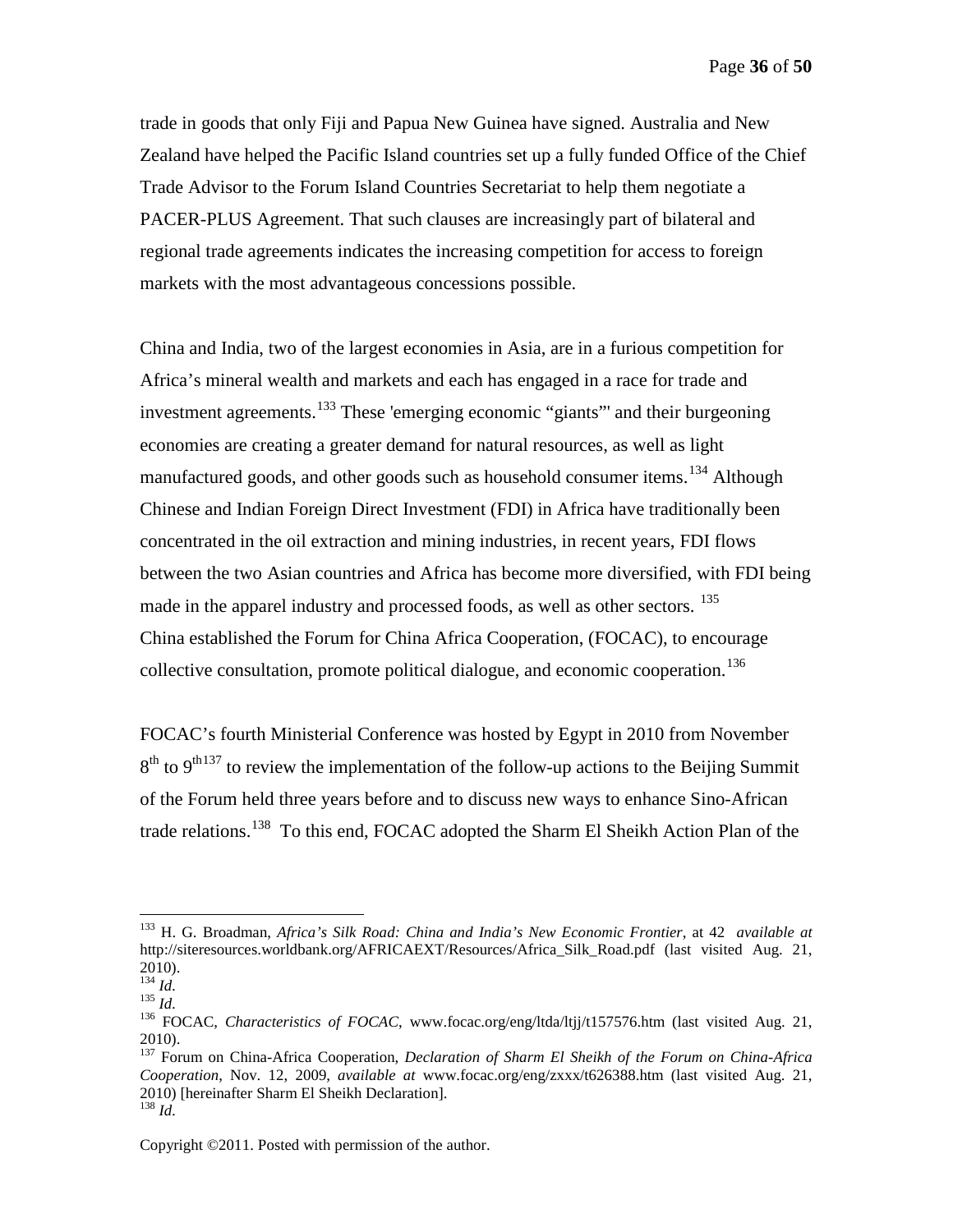Page **37** of **50**

Forum on China-Africa Cooperation (2010-2012) at the Conference.<sup>[139](#page-36-2)</sup> The Sharm El Sheikh Action Plan seeks to strengthen Sino-African cooperation in Political Affairs and Regional Peace and Security; International Affairs; Economic; Social Development; and Cultural and People-to-People Exchanges.<sup>[140](#page-36-3)</sup> China has promised to extend \$10 billion in preferential loans to African countries over the next three years to be used for infrastructure and social development projects.<sup>141</sup> China has also agreed to support African regional integration efforts.<sup>[142](#page-36-5)</sup> China has so far signed bilateral agreements with 33 countries to expand trade and investment and signed another 13 agreements with African countries to avoid double taxation in addition to having investment interests in 49 African countries. $143$ 

#### **PART III**

#### <span id="page-36-0"></span>**Fortifying the Neo-Liberal Agenda of the Washington Consensus**

<span id="page-36-1"></span>A major impetus for bilateral and regional trade agreements is that they are a conduit for the Washington consensus into developing countries. The ten elements of the Washington Consensus are: fiscal discipline, redirection of public expenditures to fields offering high economic returns, tax reform, interest rate liberalization, a competitive exchange rate, trade liberalization, liberalization towards foreign direct investment, and privatization.<sup>[144](#page-36-7)</sup> These elements of the Washington consensus, originally outlined in 1989, were and continue in many respects to be prescribed as necessary to promote economic development initially in Latin America and subsequently to developing

<span id="page-36-2"></span> <sup>139</sup> *Id.*

<span id="page-36-3"></span><sup>140</sup> Forum on China-Africa Cooperation, *Sharm El Sheikh Action Plan (2010-2012)*, Nov. 12, 2009, *available at* www.focac.org/eng/zxxx/t626387.htm (last visited Aug. 21, 2010) [hereinafter Sharm El Sheikh Action Plan].<br><sup>141</sup> *Id* at art. 4.5.

<span id="page-36-6"></span><span id="page-36-5"></span><span id="page-36-4"></span><sup>&</sup>lt;sup>142</sup> *Id.* at art. 4.3.3.<br><sup>143</sup> *See* Information Office of the State Council of China, *China-Africa Economic Trade Cooperation White Paper*, Dec. 28, 2010 *available at http://www.gov.cn/english/official/2010-12/23/cont Paper*, 2011-25, 2011. *Policing Neo-Liberal Reforms: The Rule of Law as an Enabling and Restrictive* 

<span id="page-36-7"></span>*Discourse*, 26 U. Pa. J. Int'l Econ. L. 513, 584.

Copyright ©2011. Posted with permission of the author.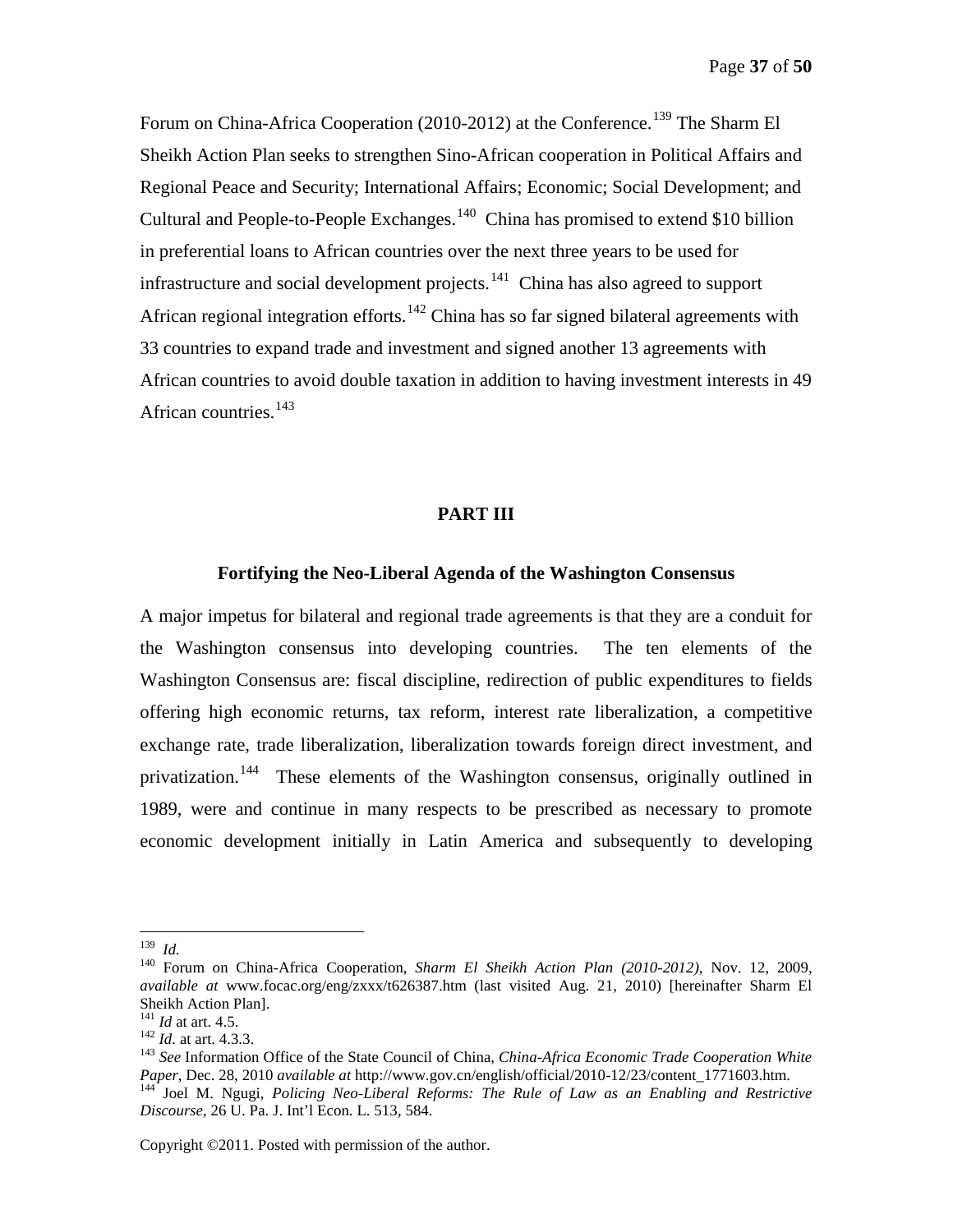countries in general.<sup>145</sup> Three of the primary elements of this consensus are trade openness and openness to foreign direct investment as well as a market economy. Advocates of this agenda recommended that developing countries could achieve economic development by liberalizing their markets and the dismantling the welfare state in so far as services such as energy, telecommunications and water were provided by the State.<sup>[146](#page-37-1)</sup> The International Monetary Fund (IMF), the World Bank, and the World Trade Organization have used many of these elements as conditions on access to funds developing countries get from them.<sup>[147](#page-37-2)</sup>

In this sense, regional and bilateral trade agreements have increasingly become an alternative track to the World Bank and IMF to further buttress the liberalization of trade and foreign direct investment. Commitments in the area of trade in services in bilateral and regional trade agreements are therefore now a primary route of introducing the private provisioning public goods like water, education and health care. Thus the market is increasingly supplanting public provisioning of important services in accordance with the commitment to market governance of the Washington consensus. Such reforms that promote the liberalization and deregulation of services further remove the policy space and regulatory autonomy for poor countries in commercially significant areas. They do so by creating binding rules of establishment, acquisition, expansion, management, conduct, operation and sale or other disposition of foreign investments on the territory of the signatory countries. Most significantly, these new rules compel competition for activities that were previously provided by public monopolies such as postal and courier services and telecommunications. By incorporating such commitments, regional and bilateral trade agreements have granted U.S. and E.U. corporations unlimited geographical reach and an unlimited number of consumers.

<span id="page-37-0"></span><sup>&</sup>lt;sup>145</sup> *See* John Williamson, "The Washington Consensus as Policy Prescription for Development," A Lecture delivered at the World Bank on Jan. 13, 2004.

<span id="page-37-2"></span><span id="page-37-1"></span><sup>&</sup>lt;sup>146</sup> Justice Chimugwuanya Nwobike, *The WTO Compatible ACP-EU Trade Partnership: Interpreting the Reciprocity Requirement to Further Development*, 8 Asper Rev. Int'l Bus. & Trade L. 87, 101. <sup>147</sup> *See id*.

Copyright ©2011. Posted with permission of the author.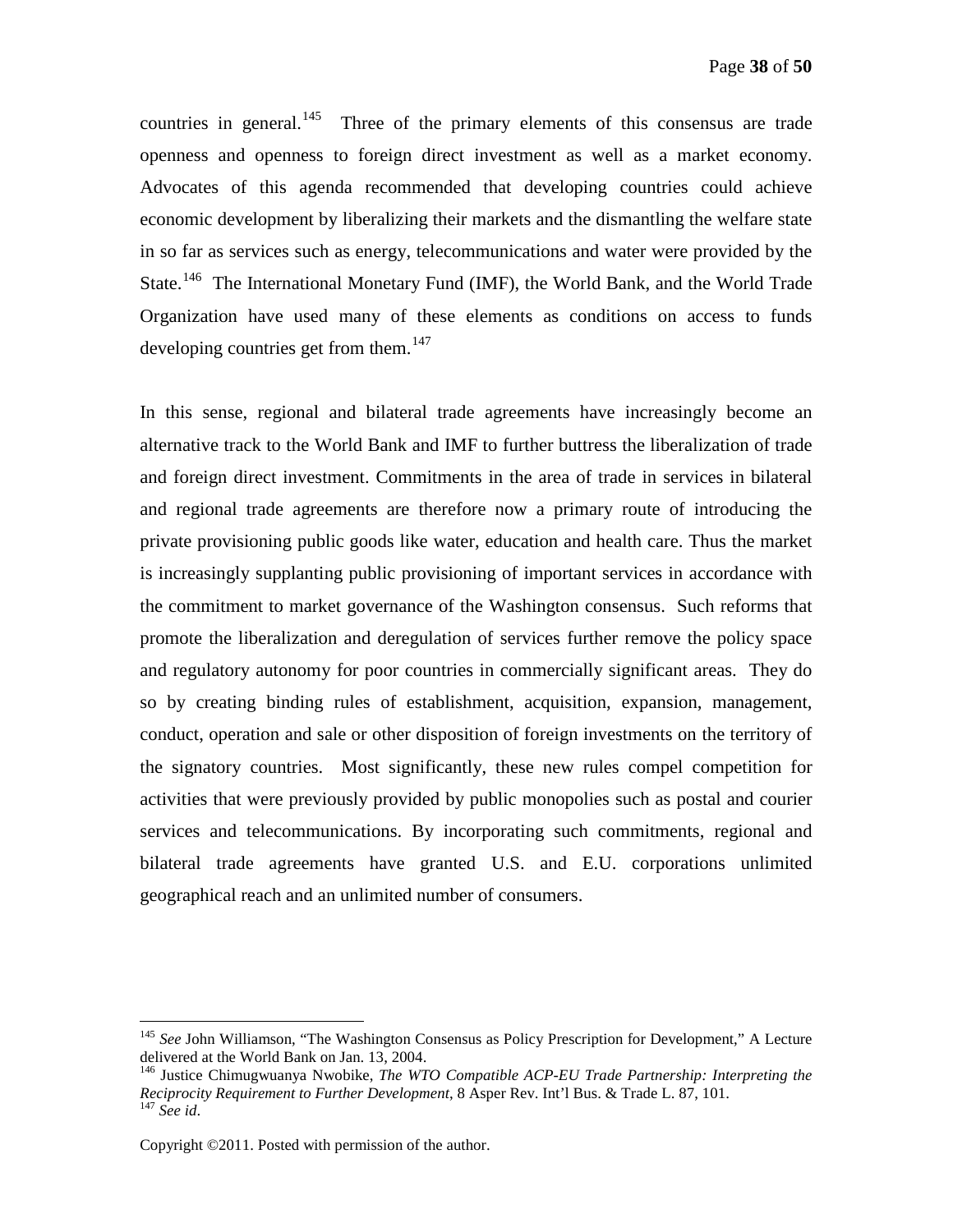The CARIFORUM EPA between CARIFORUM States and the EU best illustrates how a regional trade agreement can promote the goals of the Washington consensus. It does so by:

- 1. Removing the ability of CARIFORUM States to impose currency controls in relation to the E.U.;  $^{148}$  $^{148}$  $^{148}$
- 2. Committing certain sectors in their services schedule which in turn automatically opened them to foreign investors under the national treatment norm; [149](#page-38-1)
- 3. Opening up CARIFORUM States to migration of high level professionals without obliging the E.U. to open up to low skilled labor from CARIFORUM nations; [150](#page-38-2)
- 4. Removing any discretion on CARIFORUM States to exercise regulatory authority in any manner that discriminates against foreign investor presence and giving them the right to have equivalent commercial presence as local investors. [151](#page-38-3)

As these commitments come into effect, multinational corporations from the EU will have free reign to trade in these nations as these nations have no regulatory authority to control their activities or to protect competing local investors. Markets that have always been controlled by the government are now open for international investment and control.

Although the E.U. was very successful in its negotiations of the CARIFORUM EPA, it has argued that the CARIFORUM nations have also achieved some of their aims in the EPA. First, the expiration of the Cotonou agreement would have disrupted Caribbean exports. The CARIFORUM nations needed to reach some form of agreement with the E.U not to experience this disruption.<sup>[152](#page-38-4)</sup> With no end in sight to WTO negotiations, the CARIFORUM nations needed to act quickly to prevent the sudden economic turmoil that would result from the expiration of the Cotonou Agreement. Second, although the E.U. service liberalization schedules were not significantly greater than their previous negotiated amounts, the CARIFORUM nations did receive some commitments that have

<span id="page-38-0"></span><sup>&</sup>lt;sup>148</sup> See Economic Partnership Agreement between CARIFORUM States, of the One Part, and the European Community and its Member States, of the Other, art.124, Dec. 16, 2007, OJ 2008 L289/3.<br><sup>149</sup> See id. at art. 68.

<span id="page-38-4"></span>

<span id="page-38-3"></span><span id="page-38-2"></span><span id="page-38-1"></span><sup>&</sup>lt;sup>150</sup> See id. at art. 80-83.<br><sup>151</sup> See id. at art. 67-68.<br><sup>151</sup> See id. at 1. See also The European Commission on Trade, *available at* http://ec.europa.eu/development/ geographical/cotonouintro\_en.cfm ("The Cotonou agreement is the more comprehensive partnership agreement between developing countries and the EU. Since 2000, it has been the framework for the EU's relations with 79 countries from Africa, the Caribbean and the Pacific (ACP).").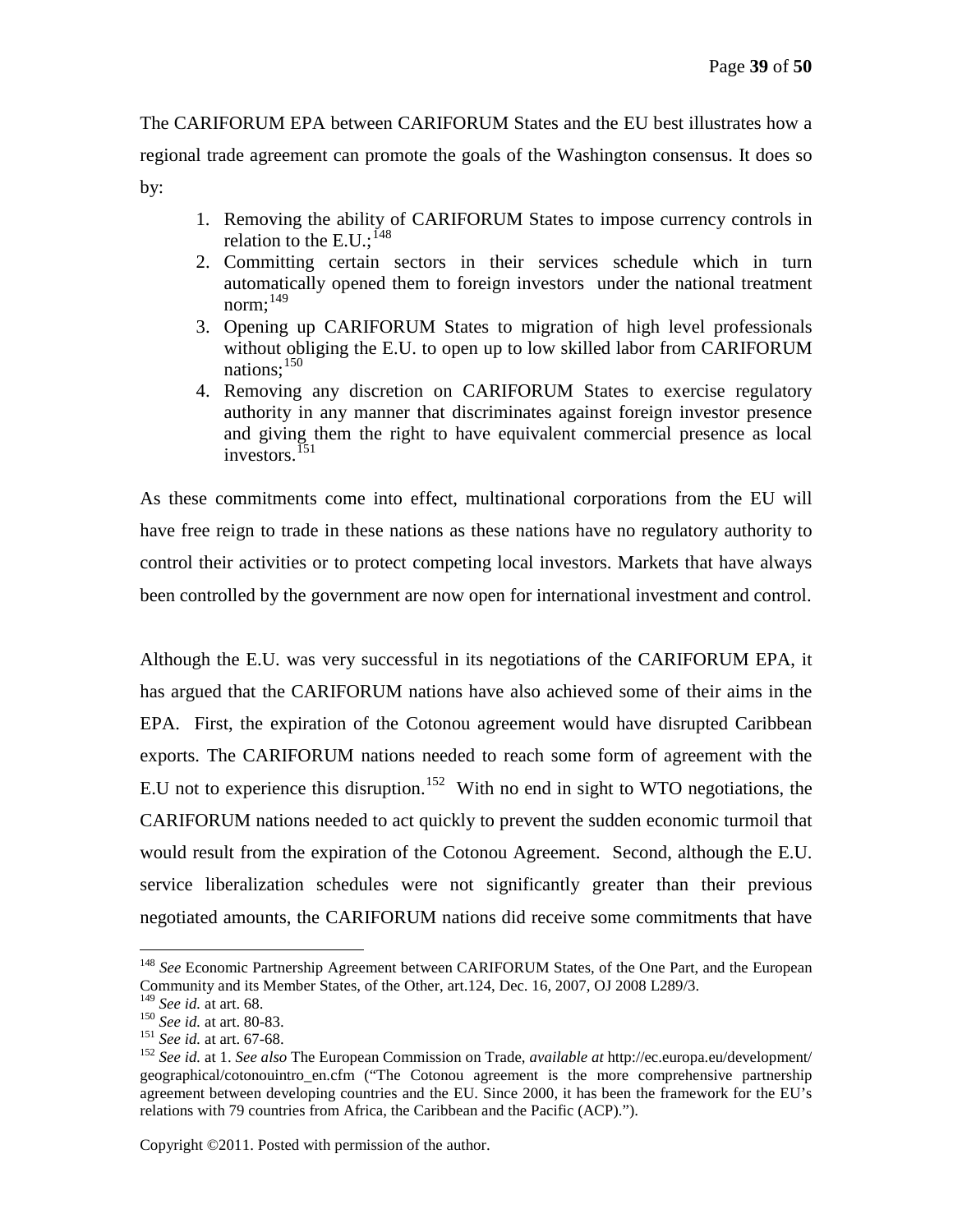been argued will promote economic growth in CARIFORUM countries. Third, the modulated tariff liberalization schedule allows for a gradual change in tariff schedules that avoids the dangers of frontloading. Ambassador Humphrey of the CARIFORUM Secretariat argued that this would mean only an additional 10.1% of tariff reduction over the first 10 years, and argued that a significant number of products that receive tariff reductions will be those that currently have "nuisance tariffs" not "serious revenue earners or those intended to protect emerging industries."<sup>[153](#page-39-1)</sup> Finally, the regional EPA protected the nations in the CARIFORUM-EC EPA so that they could maintain their regional unity. The E.U. could easily have negotiated bilateral agreements with individual countries that could have set one nation against another and allowed the E.U. to fully use its negotiating strength. However, as Ambassador Humphrey explained, "[a] central objective of CARIFORUM was to retain the integrity of its own regional integration process" – a fact it made clear to the E.U. in its negotiations.<sup>[154](#page-39-2)</sup>

#### <span id="page-39-0"></span>Asymmetrical Liberalization

Trade liberalization under the aegis of the Washington consensus ends up being asymmetrical in several respects. Developed countries have a comparative advantage in many areas - including services, investment measures, intellectual property rights, - while many developing countries have a comparative advantage primarily in agriculture.

Overall, however, developed nations have superior negotiating advantages in bilateral and regional trade agreements. An example of this can be found in the CARIFORUM-EC EPA where the E.U. successfully negotiated a pro-liberalization interpretation of Article V of GATS that greatly extends the exposure of the CARIFORUM states to international competition, while the E.U. gave "very little new liberalization beyond its already extensive GATS commitments, especially in areas of interest to the

<span id="page-39-1"></span><sup>153</sup> *See id*. at 5. <sup>154</sup> *Id.*

<span id="page-39-2"></span>

Copyright ©2011. Posted with permission of the author.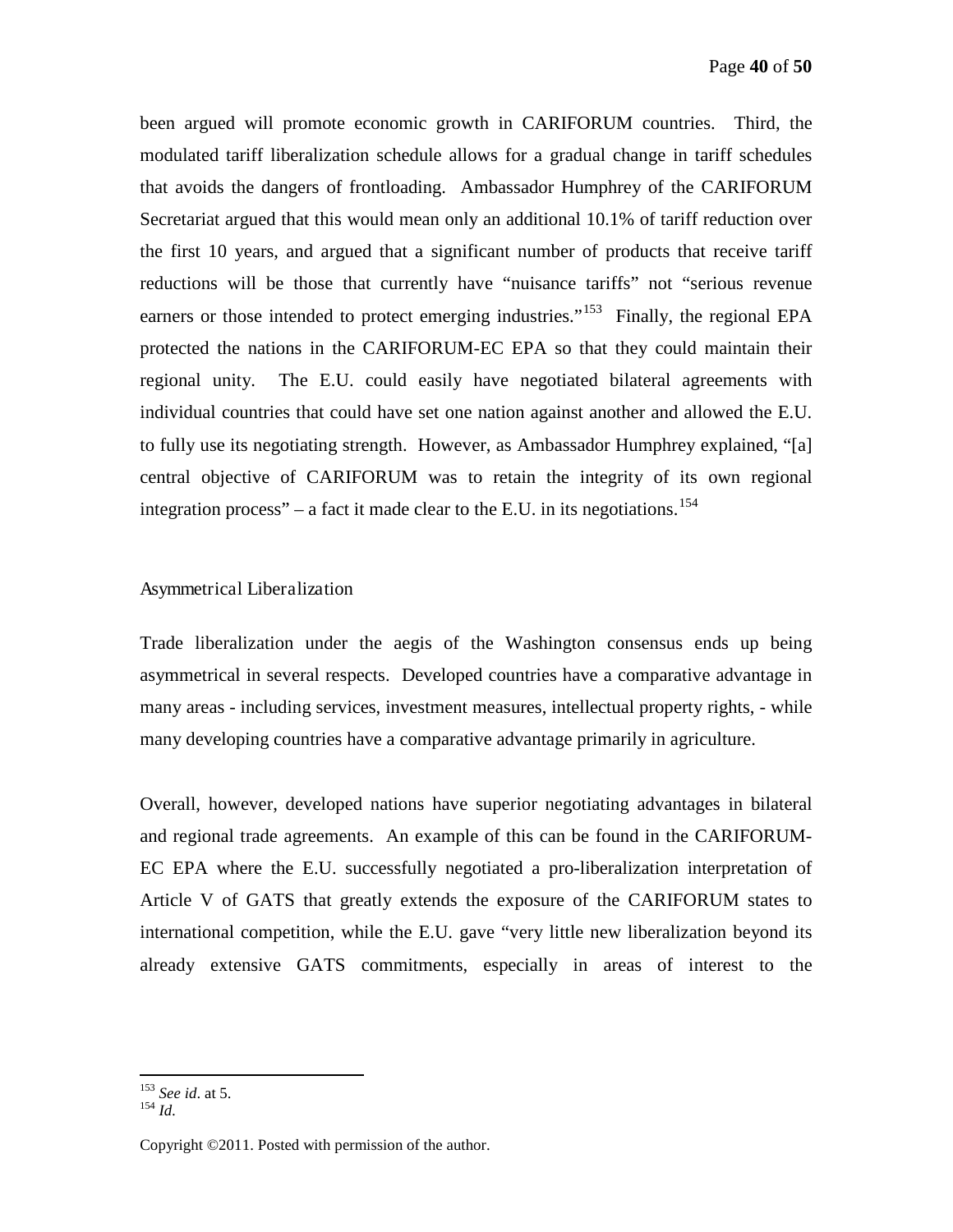CARIFORUM. The result is a gross asymmetry of liberalization in the EPA in favor of the E.U." $155$ 

Developed nations argue that bilateral and regional agreements have the benefit of being models for future WTO negotiations.<sup>[156](#page-40-2)</sup> However, since the terms of these negotiations are often controlled by the U.S. and the E.U., developing countries may not always find that their experience in bilateral and regional negotiations with developed economies as not setting good precedents for what they can negotiate at the multilateral level. [157](#page-40-3) As Prof. Frederick Abbott has argued the "most troubling aspect of the PTA phenomenon is the exercise of virtually unconstrained political and economic power by the United States and [the] EU to secure concessions from developing (and developed) countries."<sup>[158](#page-40-4)</sup>

#### <span id="page-40-0"></span>*Intellectual Property Rights (IPR) and Asymmetrical Liberalization*

The United States and the EU have used a combination of RTAs, FTAs, and EPAs "to shape the evolution of norms in areas such as intellectual property protection and drug pricing where they have vital interests at stake and where their position on issues is far different from the vast majority of states."<sup>[159](#page-40-5)</sup>

The World Trade Organization's TRIPS Agreement, enacted in 1994, has set the minimum standards of intellectual property protection required of all WTO member nations.<sup>[160](#page-40-6)</sup> Although the patent provisions of the TRIPS agreement significantly related to the unavailability of access to affordable essential medicines in developing countries, the Doha Declaration on TRIPS and Public Health and a proposed amendment were

<span id="page-40-1"></span> <sup>155</sup> *Id.*

<span id="page-40-3"></span><span id="page-40-2"></span><sup>156</sup> *See* Global Europe Strategy, *supra* note 53. <sup>157</sup> Abbott, *supra* note 81, at 582. <sup>158</sup> *Id*. at 583.

<span id="page-40-5"></span><span id="page-40-4"></span><sup>159</sup> Eyal Benevisti & George W. Downs, *The Empire's New Clothes: Political Economy and the Fragmentation of International Law*, 60 Stan. L. Rev. 595, 611 (referring to this phenomenon as serial bilateralism).<br><sup>160</sup> World Trade Organization, Agreement on Trade-Related Aspects of Intellectual Property Rights,

<span id="page-40-6"></span>*available at* http://www.wto.org/english/tratop\_e/trips\_e/t\_agm0\_e.htm. [hereinafter TRIPS Agreement].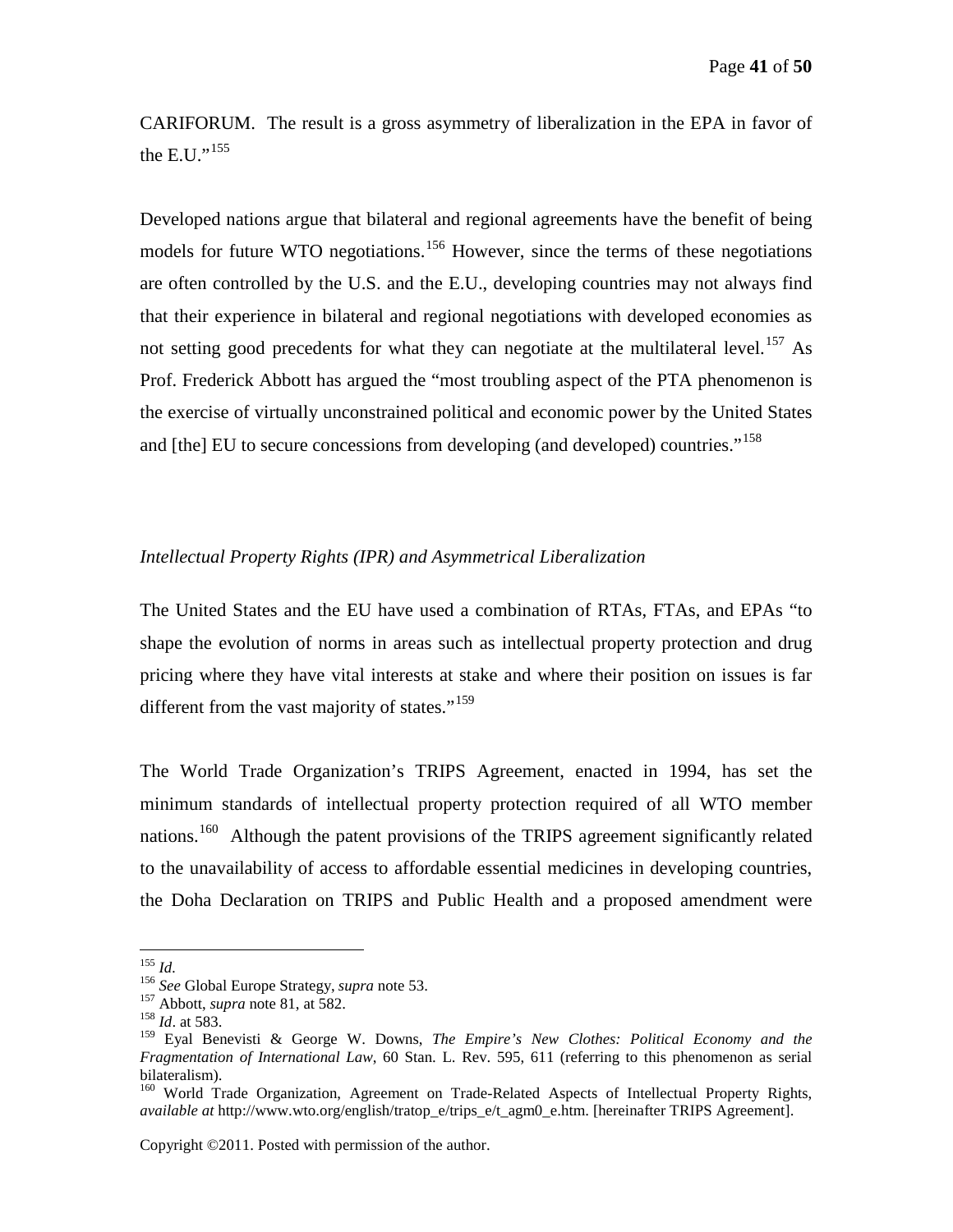agreed to with a view to addressing this problem.<sup>[161](#page-41-0)</sup> Article 8 of TRIPS provides that members may "adopt measures necessary to protect public health and nutrition."<sup>[162](#page-41-1)</sup> Some scholars have interpreted the TRIPS agreement in light of this objective to protect public health and argued that the agreement ought to be interpreted to allow compulsory licensing, parallel importation, flexibility in defining the scope of patentable subject matter, an early working exception as well as giving countries discretion regarding the extent of test data protection and the right to control anti-competitive practices.<sup>[163](#page-41-2)</sup> More definitively, the 2001 Doha Declaration on TRIPS and Public Health explicitly recognized that the TRIPS Agreement "does not and should not prevent Members from taking measures to protect public health." These flexibilities built into the TRIPS Agreement potentially allow WTO members to find a balance between strong intellectual property protection and the public health and welfare of their citizens. However, the United States and the European Union, have used bilateral and regional trade agreements to create even stronger intellectual property protection than under the TRIPS Agreement. Since the TRIPS Agreement only sets the minimum standards of intellectual property protection, countries are free to negotiate stronger protections through bilateral and regional trade agreements, called TRIPS-plus provisions. [164](#page-41-3)

The best example of such TRIPS-plus provisions is in the U.S.-Morocco FTA of January, 2003. Referred to as "the most advanced IP chapter in any FTA negotiated so far" by the U.S. pharmaceutical industry, the U.S.-Morocco Free Trade Agreement has substantial IPR provisions with regard to copyrights, trademarks, and patents.<sup>[165](#page-41-4)</sup> The IPR provisions create strong rules for protecting trademarks and copyrights – specifying detailed rules regarding their protection, use, the rights of parties involved, and the requirements of

<span id="page-41-0"></span> <sup>161</sup> James Gathii, *The Legal Status of the Doha Declaration on TRIPS and Public Health Under the Vienna Convention of the Law of Treaties*, 15 Harv. J.L. & Tech. 291.

<span id="page-41-2"></span><span id="page-41-1"></span><sup>&</sup>lt;sup>163</sup> Charles T. Collins-Chase, *The Case Against Trips-Plus Protection in Developing Countries Facing AIDS Epidemics*, 29 U. Pa. J. Int<sup>2</sup>l L. 763, 771.

<span id="page-41-3"></span><sup>&</sup>lt;sup>164</sup> See Trips Agreement, *supra* note 160, at art. 1.1 ("Members may, but shall not be obliged to, implement in their law more extensive protection than is required by this Agreement, provided that such protection does not contravene the provisions of this Agreement.").

<span id="page-41-4"></span>does not contravene the provisions of the provisions of the property Rights?," FAQ: U.S. – Morocco Free Trade Agreement (FTA), *available at* http://www.export.gov/faq/eg\_main\_017504.asp.

Copyright ©2011. Posted with permission of the author.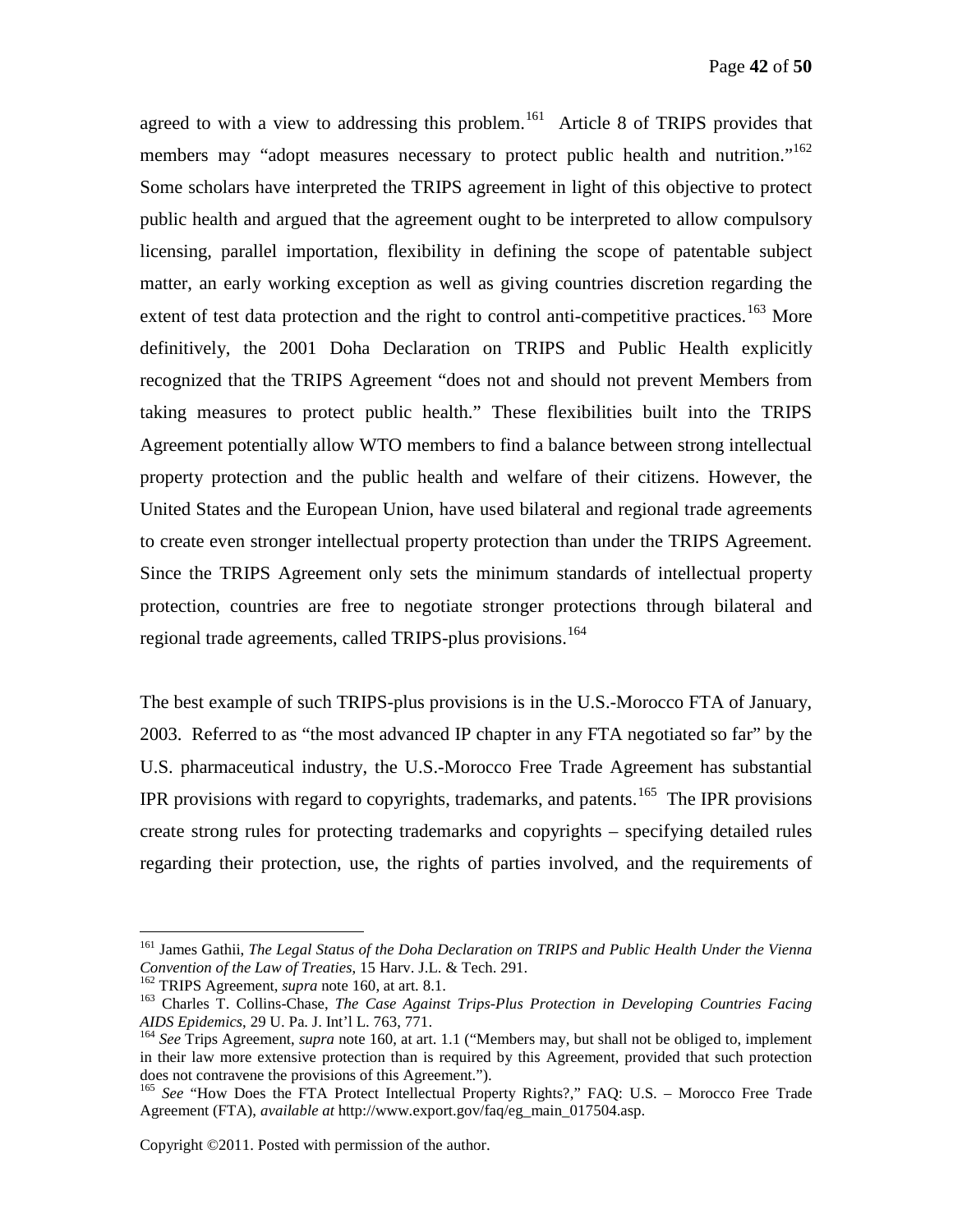both countries to create means of adjudicating claims.<sup>[166](#page-42-1)</sup> The agreement also has strong provisions on patents, especially regarding pharmaceutical products. The agreement requires Morocco to prohibit the marketing of pharmaceutical products that are infringing patents in addition to requiring Morocco to notify patent owners when their patents are infringed. $167$ 

While Morocco accepted these IPR provisions in its FTA with the U.S., SACU declined to sign off on such TRIPS-Plus protections. SACU regarded such provisions as disproportionately beneficial to the United States.<sup>[168](#page-42-3)</sup> SACU's resistance to such an FTA with the U.S. is discussed a little further below. The United States has also concluded TRIPS-plus provisions in its bilateral agreements with "Jordan (2000), Chile (2003), Singapore (2003), Australia (2004), and Morocco (2004)," and in the regional trade agreement CAFTA  $(2004)$ .<sup>[169](#page-42-4)</sup>

#### <span id="page-42-0"></span>Resulting Tensions in the Trade Regime

As multilateral negotiations in the Doha Round have taken a back seat, the liberalization of services and investment opportunities as well as the strengthening of intellectual property rights protection in bilateral and regional trade agreements has taken center stage. Liberalization in agriculture, an area in which developing countries have a comparative advantage has faltered. Another area of concern for developing countries, development, has similarly not fared well both in bilateral and regional trade agreements as well as at the WTO. Yet, the Doha Ministerial Declaration that launched the current WTO round of negotiations in 2001 committed the members to ensuring that development was at the heart of the new round of negotiations. The lackluster attitude towards agricultural liberalization and development contrasts sharply with the strong

<span id="page-42-1"></span> <sup>166</sup> United States – Morocco Free Trade Agreement, US-Morocco, art. 15.2 – 15.7, Jun. 15, 2004 *available at* http://www.ustr.gov/sites/default/files/uploads/agreements/fta/morocco/asset\_upload\_file797\_3849.pdf [hereinafter U.S. – Morocco FTA]. <sup>167</sup> *Id.* <sup>168</sup> Chelsea Brown, *Trade Integration and Institutional Reform in Latin America: Can FTAA Be Revived?*,

<span id="page-42-3"></span><span id="page-42-2"></span><sup>15</sup> L. & Bus. Rev. Am. 221, 228.

<span id="page-42-4"></span><sup>169</sup> Collins-Chase, *supra* note 163, 779.

Copyright ©2011. Posted with permission of the author.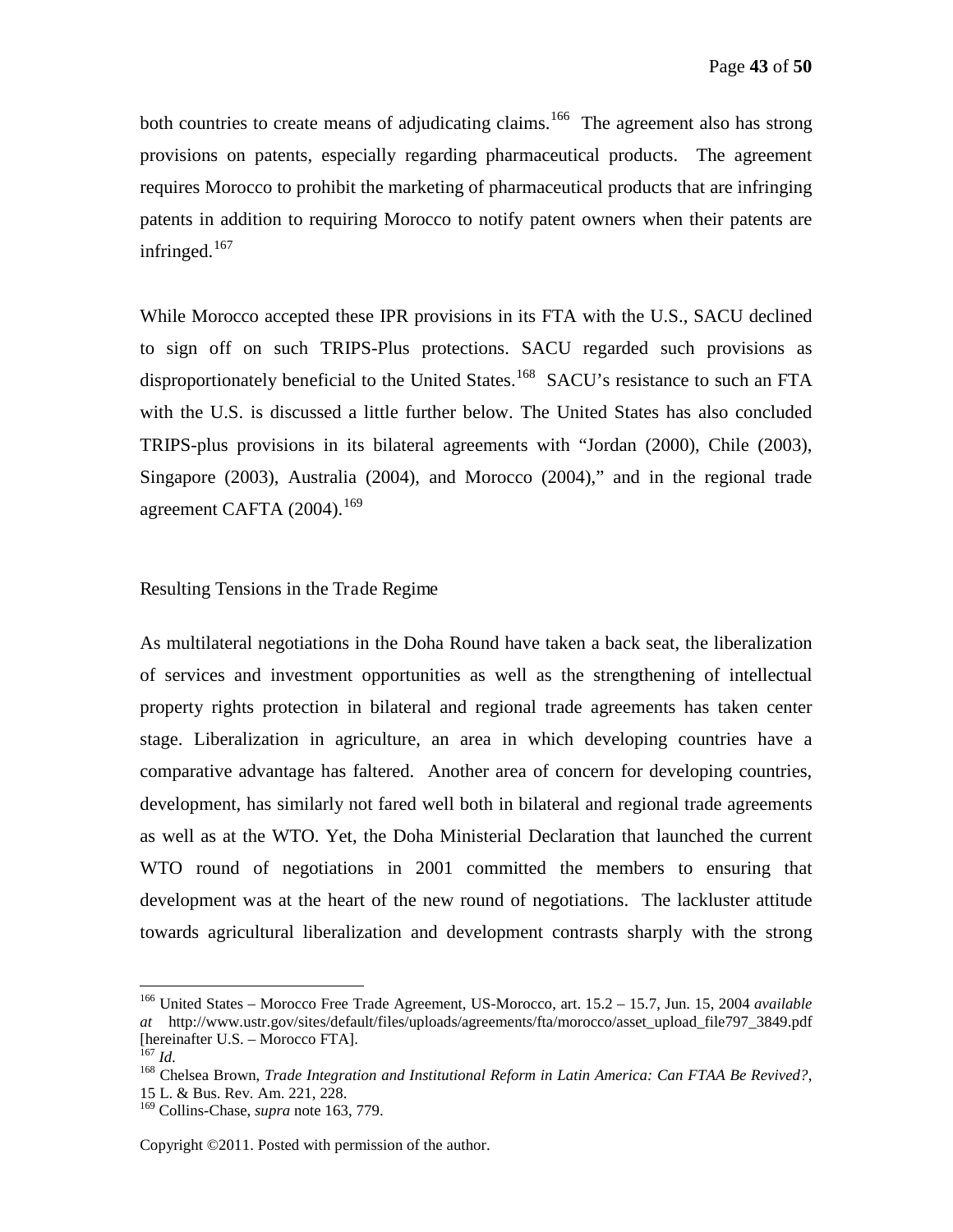liberalization commitments being made in favor of developed countries in the areas of intellectual property rights, services and investment opportunities in bilateral trade agreements. Further, even flagship issues of particular importance to developing countries such as removal of cotton subsidies and/distortions in agriculture are not receiving high level attention. Instead, at the WTO promises of aid for trade rather than the outright removal of WTO inconsistent trade distorting measures are being made to developing countries. [170](#page-43-0)

Another significant problem with bilateral and regional trade agreements is that they do away with conventional ways of accommodating countries through Special and Differential Treatment as well as the built-in flexibilities of the multilateral trading system.<sup>[171](#page-43-1)</sup> Thus regional and bilateral agreements have the potential to exacerbate trade distortions rather than resolving them. For example, the large subsidized U.S. agricultural market has strong adverse effects on Chilean wheat and sugar markets. Although the Chilean agricultural sector has gained much from fruit and agro-industrial exports to the U.S. under the Chile-U.S. FTA which was signed on June 6, 2003, the highly subsidized wheat and sugar from the U.S. sell at much lower prices than it is possible for Chilean farmers to produce.<sup>[172](#page-43-2)</sup> This could effectively crash Chile's domestic wheat and sugar sector which cannot produce at the low subsidized cost levels of the U.S.

<span id="page-43-0"></span><sup>&</sup>lt;sup>170</sup> Brazil for example settled for technical assistance and capacity building assistance in the cotton sector in Brazil worth \$ 147 million annually as a countermeasure to settle its victory against the U.S. in the WTO Appellate Body decision finding U.S. cotton subsidies to be inconsistent with the U.S's WTO obligations. *See* memorandum *available at* http://www.ustr.gov/about-us/press-office/press-releases/2010/april/usbrazil-agree-memorandum-understanding-part-path-f.

<span id="page-43-1"></span><sup>&</sup>lt;sup>171</sup> The Kigali Declaration on the Economic Partnership Agreement Negotiations of the African Union's Conference of Trade Ministers (following a meeting from 29 October to 2 November, 2010 resolved the "commitment to concluding development-friendly EPAs that will contribute meaningfully to reducing and ultimately eradicating poverty in our countries. In this regard, we urge the EU to dedicate additional, predictable and sustainable resources to specifically address EPA-related adjustment costs and build productive capacities," *id*. at Para 3. The Declaration further resolved a "commitment to the proposals by the ACP Group that the objective criteria which form part of the political objectives agreed by the international community, at the multilateral level, are retained to determine the parameters that have to be met to enable the conclusion of the EPAs," implicitly referring to the need for special and differential treatment principles applicable in the WTO to apply in EPA negotiations, *id.* at Para 6 *available at* http://www.southcentre.org/index.php?option=com\_content&view=article&id=1432%3Asb52&catid=144

<span id="page-43-2"></span><sup>%3</sup>Asouth-bulletin-individual-articles&Itemid=287&lang=en. 172 Lindsay M. Fainé, *The Internationalization of Chilean Agriculture: Implications of the United States-Chile Free Trade Agreement*, 13 Minn. J. Global Trade 383, 400.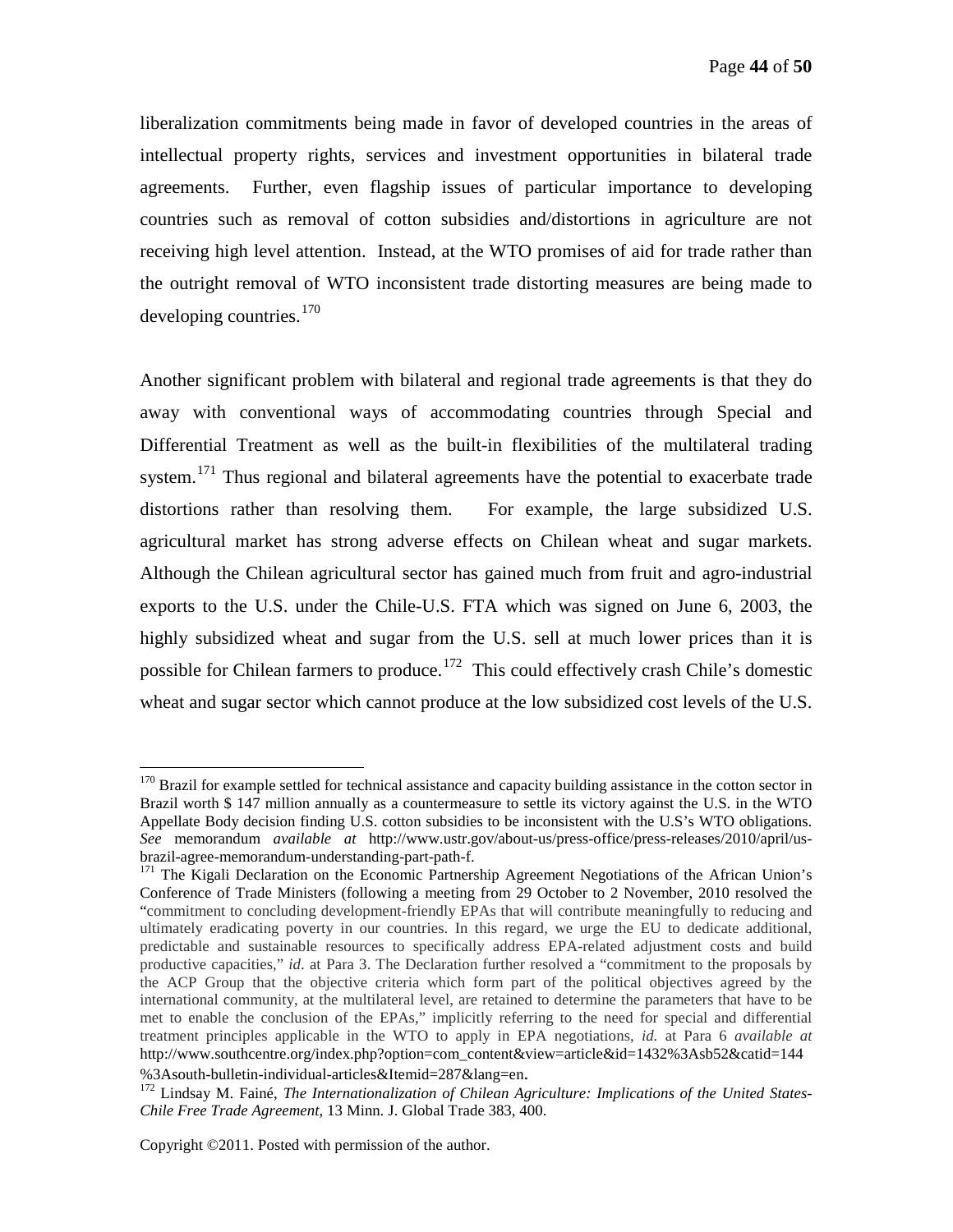market.<sup>[173](#page-44-1)</sup> For Chile, this could potentially mean "substantial rural worker displacement through the adjustment to liberalized agricultural markets and production.<sup> $174$ </sup> Without the willingness of subsidy granting rich countries to end them, or the ability of other countries to use their market power to do so, these subsidies will continue to adversely affect developing country access to developed country markets.<sup>[175](#page-44-3)</sup>

#### <span id="page-44-0"></span>Is Resistance An Option?: The SACU Example

Although the interests of more powerful countries are likely to prevail in bilateral and regional agreements as we have seen so far, there have been cases of resistance to adopting the U.S.-Model FTA. The best example of this is the case of the Southern African Customs Union (SACU). As noted earlier, SACU is comprised of Botswana, Lesotho, Namibia, South Africa, and Swaziland.<sup>[176](#page-44-4)</sup> Negotiations for the U.S.-SACU FTA were launched in 2001 but were suspended in 2004 because of "diverging views on a number of issues."<sup>[177](#page-44-5)</sup> The SACU States rejected the one-size-fits-all approach taken by the U.S. in its FTAs.<sup>[178](#page-44-6)</sup> The U.S. had insisted that SACU had to accept lock, stock and

<span id="page-44-1"></span><sup>&</sup>lt;sup>173</sup> *Id.* at 400-401.<br><sup>174</sup> *Id.* at 401.

<span id="page-44-3"></span><span id="page-44-2"></span><sup>&</sup>lt;sup>175</sup> And no progress is being made in the multilateral negotiations, either. "The G20 was disappointed by the fact that no progress has been achieved in discussion of the trade aspects of cotton during the July 2008 Ministerial. The G20 was also concerned that current substantive negotiations on cotton seemed to be deadlocked and even back-tracking in the consultations of the Special Session on Agriculture. Developing country producers and exporters of cotton, particularly the poorest among them continued to face unfair competition from developed country subsidies. The G20 urged developed countries, which accounted for the bulk of trade-distorting subsidies in cotton to live up to the mandate." Sub-Committee on Cotton, *Secretariat Progress Report: Implementation of the Developed Assistance Aspects of the Cotton-Related Decisions in the 2004 July Package and Paragrah 12 of the Hong Kong Ministerial*, WT/CFMC/28 (May 21, 2010).<br> $176$  South African Customs Union (SACU), http://www.sacu.int/.

<span id="page-44-5"></span><span id="page-44-4"></span><sup>&</sup>lt;sup>177</sup> South African Customs Union (SACU), Trade Negotiations: Bi-lateral Trade, *available at* http://www.sacu.int/traden.php?include=about/traden/bilateral.html. <sup>178</sup> *See* Rodrick Mukumbira, U.S.-SACU Free Trade Talks Hit Snags, Islam Online (May 2006) *available* 

<span id="page-44-6"></span>*at* <http://www.bilaterals.org/spip.php?article4712> ("Botswana, Lesotho, Namibia, Swaziland, and South Africa refused to join the US free trade parade - citing flaws in the one-size-fits-all template the US offered."); *See also* Statement by Ambassador Schwab at the SACU-TIDCA Signing Ceremony, *available at* <http://www.sacu.int/main.php?include=docs/speeches/2008/sp0716a.html>("We have explored the possibility of pursuing an FTA with some African partners, but at this point most countries in the region are not yet in a position to undertake the types of commitments that would be required for a comprehensive FTA with the United States." The Ambassador also explains the goal of the United States, in the future, to negotiate the "Singapore Issues" with the SACU. "The ultimate goal of the TIDCA is to provide an umbrella under which the United States and SACU will be able to negotiate a series of trade and investment agreements or understandings on a wide range of issues, including sanitary and phytosanitary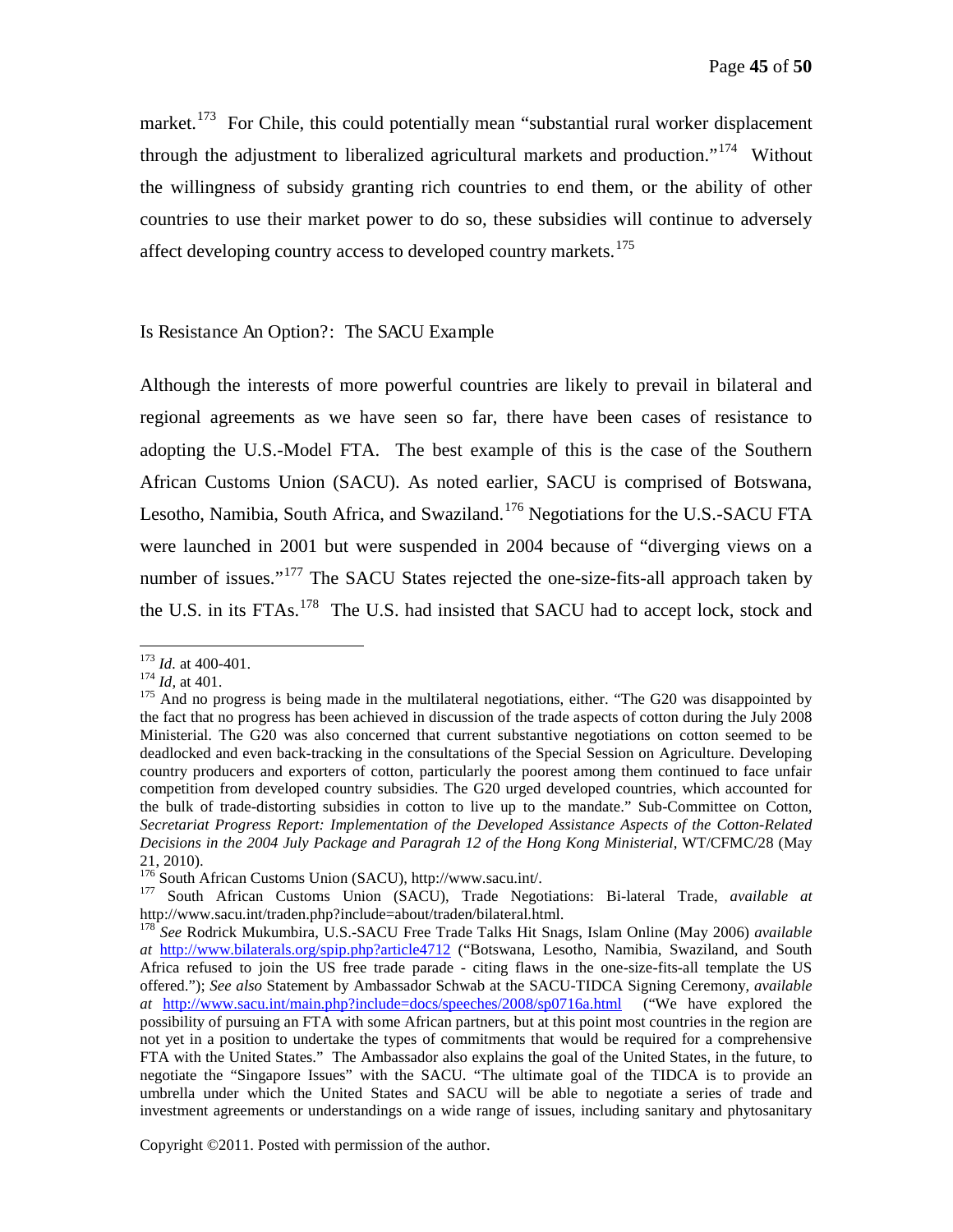barrel the standard US-Model FTA including provisions on intellectual property, government procurement and investment.[179](#page-45-0) SACU argued it did not have the resources to enforce such extensive provisions.<sup>[180](#page-45-1)</sup> For SACU, the U.S.'s 'golden standards of trade relations' were too onerous.<sup>[181](#page-45-2)</sup>

In particular, SACU objected to the intellectual property rules insofar as they would have had the effect of limiting compulsory licensing to governmental non-commercial use. SACU further objected to the five year, minimum period, of data exclusivity that greatly sought to enhance protections for clinical trial date beyond those under the TRIPS Agreement.<sup>[182](#page-45-3)</sup> The TRIPS-plus terms included into the FTA would have had a significant impact on SACU member countries ability to essential medicines since it would have required them to limit the use of public health flexibilities in TRIPS.<sup>[183](#page-45-4)</sup> SACU countries cited the high prevalence of the HIV/AIDS epidemic in the region to argue against accepting such limitations on their ability to distribute anti-retrovirals  $(ARV)$  medicines at affordable prices.<sup>[184](#page-45-5)</sup> As one scholar has noted, when one compares "the costs of AIDS to the anticipated benefits of the FTA… the economic and social costs outweigh the benefits, and these countries have done well to move away from FTAs with the United States."<sup>[185](#page-45-6)</sup> In addition, South Africa objected to the investment provisions in the Model US FTA since they would have required it to end its black empowerment program that requires investors to employ a certain percentage of black employees as a remedy to racial discrimination under apartheid.<sup>[186](#page-45-7)</sup>

 $\overline{a}$ 

issues, customs cooperation and trade facilitation, removing technical barriers to trade, and investment promotion.").<br> $^{179}$  See id.

<span id="page-45-3"></span>

<span id="page-45-2"></span><span id="page-45-1"></span><span id="page-45-0"></span><sup>179</sup> *See id.* <sup>180</sup> *See id.* <sup>181</sup> *Id.* <sup>182</sup> *See* Carlos Maria Correa, *Implications of Bilateral Free Trade Agreements on Access to Medicines*, 84 Bulletin of the WHO 399, 399-401 (2006). Comprehensive coverage of issues relating to the SACU-US FTA can be found in J. Clark Leith and John Whalley's article, *see* J. Clark Leith and John Whalley, Competitive Liberalization and a US-SACU FTA, Institute for International Economics, *available at*

<span id="page-45-5"></span>

<span id="page-45-4"></span>www.piie.com/publications/chapters\_preview/375/12iie3616.pdf.<br><sup>183</sup> See Collins-Chase, *supra* note 135.<br><sup>184</sup> Alfonce Mbizwo, *AIDS Drugs Dog U.S.-Souther Africa Trade Deal*, Reuters, Apr. 29, 2005, *available*<br>*at* http:

<span id="page-45-7"></span><span id="page-45-6"></span><sup>&</sup>lt;sup>185</sup> Collins-Chase, *supra* note 163, at 801. 186 *Collins-Chase Collins-Chase, <i>supra* note 163, at 801. 186 David Schneiderman, *Promoting Equality, Black Economic Empowerment, and the Future of Investment Rules,* 25 S. Afr. J. Hum. Rts. 246, 270-75.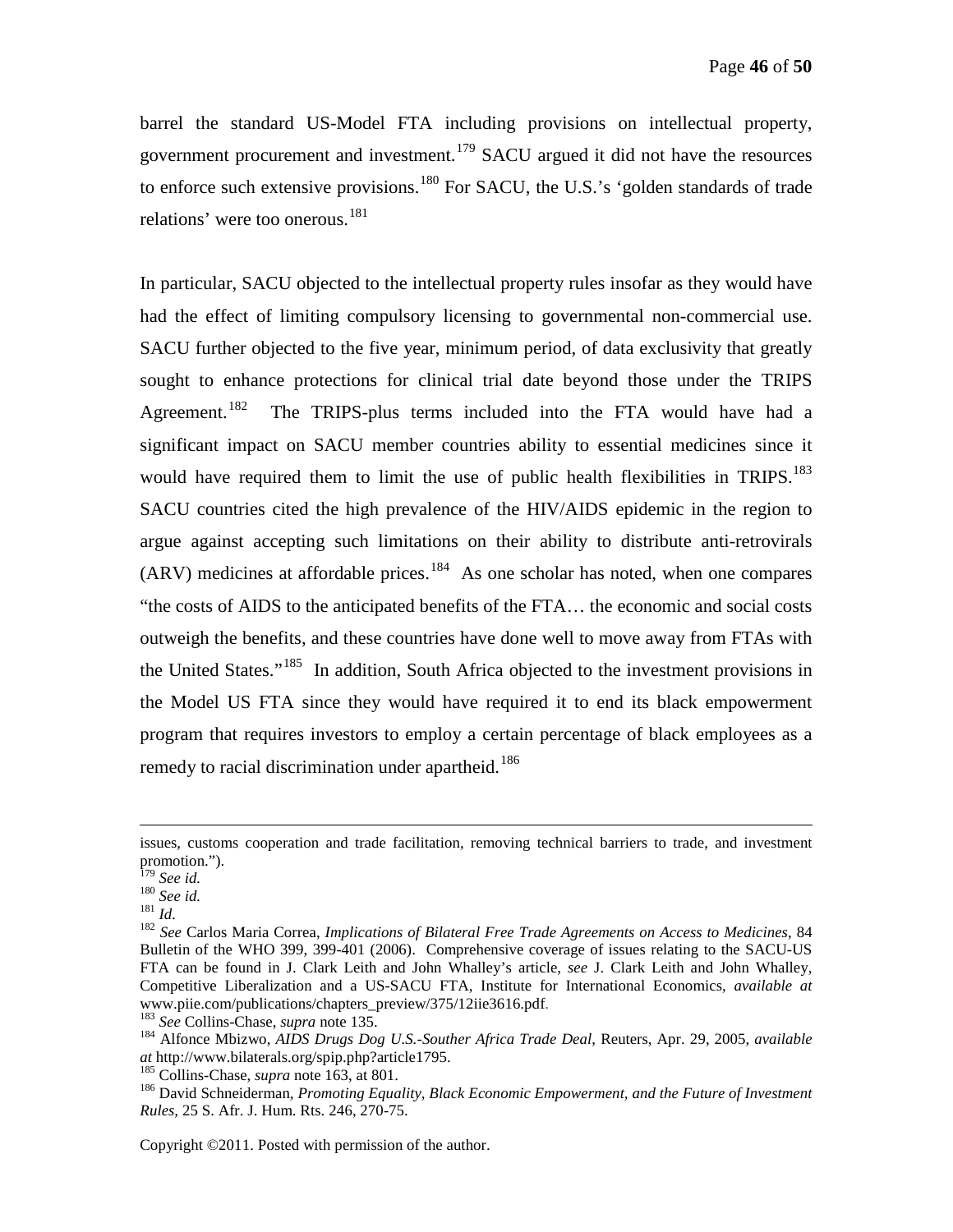Page **47** of **50**

#### <span id="page-46-0"></span>*The KOREA-U.S. FTA*

Although as noted earlier the U.S. has finally concluded a deal on an FTA with South Korea, the United States had long resisted signing an FTA that was negotiated in 2007. This time around, it was the U.S. auto and beef industry that was particularly opposed to the agreement. Unlike in SACU's case which involved resisting a standard US FTA, in South Korea's case, resistance was coming from within the U.S. Besides the beef and auto industries, environmental and labor groups opposed, and continue to oppose, the US-South Korea in part because it would result in job losses in the U.S. and because according to these critics the FTA does little to protect environmental or labor rights.<sup>[187](#page-46-2)</sup> Unlike SACU, South Korea has a trade surplus with the U.S. and has significant strengths in the apparel, textiles, footwear, machinery, electronics and passenger cars in the U.S. market. In December 2010, South Korea finally made agreeable concessions on autos and beef paving way to an agreement that now remains to be ratified by the U.S. Congress and the South Korean Parliament.

The US-South Korean FTA therefore illustrates the market power that a country like South Korea which has a trade surplus with the United States possesses in negotiating an FTA.

#### <span id="page-46-1"></span>Conclusion

Bilateral and regional trade agreements today provide a platform for rich countries such as the U.S. and the E.U. to leverage aggressive unilateralism in trade and to enact WTO Plus obligations in areas such as intellectual property rights, trade in services, financial liberalization commitments as well as obligations on issues such as government procurement, competition and investment measures. As trade negotiations shift to bilateral and regional agreements, poor economies are much more likely to be locked and hemmed into enforceable treaty commitments since such forums give rich economies the

<span id="page-46-2"></span> <sup>187</sup> *See* Statement of Lori Wallach, Director Public Citizen's Global Trade Watch on Obama's Decision to Push Bush's NAFTA-Style Korea Trade Deal Without Real Fixes Is Major Political Mistake, Dec. 3, 2010, *available at* http://www.citizen.org/pressroom/pressroomredirect.cfm?ID=3226.

Copyright ©2011. Posted with permission of the author.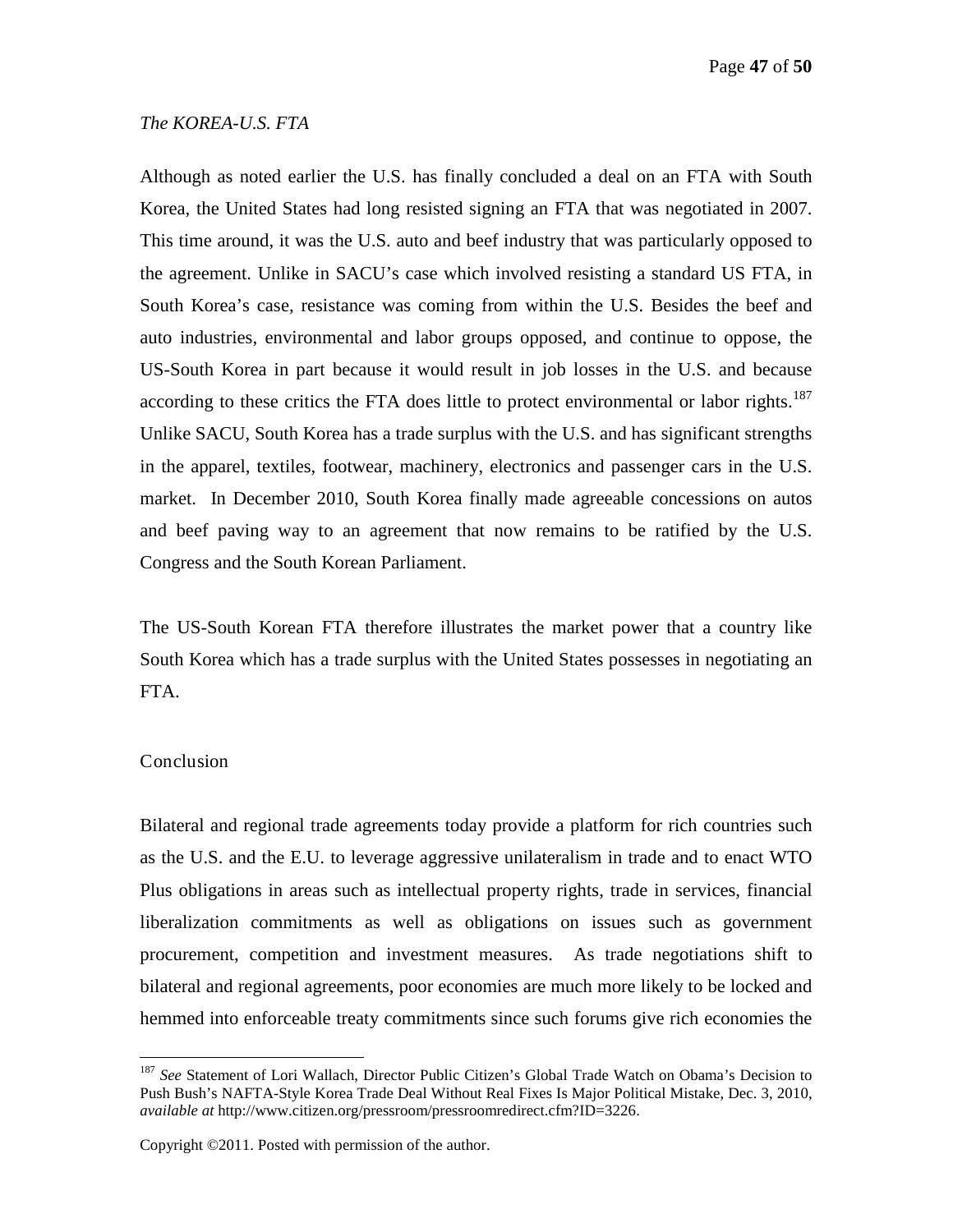ability to leverage their market power to impose economic programs that favor them with little or no countervailing power that coalitions in the WTO provide developing countries.

The successful resistance by SACU to a standard US Model FTA however indicates that such aggressive unilateralism in trade does not always guarantee one sided deals. As Ruth Okediji has argued, developing countries can use bilateral trade agreements to strengthen development friendly objectives in the intellectual property context as well as to 'reconsider the gains and losses of the multilateral bargain.'[188](#page-47-0) Another strategy developing countries have often used is to move issues horizontally from one institutional domain to another such as from the WTO to WIPO or from the WTO to the World Health Organization for health issues and certainly from bilateral or regional negotiations to places such as the Conference of Parties of the Convention on Biological Diversity.<sup>[189](#page-47-1)</sup>

While alternative forums provide a safe place free from unilateral pressures to discuss issues often marginalized in other international settings,  $190$  not all alternative forums offer opportunities for consequential rule making.<sup>[191](#page-47-3)</sup> Such forums do however offer these countries an opportunity to develop and generate counter-norms<sup>[192](#page-47-4)</sup> and political pressure and hopefully the type of coalitions necessary to counter the dominance of big country economies in bilateral and regional trade negotiations. Yet, one cannot under-estimate

<span id="page-47-0"></span> <sup>188</sup> Ruth Okediji, *Back to Bilateralism? Pendulum Swings in International Intellectual Property Protection*, 1 U. Ottawa L. & Tech. J. 125,145-6.

<span id="page-47-1"></span><sup>&</sup>lt;sup>189</sup> In October 2010, developing countries at the 2010 Conference of Parties of the Convention on Biological Diversity in Nagoya, Japan secured an important victory over industrialized States when a legally binding agreement to share equitably the benefits of genetic resources. References to market based mechanisms to combat climate change favored by industrialized countries were excluded from the meeting outcome documents which reflected the need for strong regulatory measures favored by developing countries. *See* Richard Gray, "Landmark UN Nagoya Bio-Diversity Deal Agreed to Save Natural World,," The Daily Telegraph, 30 October, 2010 *available at* http://www.telegraph.co.uk/earth/earthnews/8098540/Landmark-UN-Nagoya-biodiversity-deal-agreed-tosave-natural-world.html . The *Nagoya Protocol on Access to Genetic Resources and the Fair and Equitable Sharing of Benefits Arising from their Utilization to the Convention on Biological Diversity* was adopted at the tenth Conference of the Parties on 29th October 2010, in Nagoya, Japan can be retrieved at http://www.cbd.int/nagoya/outcomes/.

<span id="page-47-2"></span><sup>&</sup>lt;sup>190</sup> Lawrence Helfer, *Regime Shifting: The TRIPS Agreement and New Dynamics of Intellectual Property Lawmaking*, 29 Yale J. Int'l Law, 55 and Peter Yu, *Currents and Crosscurrents in the International* 

<span id="page-47-4"></span><span id="page-47-3"></span><sup>&</sup>lt;sup>191</sup> Helfer, *supra* note 190, at 56. **192** Lawrence Helfer makes an analogous point when he argues that such alternative forums offer developing countries an "opportunity to generate the political groundwork necessary for new rounds of intellectual property lawmaking in the WTO and WIPO," *see id.*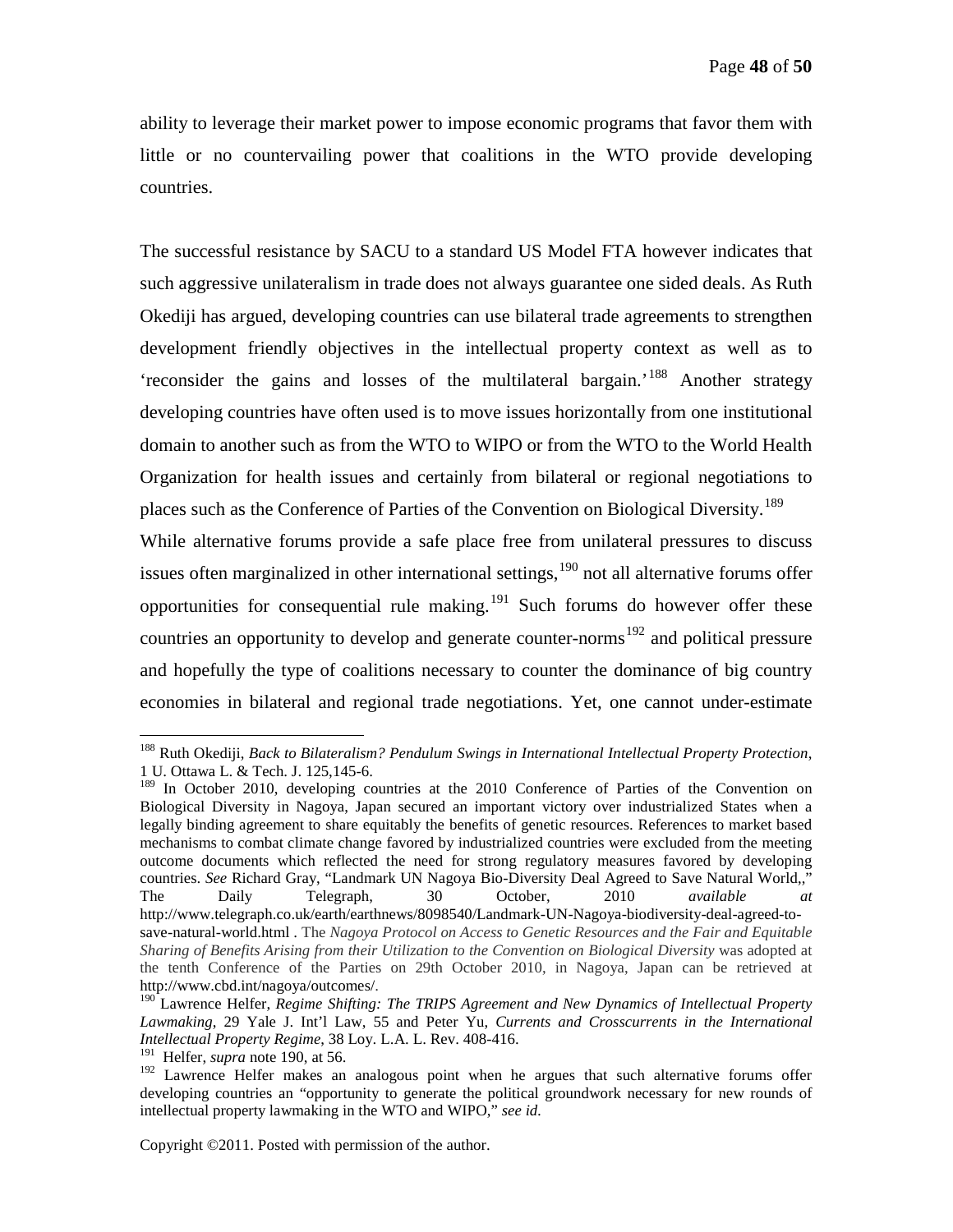how effectively bilateral and regional trade agreements split heterogeneous groups of developing countries in ways that undermine their ability to coalesce and bargain effectively through the multilateral setting of the  $WTO$ .<sup>[193](#page-48-0)</sup>

This article has further argued that bilateralism and regionalism in trade are contemporary fads that are spreading neo-liberal economic ideals in the periphery of the global trading system. In other words, emulation by small developing countries of neo-liberal economic ideas and policies in developed countries is a significant driver of economic reform. Developing countries adopt neo-liberalism not simply because it is imposed as many accounts suggest. Rather, neo-liberalism is also voluntarily adopted for a variety of reasons. First because there has been a convergence in the thinking of policy makers and academic thinkers in developing and developed countries in part as a result of socialization through education or professional associations and contacts. Thus developing countries are not isolated jurisdictions shaping their trade policies independently of other jurisdictions in developed economies or elsewhere.<sup>[194](#page-48-1)</sup> Second, as a result of persuasion that neo-liberal reforms are important preconditions for goals such as increased economic growth or the efficiency of public sector institutions, developing

<span id="page-48-0"></span><sup>&</sup>lt;sup>193</sup> Indeed as Ruth Okediji has argued, since "regime shifting upsets coalitional dynamics between developing countries, the loss on the development side is doubled. Not only is there a dilution of a normative proposition, however subtle, but there is also the political loss resulting from splinters between developing countries whose membership in various regimes may be different, or whose position on issues within the regimes may differ," Ruth Okediji, *The International Relations of Intellectual Property: Narratives of Developing Country Participation in the Global Intellectual Property System*, 7 Singapore J. Int'l & Comp. L., 373. *See also* Eyal Benvenisti and George Downs, *The Empire's New Clothes: Political Economy and the Fragmentation of International Law*, 60 Stan. L. Rev. 595, 597, arguing that powerful regime shifting is favored by powerful states since "they know that weaker states are not only more numerous than they are, but they are also far more diverse with respect to size, wealth, and their level of development," *id*.

<span id="page-48-1"></span><sup>&</sup>lt;sup>194</sup>On this account, developing countries particularly their form of the modern state was historically created by similar projections of metropolitan power or mimicry of them by post colonial elites. Thus drawing hard and fast boundaries between locally produced ideas in a distinct autonomous zone as if developing countries could be thought of this way, and centrally ideas generated under the aegis of neo-liberalism that developing countries must be protected and insulated against is difficult to sustain. Here the literature on local government autonomy from centralized or federal decision making is very instructive. As the scholars in this area have noted, efforts to promote local autonomy from central power are "better understood as efforts to alter the central frameworks within which local discretion is inevitably exercised, rather than as attempts to substitute centralized command for local control," see David J. Barron, "A Localist Critique of the New Federalism," 51 Duke Law Journal, 381 (2001) (this of course is not to suggest there no locally specific values and ideas, but rather to argue that these exist 'within a larger, coordinated structure and depend at all times upon central law for their autonomy," id at 410-411). See also, Gerald E. & David Barron. "International Local Government Law," 38 *The Urban Lawyer* 1 (2006)